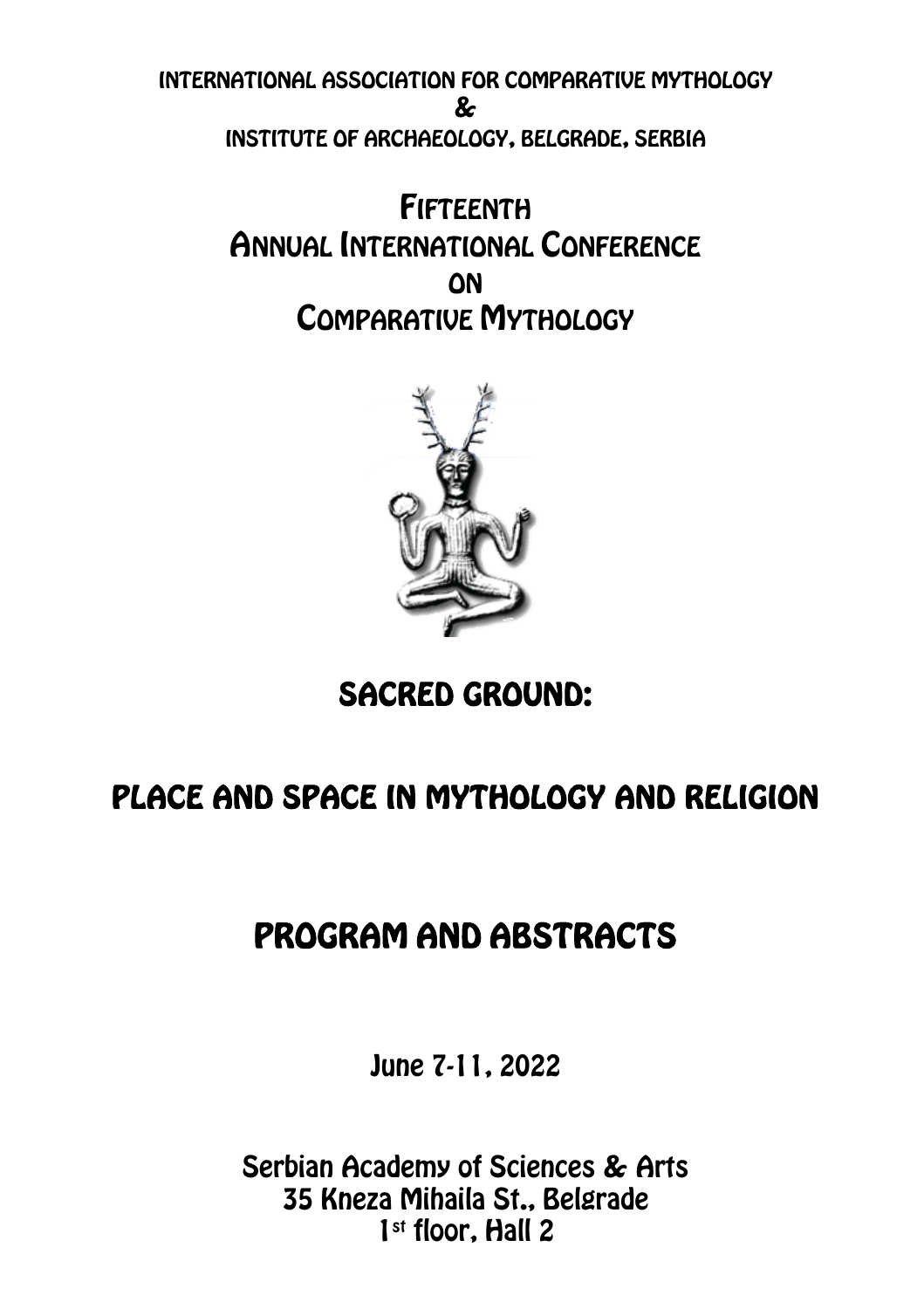# PROGRAM

## TUESDAY, JUNE 7

**09:00 – 09:30 PARTICIPANTS REGISTRATION**

**09:30 – 10:00 OPENING ADDRESSES** 

**TUESDAY MORNING SESSION: HISTORICAL AND THEORETICAL PERSPECTIVES & SEMITIC AND SUMERIAN MYTHOLOGY & MYTH AND RITUAL OF MUSLIMS IN SERBIA CHAIR:** ALEKSANDAR BOŠKOVIĆ

**10:00 – 11:30 KEYNOTE LECTURES** 

ROBERT SEGAL *University of Aberdeen, Scotland, UK* COMPARATIVE MYTHOLOGY IN THE NINETEENTH AND TWENTIETH CENTURIES: THE CONTRASTS

DANIJELA STEFANOVIĆ *University of Belgrade, Serbia* WHEN APA MOSES MEETS OSIRIS: THE SACRED LANDSCAPE OF ABYDOS

**11:30–12:00 Coffee Break**

- **12:00 – 12:30** VLADIMIR EMELIANOV *St. Petersburg State University, Russia* WHAT COULD BE AN OPPOSITION TO THE SUMERIAN SELF-DESIGNATION "THE BLACK-HEADED"?
- **12:30 – 13:00** KATARINA M. MITROVIĆ *Institute of Ethnography, Belgrade, Serbia* TÜRBE: THE BLESSING OF THE SACRED SITES

 **13:00–14:00 Lunch Break**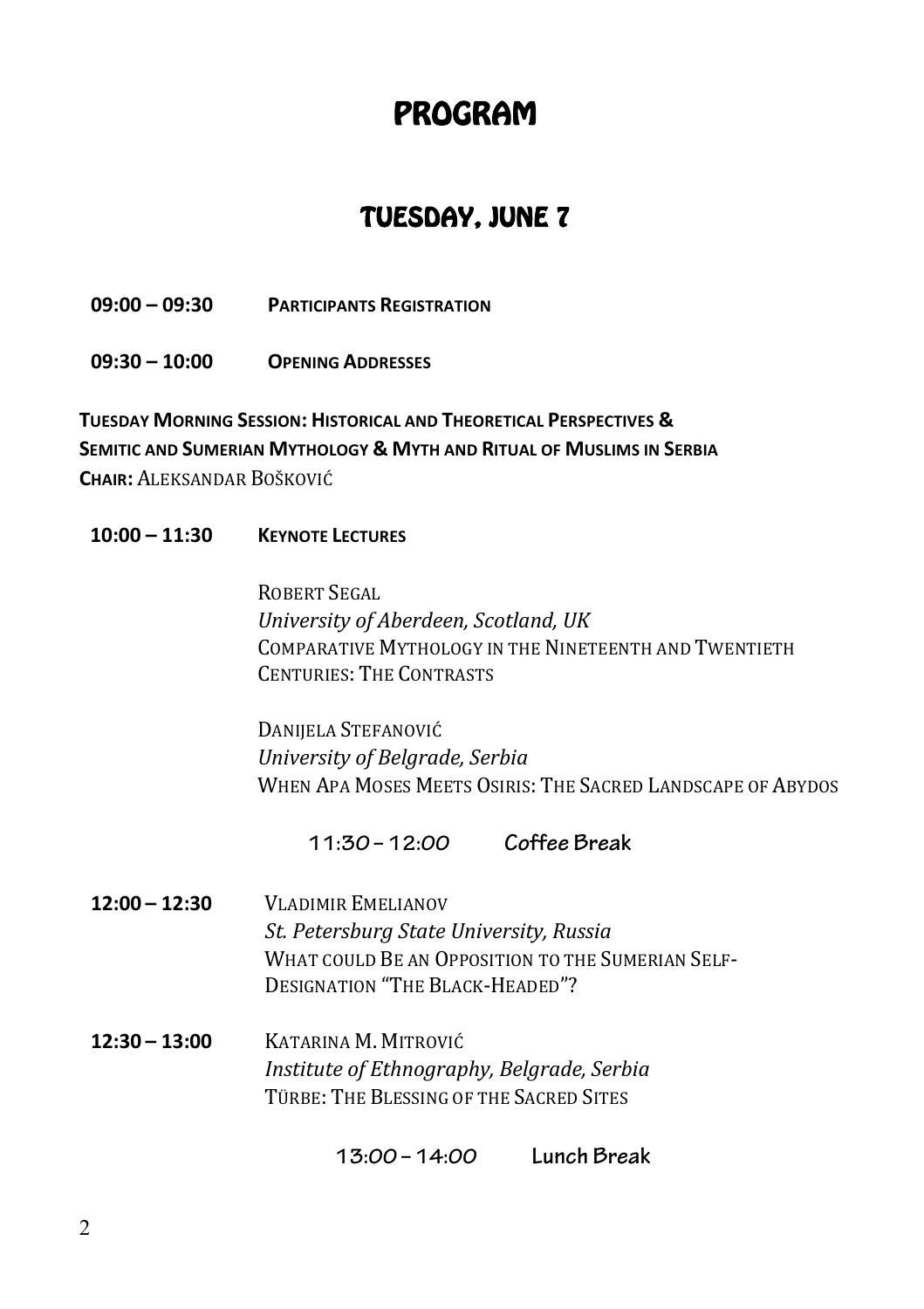### **TUESDAY AFTERNOON SESSION: SACRED SPACE IN MEDIEVAL EUROPE AND BEYOND &**

### **MYTH AND MEDIA**

**CHAIR:** NATALIYA YANCHEVSKAYA

| $14:00 - 14:30$            | <b>ONDŘEJ PAZDÍREK</b><br>Masaryk University, Brno, Czech Republic<br>MARIA CIVITAS DEI MYSTICA: METAPHORS COMPARING A PERSON TO A<br><b>SACRED PLACE IN CHRISTIANITY</b>                               |  |
|----------------------------|---------------------------------------------------------------------------------------------------------------------------------------------------------------------------------------------------------|--|
| $14:30 - 15:00$            | <b>LOUISE MILNE</b><br>University of Edinburgh & Edinburgh Napier University,<br>Scotland, UK<br>THE PLACE OF THE DREAM: SITE-SPECIFIC DREAMS AND CLOSE<br><b>ENCOUNTERS IN EUROPE AFTER THE ROMANS</b> |  |
| $15:00 - 15:30$            | MICHAEL MEYLAC<br>University of Strasbourg, France<br>THE IMPASSABLE DISTANCE BETWEEN LOVERS IN THE POETRY OF<br>PROVENÇAL TROUBADOURS (AD 12TH-14TH): "LOVE FROM AFAR"<br>AND EXOGAMY                  |  |
|                            | Coffee Break<br>$15:30 - 16:00$                                                                                                                                                                         |  |
| $16:00 - 16:30$            | ANA R. CHELARIU<br>New Jersey, USA<br><b>SACRED SPACE IN ROMANIAN FOLKLORE</b>                                                                                                                          |  |
| $16:30 - 17:00$            | <b>BRIAN COLLINS</b><br>Ohio University, USA<br>A NEW LOOK AT MEDIA FRANCHISE FANDOM AND COMPARATIVE<br>MYTHOLOGY: THE CASE OF THE 'ONCE-LER'                                                           |  |
| 17:00 - Cocktail Reception |                                                                                                                                                                                                         |  |

**Mezzanine Serbian Academy of Sciences and Arts 35 Kneza Mihaila St., Belgrade**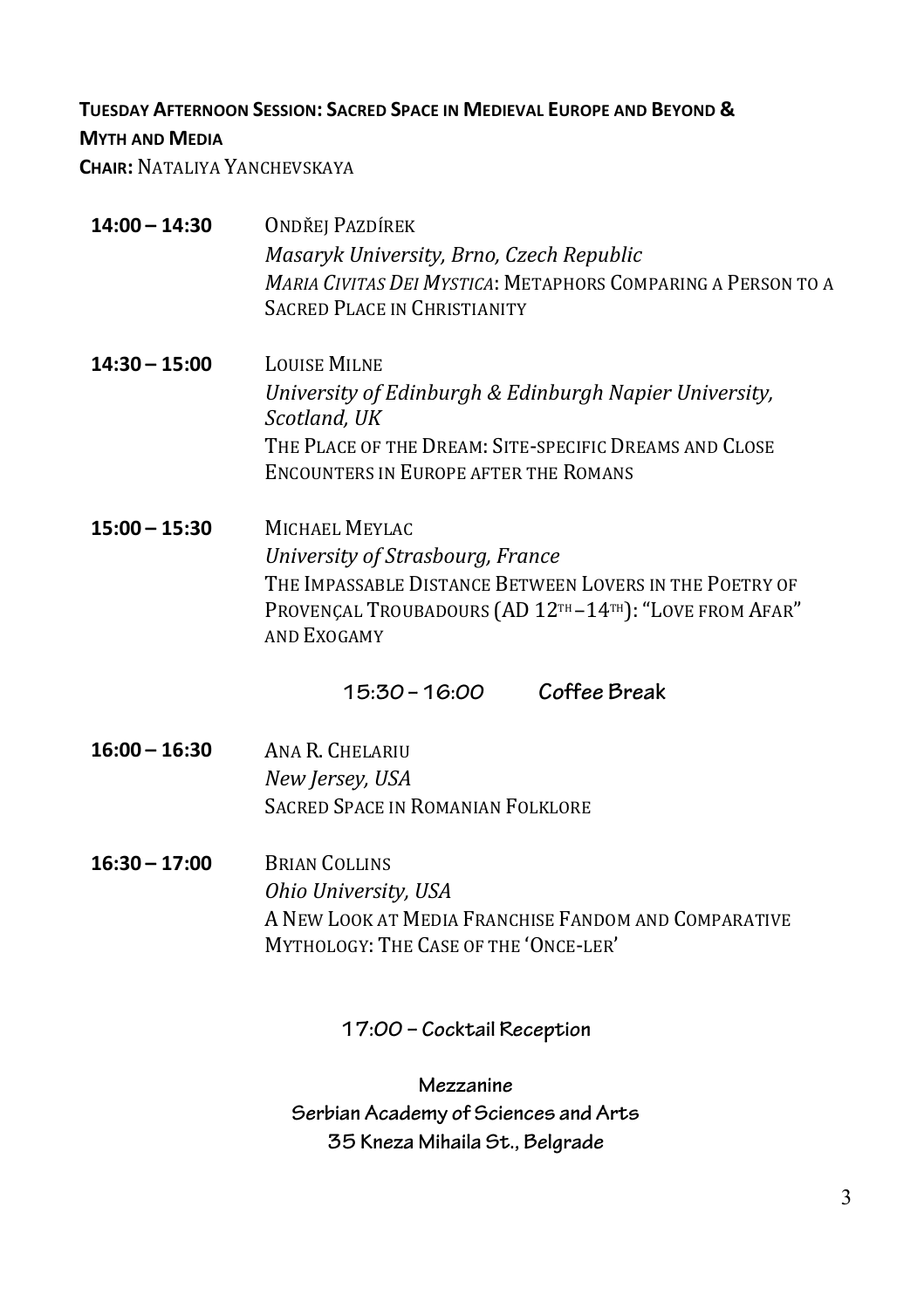## WEDNESDAY, JUNE 8

**WEDNESDAY MORNING SESSION: COMPARATIVE AND THEORETICAL PERSPECTIVES & INDO-EUROPEAN MYTHOLOGY I & POSTERS DISCUSSION SESSION I CHAIR:** YURI BEREZKIN

- **09:00 – 09:30** ALEKSANDAR BOŠKOVIĆ *Institute of Archaeology, Belgrade, Serbia* MYTH IN SOCIETY: A COMPARATIVE PERSPECTIVE
- **09:30 – 10:00** STEVE FARMER The Systems Biology Group, Palo Alto, California, USA BRAINS, MYTHS, AND FERMI'S PARADOX: PREHISTORIC THREATS TO THE FUTURE OF HUMAN CIVILIZATION
- **10:00 – 10:30** MILAN TOMAŠEVIĆ *Institute of Ethnography, Belgrade, Serbia* **MYTHOLOGICAL ASPECTS OF MODERN COSMOLOGY**

 **10:30–11:00 Coffee Break**

### **INDO-EUROPEAN MYTHOLOGY I**

| $11:00 - 11:30$ | EMILY LYLE<br>University of Edinburgh, Scotland, UK<br>THE INDO-EUROPEAN DEITIES OF THE DIRECTIONS AS REPRESENTED IN<br>RITUAL |
|-----------------|--------------------------------------------------------------------------------------------------------------------------------|
| $11:30 - 12:00$ | <b>IVAN MARAZOV</b><br>New Bulgarian University, Sofia, Bulgaria<br>IN THE FOOTSTEPS OF THE ANCESTORS                          |
| $12:00 - 12:30$ | <b>POSTERS DISCUSSION SESSION I:</b>                                                                                           |
|                 | <b>MIYUKI ONOE</b><br>Toho High School, Attached to Toho University, Japan<br>THE LEGEND OF THREE DRAGON TEMPLES               |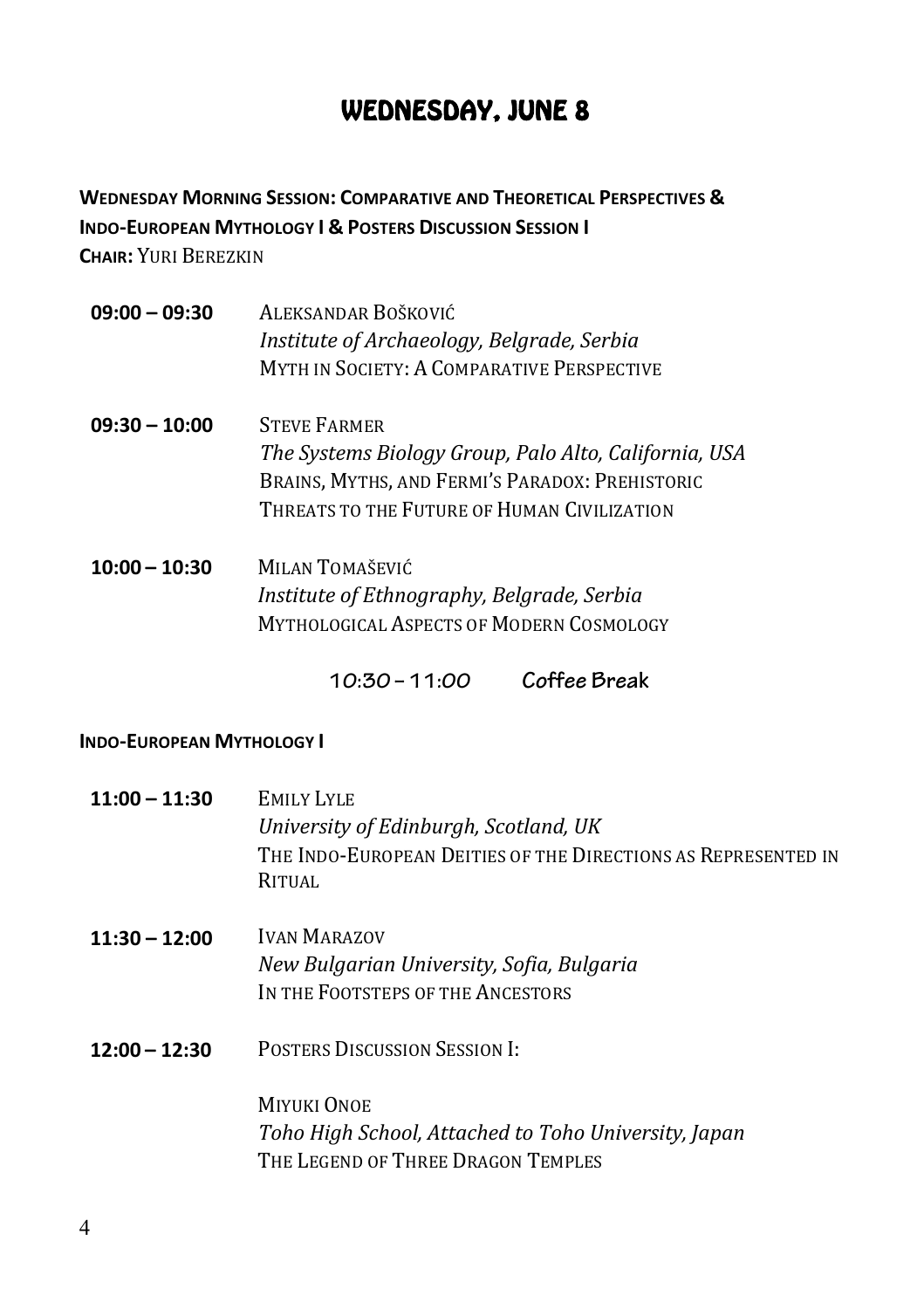HASMIK HMAYAKYAN *Institute of Oriental Studies, Yerevan, Armenia* & LEVON MIKAYELYAN *Armenian State Pedagogical University, Yerevan, Armenia* THE WORLD'S THREE-DIMENSIONAL ARCHETYPAL MANIFESTATIONS IN PARAJANOV'S STILL LIFE COLLAGES

 **12:30–14:00 Lunch Break**

## **WEDNESDAY AFTERNOON SESSION: INDO-EUROPEAN MYTHOLOGY II & BROAD EURASIAN AND AMERICAN COMPARISONS**

**CHAIR: BORIS OGUIBÉNINE** 

- **14:00 – 14:30** VÁCLAV BLAŽEK *Masaryk University, Brno, Czech Republic* FOUNDING OF A CITY
- **14:30 – 15:00** ALDIS PŪTELIS *Riga, Latvia* ROMOW. SCIENCE (WITH FOOTNOTES)
- **15:00 – 15:30** MARCIN LISIECKI *Nicolaus Copernicus University, Toruń, Poland* THE SEARCH FOR THE CAPITAL OF THE FIRST PIASTS. POLITICAL MYTH IN POLISH NATIONAL IDENTITY
- **15:30 – 16:00** JOHN LEAVITT *University of Montreal, Canada* REFLECTIONS ON THE MILKY WAY AND THE EARTHLY LANDSCAPE IN INDO-EUROPEAN TRADITIONS

 **16:00–16:30 Coffee Break**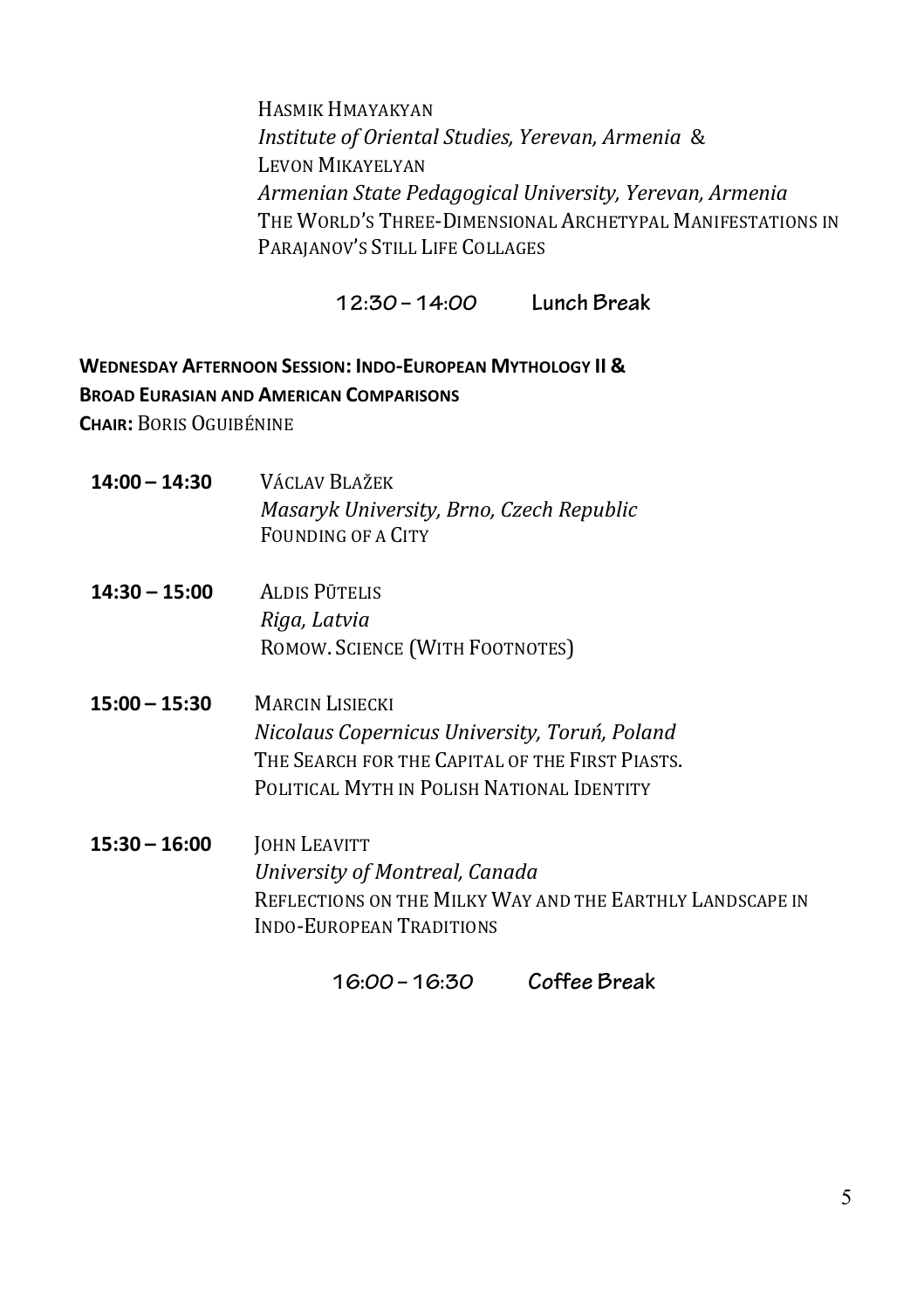#### **BROAD EURASIAN AND AMERICAN COMPARISONS**

- **16:30 – 17:00** YURI BEREZKIN *Peter the Great Museum of Anthropology and Ethnography, St. Petersburg, Russia* THE **UNDERWORLD** DWARES
- **17:00 – 17:30** TEREZA KABELÁČOVÁ, ONDŘEJ SRBA & MICHAL SCHWARZ *Masaryk University, Brno, Czech Republic* MOTHER DEITIES ACROSS EURASIA: A COMPARISON OF LATVIAN. VIETNAMESE, AND MONGOLIAN TRADITIONS
- **17:30 – 18:00** SIGNE COHEN *University of Missouri, USA* MAPPING THE OTHERWORLD

## THURSDAY, JUNE 9

### **THURSDAY MORNING SESSION: MYTHOLOGY OF EAST AND SOUTHEAST ASIA**

**CHAIR: STEVE FARMER** 

- **09:00 – 09:30** KAZUO MATSUMURA *Wako University, Tokyo, Japan* HOW TYRANTS ARE BORN: A THEORETICAL HYPOTHESIS
- **09:30 – 10:00** KLAUS ANTONI *Eberhard Karls University, Tübingen, Germany* FROM MIMITSU TO UNEBI - SACRED GROUNDS AND MODERN PLACES OF MEMORY CONCERNING THE MYTH OF , JINMU-TENNO'
- **10:00 – 10:30** PAOLO BARBARO *Ecole Pratique des Hautes Etudes, Paris, France* A CRITICAL OVERVIEW OF THE METHODS EMPLOYED TO DATE MYTHS. USING A RECONSTRUCTION OF THE YAMATO CALENDAR AS A CASE **STUDY**

 **10:30–11:00 Coffee Break**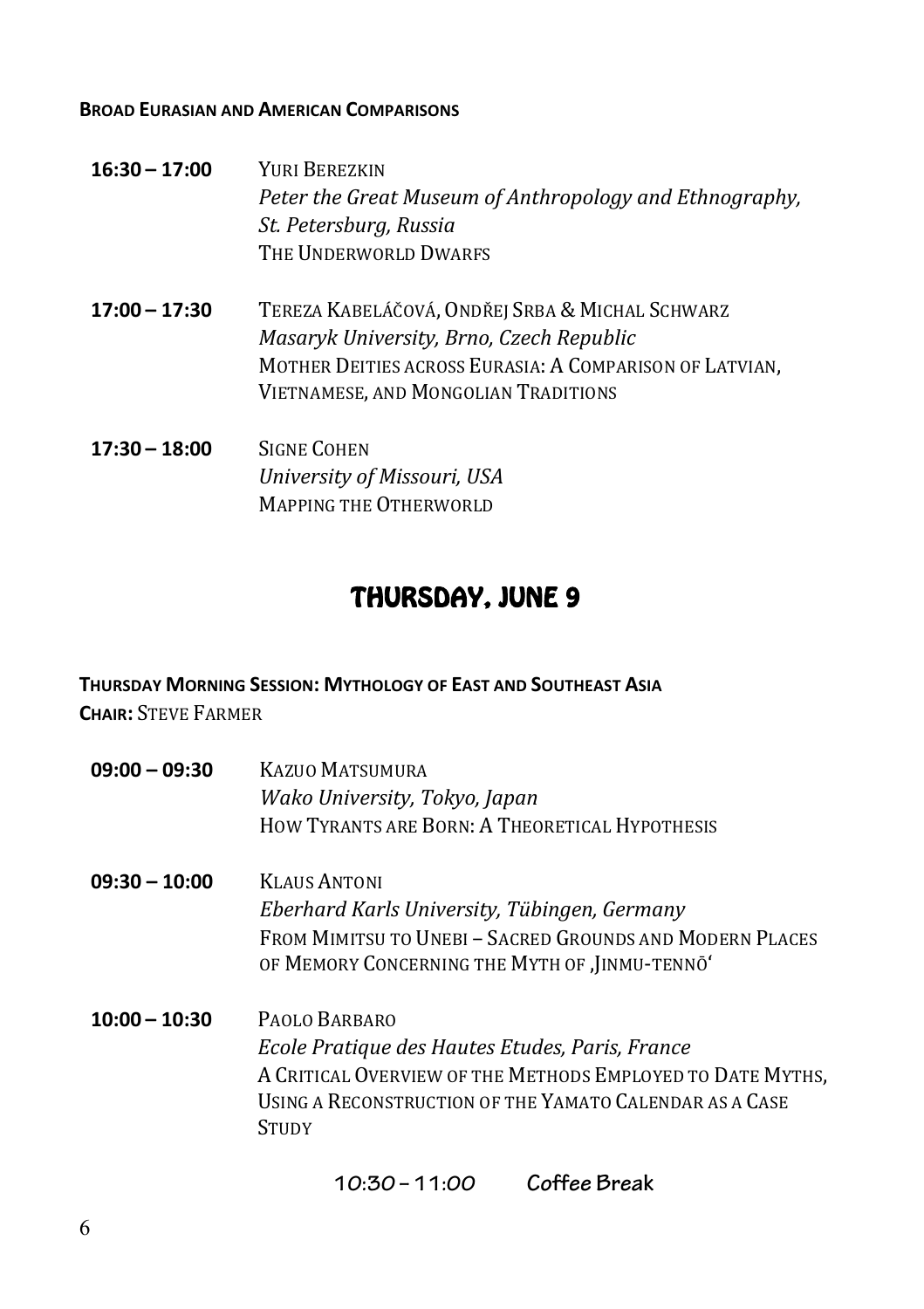- **11:00 11:30 IINGHUA HUANG, SI CHEN & CHUJING YANG** *Yunnan University, China* THE SACRED MOUNTAIN, CAVE, AND CLIFF IN EASTERN HIMALAYAN FOLK NARRATIVES: A STUDY ON FOLK NARRATIVES OF THE NILAND DERUNG PEOPLE IN CHINA
- **11:30 – 12:00** IWAO ISHIKAWA *The Nakamura Hajime Eastern Institute, Tokyo, Japan* PATH TO THE PARADISE OF THE DEAD IN AN INDIGENOUS TIBETAN FUNERAL SONG
- **12:00 – 12:30** WANG WEI *University of Chinese Academy of Social Sciences, Beijing, China* RESEARCH ON THE ORIGIN OF THE JOURNEY TO THE DIVINE WORLD AND ITS DESCRIPTION IN CHUCI

 **12:30–14:30 Lunch Break**

## **Business Lunch for the IACM Board of Directors and Conference Organizers**

### **THURSDAY AFTERNOON SESSION: MYTHOLOGY OF SOUTH ASIA**

**CHAIR:** LOUISE MILNE

**14:30 – 15:00** SHAKUNTALA GAWDE *University of Mumbai, India* CHANGING IDENTITIES OF GOVARDHANA - A STUDY OF MYTHS AND **RITUALS 15:00 – 15:30** NATALIYA YANCHEVSKAYA *Princeton University, USA* SPACE-TIME CONTINUUM AS A DIVIDED DIVINE BODY **15:30 – 16:00** KRZYSZTOF GUTOWSKI *Polish Academy of Sciences, Warsaw, Poland* VEDIC ALTAR AS A METAPHOR. COGNITIVE ANALYSIS OF THE VEDIC SACRED SPACE

 **16:00–16:30 Coffee Break**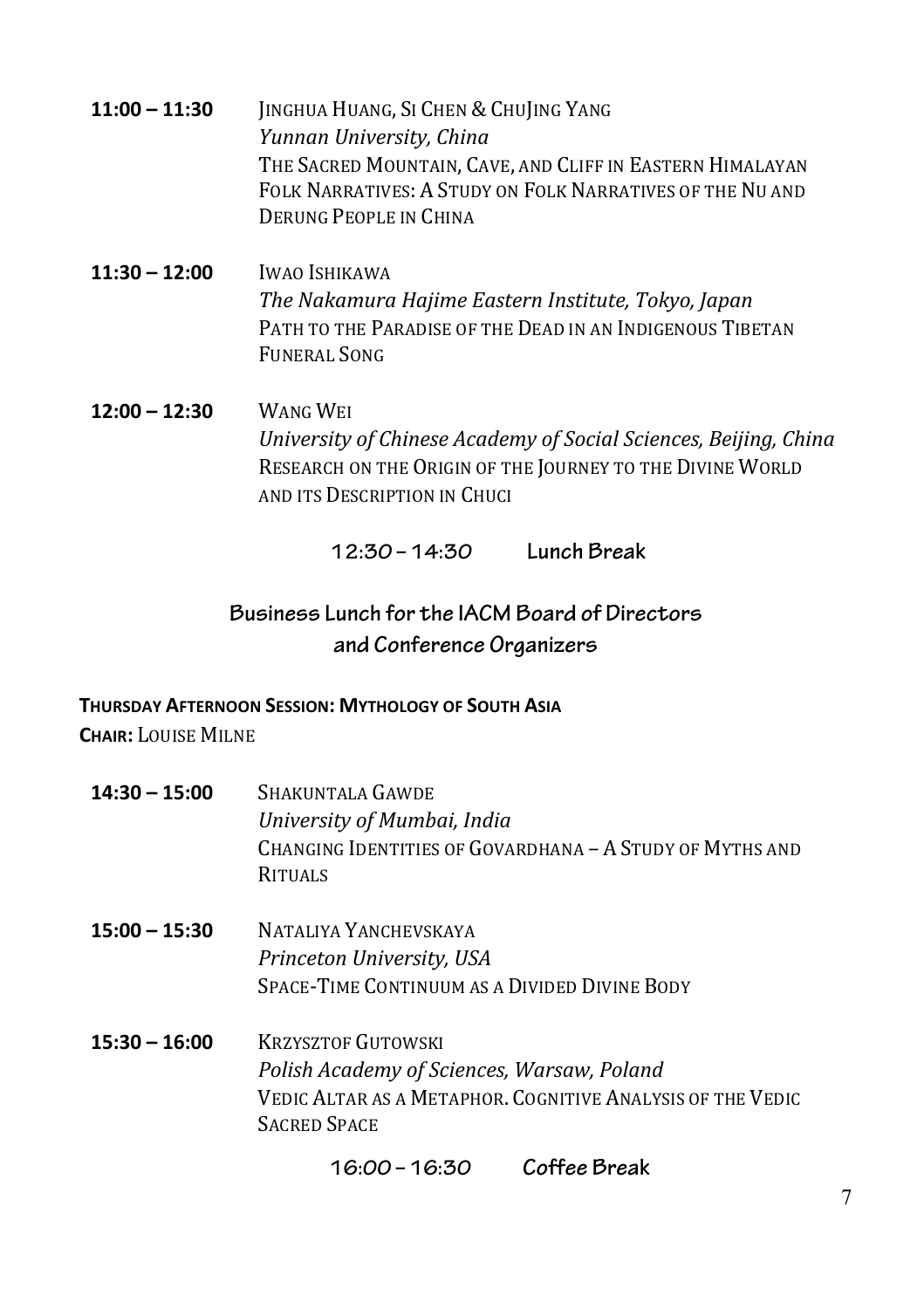| $16:30 - 17:00$ | Natālija Burišina<br>The Ruprecht Karl University of Heidelberg, Germany &<br>University of Latvia, Riga, Latvia<br>SHIFTING AGENCY OF AŚVINS AND DYNAMICS OF ATIRĀTRA/AŚVINA<br>ŚASTRA RITUALS AS DESCRIBED IN THE BRĀHMAŅAS AND SRAUTA<br>SŪTRAS OF RGVEDA |
|-----------------|--------------------------------------------------------------------------------------------------------------------------------------------------------------------------------------------------------------------------------------------------------------|
| $17:00 - 17:30$ | <b>YAROSLAV VASSILKOV</b><br>Peter the Great Museum of Anthropology and Ethnography,<br>St. Petersburg, Russia<br>FOLKLORE OF THE EUROPEAN ROMA (GYPSIES)<br>AND THE MYTHOLOGIES OF INDIAN TRIBAL WORLD                                                      |
| $17:30 - 18:00$ | EVGENIYA DESNITSKAYA<br>Institute of Oriental Manuscripts, St. Petersburg, Russia<br>MANGALA AND FICTIONAL RITUALS IN PRE-MODERN INDIA                                                                                                                       |
| $18:00 - 18:30$ | NEHA SAYED & SALIL SAYED<br>Aalto University, Finland<br>'PHERI' OF A PROTECTING SPIRIT: DISTINCTIONS BETWEEN SACRED<br><b>AND PROTECTED</b>                                                                                                                 |

## FRIDAY, JUNE 10

**FRIDAY MORNING: TRIP TO VIMINACIUM**

- **08:30 – 9:00 GATHERING OF THE PARTICIPANTS (LOCATION TBA)**
- **09:00 DEPARTING TO VIMINACIUM**
- **10:30 – 13:30 VIMINACIUM GUIDED TOUR**
- **13:30 – 14:30 LUNCH: TASTING ROMAN FOOD AT VIMINACIUM**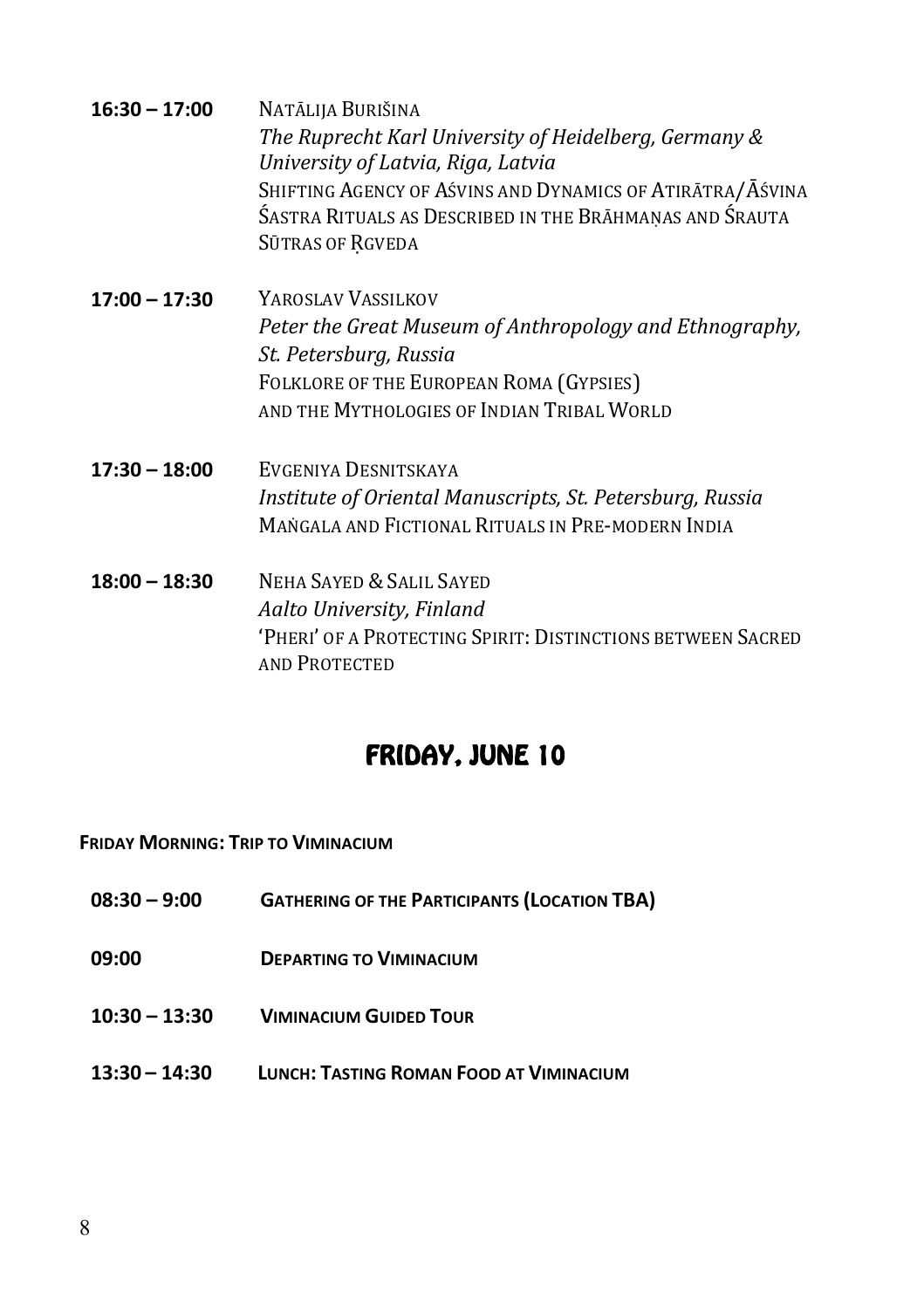### **FRIDAY AFTERNOON SESSION: ROMAN, IRISH, AND SCANDINAVIAN MYTHOLOGY;**

### **MYTHOLOGY OF THE AMERICAS**

**CHAIR: ALEKSANDAR BOŠKOVIĆ** 

| $14:30 - 15:00$ | Ilija Danković<br>Institute of Archaeology, Belgrade, Serbia<br>THE REFLECTION OF WHO SHE WAS SUPPOSED TO BE: ONCE AGAIN ON<br><b>RELIEF MIRRORS FROM VIMINACIUM</b>                                            |
|-----------------|-----------------------------------------------------------------------------------------------------------------------------------------------------------------------------------------------------------------|
| $15:00 - 15:30$ | JELENA ANĐELKOVIĆ GRAŠAR & NADEŽDA GAVRILOVIĆ VITAS<br>Institute of Archaeology, Belgrade, Serbia<br>MAKING SACRED (BACK) GROUNDS: MYTHOLOGY IN SERVICE OF<br><b>IMPERIAL IDEOLOGY IN THE LATE ROMAN EMPIRE</b> |
| $15:30 - 16:00$ | PAOLO TAVIANI<br>University of L'Aquila, Italy<br>THE LANDSCAPE OF ST. PATRICK'S PURGATORY                                                                                                                      |
|                 | Coffee Break<br>16:00 - 16:30                                                                                                                                                                                   |
| $16:30 - 17:00$ | <b>BRANISLAV ŽIVKOVIĆ</b><br>University of Belgrade, Serbia<br>"THEY ALL LAUGHED, EXCEPT TYR; HE LOST HIS HAND." THE NORSE<br><b>MYTH FROM THE CELTIC COIN</b>                                                  |
| $17:00 - 17:30$ | JOSEPH HARRIS<br>$H_{\alpha\beta\gamma\alpha\gamma\alpha}$ $H_{\alpha\gamma\gamma\alpha\gamma\gamma}$ $HCA$ 0                                                                                                   |

*Harvard University, USA &* NATALIYA YANCHEVSKAYA *Princeton University, USA* ICELAND'S HOLY HILL (HELGAFELL) AS AN INDO-EUROPEAN SACRED **MOUNTAIN** 

**17:30 – 18:00** MARTÍN CUITZEO DOMÍNGUEZ NUÑEZ School of Anthropology and History of Northern Mexico, *Chihuahua, Mexico* MATERIALITY, MYTH, AND DEATH IN THE ARCHAEOLOGICAL SITES OF PAQUIMÉ AND TEHUACÁN. METHODOLOGICAL ASPECTS IN THE STUDY OF THE REPRESENTATIONS OF DEATH IN ANCIENT MEXICO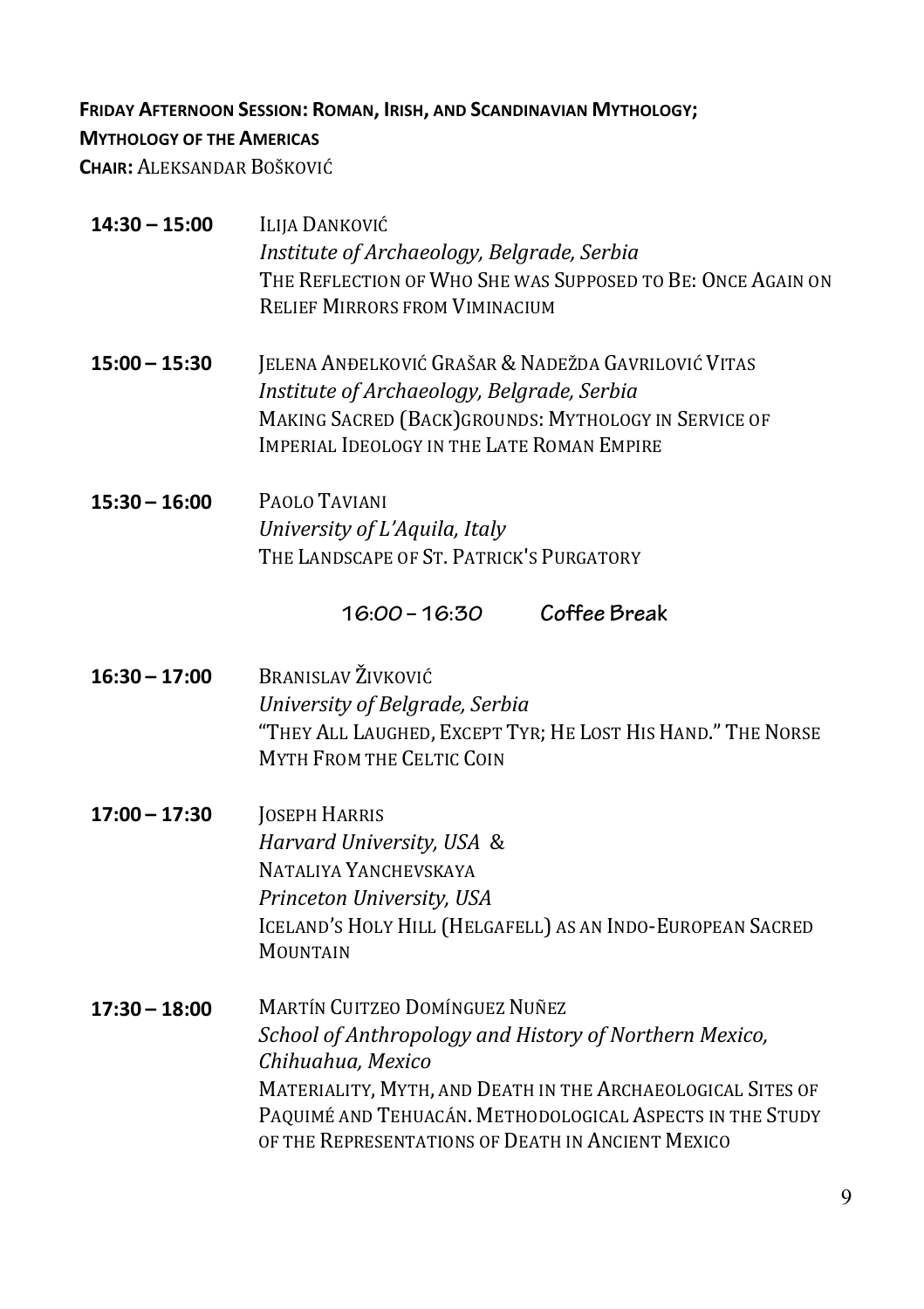| $18:00 - 18:30$ | MARIA ALFONSA LARIOS SANTACRUZ &<br><b>MARTÍN CUITZEO DOMÍNGUEZ NUÑEZ</b><br>School of Anthropology and History of Northern Mexico,<br>Chihuahua, Mexico |
|-----------------|----------------------------------------------------------------------------------------------------------------------------------------------------------|
|                 | THE HISTORY OF THE XIICA CMOTOMANOJ CELEBRATION AMONG THE<br><b>SERIS FROM MEXICO</b>                                                                    |
| $18:30 - 20:00$ | DINNER AT VIMINACIUM (OPTIONAL & SELF-PAID)                                                                                                              |

**20:00 DEPARTING TO BELGRADE**

## SATURDAY, JUNE 11

**SATURDAY MORNING SESSION: MYTHOLOGY OF SOUTHEAST ASIA II; MYTHOLOGY AND MODERNITY CHAIR:** BRANKO BANOVIĆ

| $09:00 - 09:30$ | DIEU T.M. NGUYEN<br>Masaryk University, Brno, Czech Republic<br>SOLAR AND LUNAR ECLIPSE MYTHS IN VIETNAM AND SOUTHEAST ASIA                                                                                         |
|-----------------|---------------------------------------------------------------------------------------------------------------------------------------------------------------------------------------------------------------------|
| $09:30 - 10:00$ | MICHAL SCHWARZ<br>Masaryk University, Brno, Czech Republic<br>CONCEPTUALIZATION OF SACRED LIGHT AND TRACING OF ITS<br>EVOLUTION IN INNER ASIAN ARCHAEOLOGY, RELIGIOUS TEXTS, AND<br><b>MODERN K-POP IMAGINATION</b> |
| $10:00 - 10:30$ | MARKO PIŠEV<br>University of Belgrade, Serbia<br>HAUNTED LANDSCAPES IN ANGLO-SAXON HORROR FICTION                                                                                                                   |
|                 | Coffee Break<br>10:30 – 11:00                                                                                                                                                                                       |
| $11:00 - 11:30$ | VALENTINA GANEVA-MARAZOVA<br>New Bulgarian University, Sofia, Bulgaria<br>CONSTRUCTING THE WORLD. THE RITUAL AND BAUHAUS                                                                                            |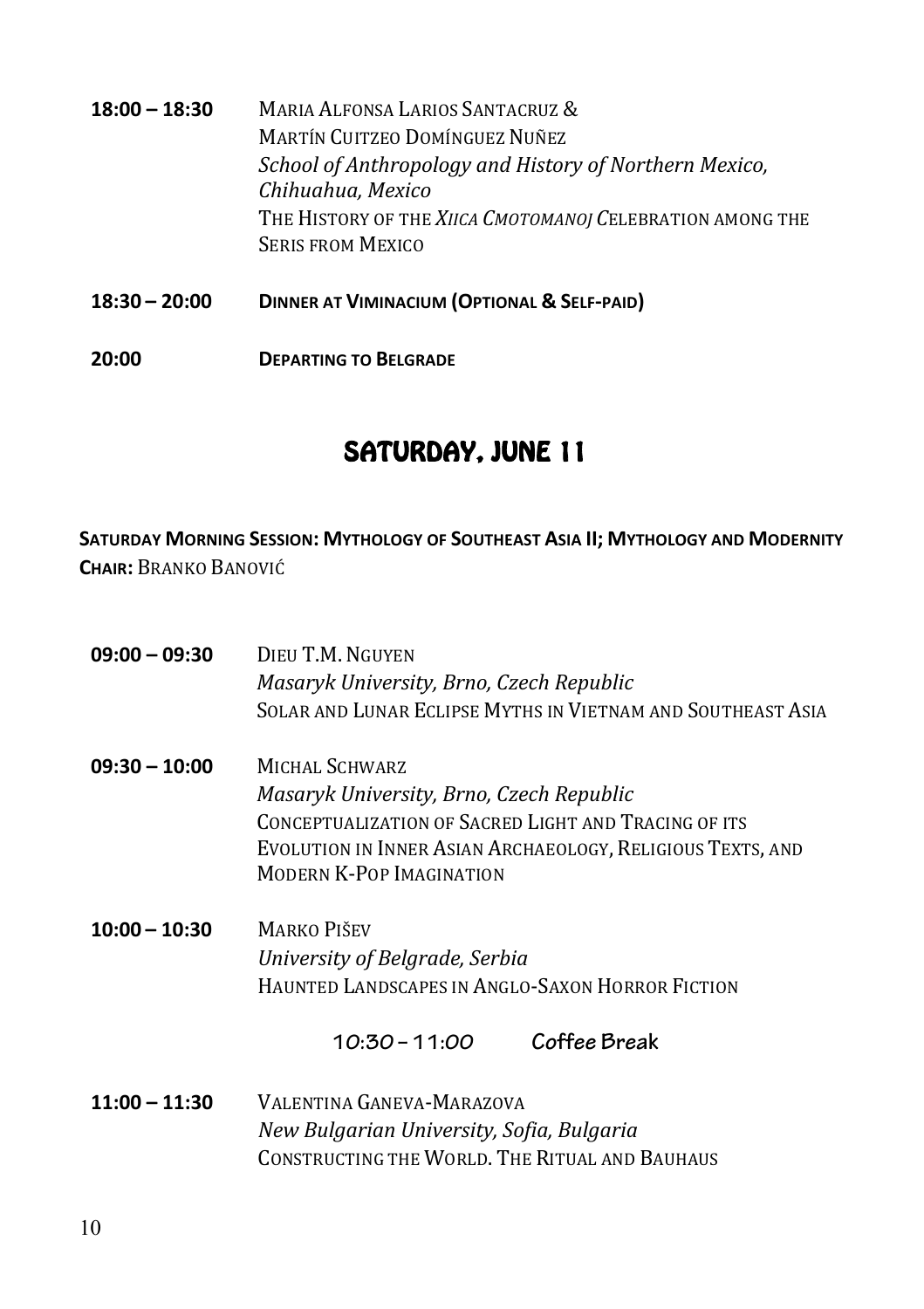- **11:30 – 12:00** JELENA ĆUKOVIĆ *University of Belgrade, Serbia* SACRED GROUND AND ECOLOGICAL ACTIVISM
- **12:00 – 12:30** POSTERS DISCUSSION SESSION II:

CHENG MENG *Central China Normal University, Wuhan, China* AESTHETIC CHARACTERISTICS AND THEIR CONSTRUCTION OF ARTHURIAN LEGEND IN VIDEO GAMES

SUNIL PARAB *Sindhu Veda Research Institute & Doon Institute of Medical Sciences, Dehradun, India*  FORESTS & CREMATION GROUNDS AS SACRED SITES THROUGH INDIAN MYTHOLOGY

PETRA VOGLER *Ludwigsburg University of Education, Germany* MOUNTAIN SPACE IN CUBAN MYTHOLOGY: SACRED PLANTS AND TREES IN CUBAN HEALING PRACTICES AND POPULAR MEDICINE

 **12:30–14:00 Lunch Break**

**SATURDAY AFTERNOON SESSION: SLAVIC MYTHOLOGY & METHODOLOGICAL PERSPECTIVES CHAIR:** KATARINA M. MITROVIĆ

14:00 - 14:30 PETRO SARKANYCH & YURII HOLOVATCH *National Academy of Sciences, Ukraine*  NAZAR FEDORAK *Ivan Franko National University of Lviv, Ukraine* PÁDRAIG MACCARRON *University of Limerick, Ireland* **JOSEPH YOSE & RALPH KENNA** *Coventry University, UK* KYIV CYCLE OF BYLYNY AMONG EPIC EUROPEAN NARRATIVES: A COMPLEX NETWORK PERSPECTIVE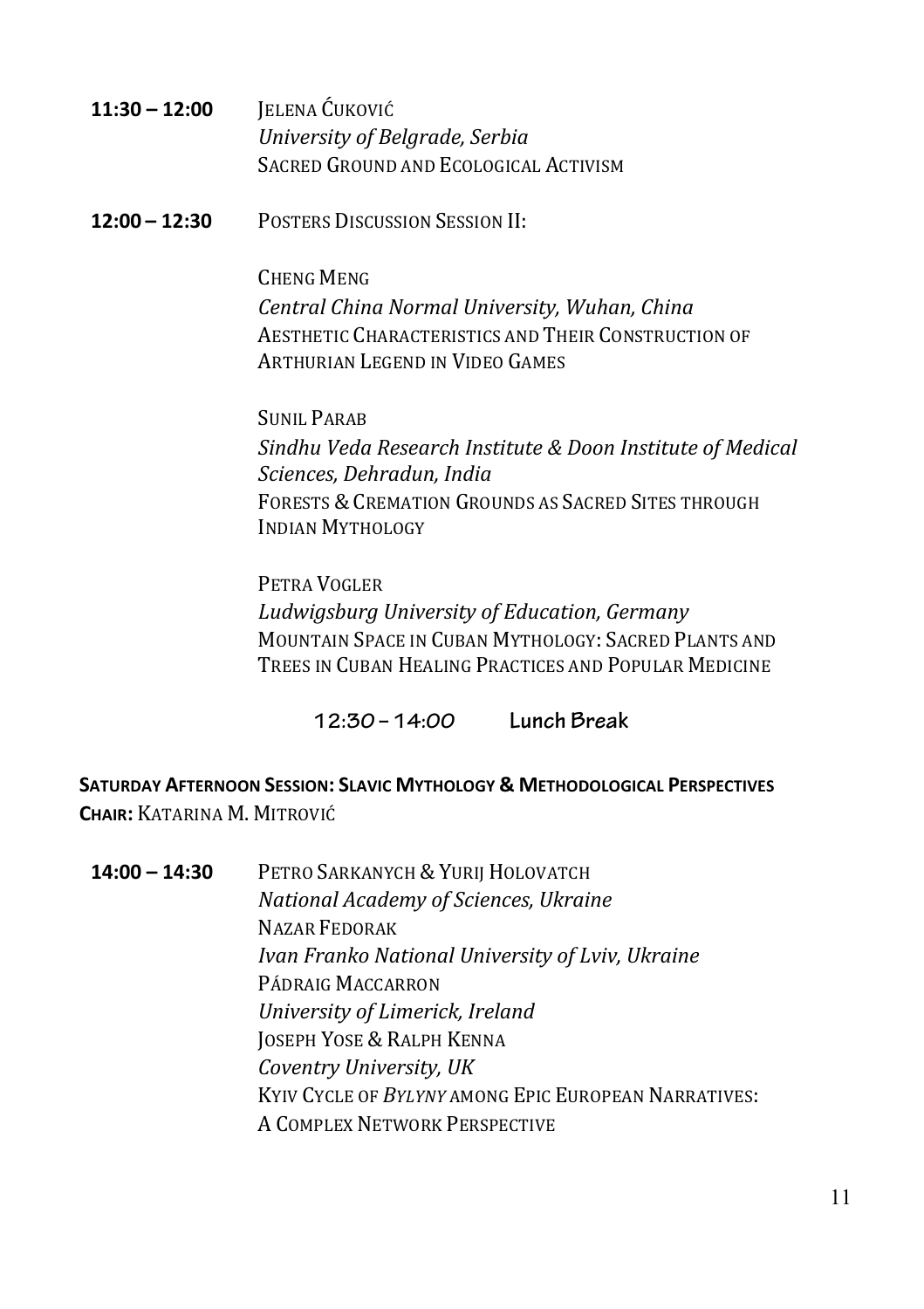- **14:30 – 15:00** MARINA VALENTSOVA *Institute of Slavic Studies, Moscow, Russia* MYTHOLOGICAL CHARACTERS RELATED TO SPACE AND PLACE IN SLAVIC TRADITIONS
- **15:00 – 15:30** KATARINA PEJOVIĆ *University of Toronto, Canada* NEITHER IN HEAVEN NOR ON EARTH: DWELLING PLACES OF DRAGONS AND FAIRIES IN SERBIAN FOLKLORE AND FOLK SONGS
- **15:30 – 16:00** YURI KLEINER *St. Petersburg State University, Russia*  "MYTH OR MÄRCHEN?" IN THE LIGHT OF STEBLIN-KAMENSKIJ'S THEORY
- **16:00 – 16:30** GENERAL DISCUSSION &CONCLUDING REMARKS

**17:00 – Belgrade Guided Walking Tour**

**19:00 – Conference Closing Dinner** 

**Mali Vrabac Restaurant Skadarska 34, Belgrade 11000**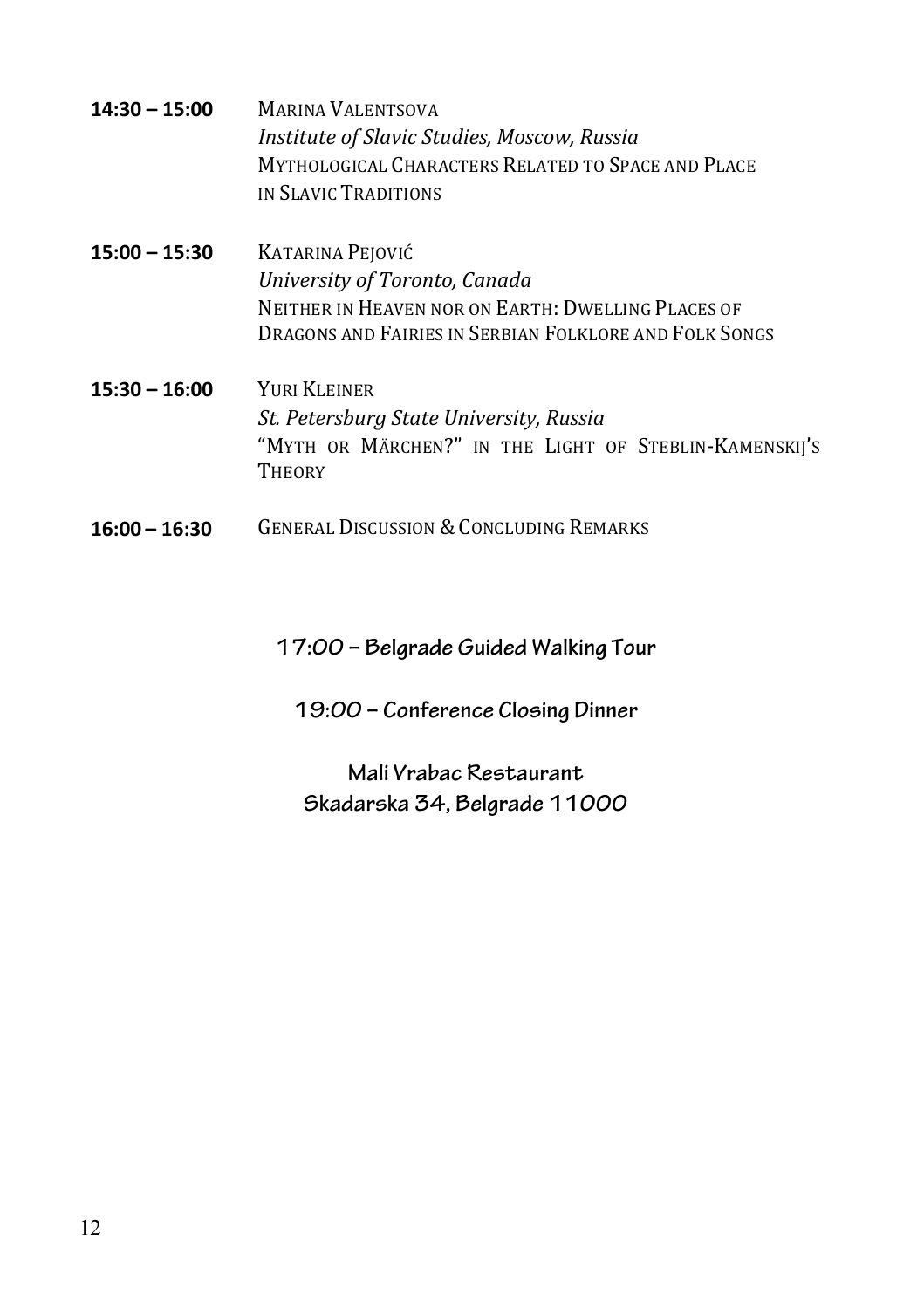# **ABSTRACTS**

### MAKING SACRED (BACK)GROUNDS: MYTHOLOGY IN SERVICE OF IMPERIAL IDEOLOGY IN THE LATE ROMAN EMPIRE

### **JELENA ANĐELKOVIĆ GRAŠAR & NADEŽDA GAVRILOVIĆ VITAS**  *Institute of Archaeology, Belgrade, Serbia*

During the  $3<sup>rd</sup>$  and  $4<sup>th</sup>$  centuries CE Roman provinces on the territory of presentday Serbia came into the focus of the Late Roman history. Political, economic and religious changes occurred as indicators for various messages which were communicated with acts, activities, narratives and images. The territory of present-day Serbia is known as the homeland of 18 Roman emperors, whose reign belonged to the mentioned period. Significant artistic and building activity is associated with emperors such as Galerius, Maximinus Daia and Constantine the Great, and their carefully created imperial ideology behind it. An important aspect in this imperial ideology construct was mythology and close connection by birth of the Roman emperors to different deities. To achieve the noble origin, mythology was used as good narrative to fabricate background for instance of Galerius as divine son of God Mars and empress Romula (paraphrasing to the Alexander the Great) or Constantine the Great as the first Christian emperor and son of Helena whose origin was reintervened with several legends. Important ideological construct as well was the building activity of monumental palatial complexes, positioning Emperor's birthplace as the sacred ground of the divine ruler origin and the ideology containing proskynesis introduced by Diocletian. Several layers of this ideology were based upon the mythology and those examples will be presented and explored in the paper, considering imperial domains built by emperors, like Galerius with Felix Romuliana, Maximinus Daia in Šarkamen and Constantine the Great at Mediana.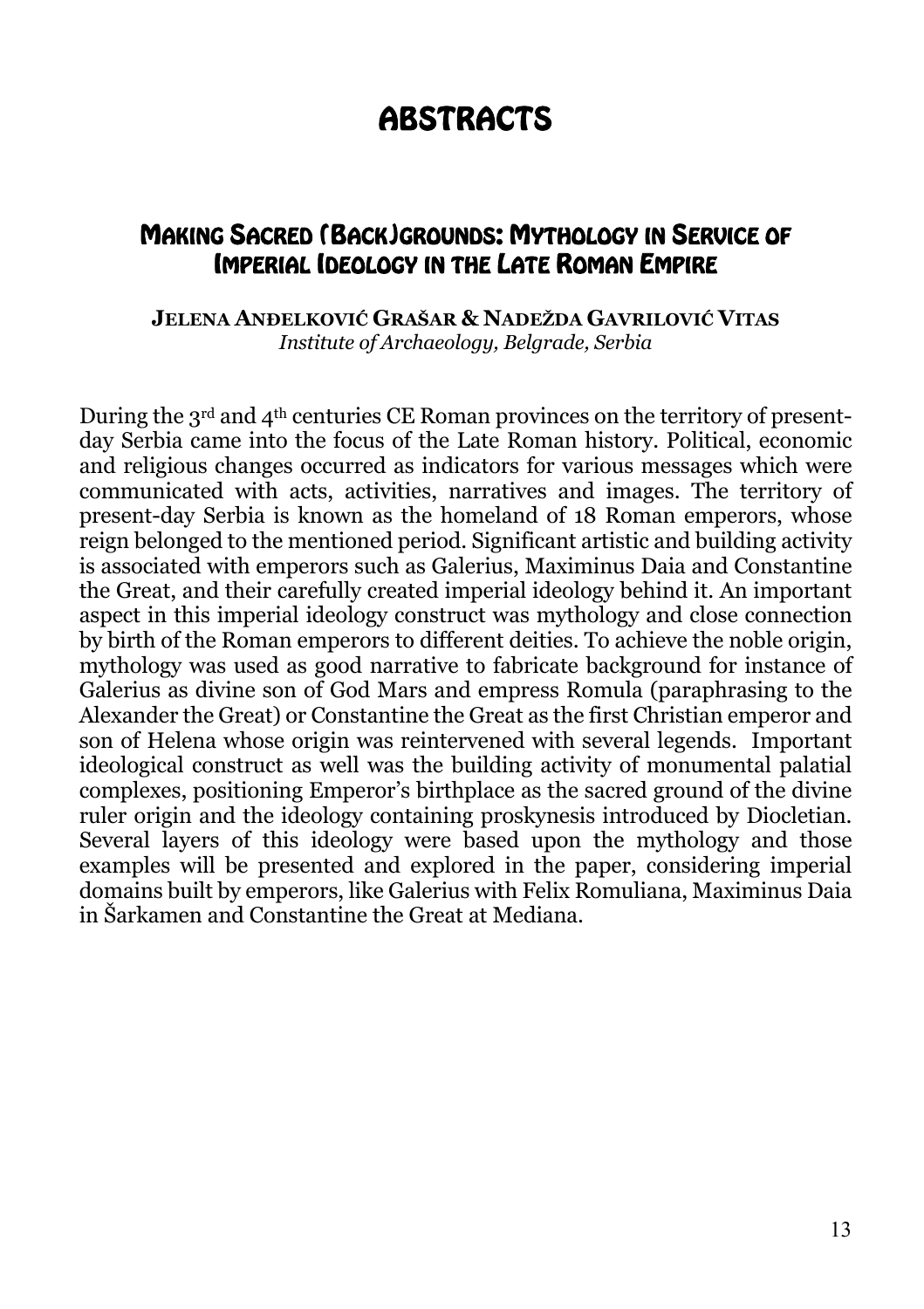## FROM MIMITSU TO UNEBI – SACRED GROUNDS AND MODERN PLACES OF MEMORY CONCERNING THE MYTH OF JINMU-TENNÔ<sup>\*</sup>

**KLAUS ANTONI** *Eberhard Karls University, Tübingen, Germany*

With the voluntary abdication of the throne by the previous tennō Akihito (Heiseitennō) and the transition to the era of the new tennō, his son Naruhito, the year 2019 became witness of a historically exceptional caesura for Japan. The enthronement of the successor, however, was not just the beginning of a new tennō's term of office, but also the beginning of a new era, the Reiwa-era, and the transfer of the throne was accompanied by a set of extremely elaborated and highly complex ritual celebrations, some of them grounded in the religious, with the Daijōsai as the ceremonial climax, concluded by imperial visits to the most sacred places of the imperial house. On November 22, 2019, the new imperial couple first paid their respects in person at the shrine of the sun goddess Amaterasu in Ise, the holiest place within the context of Shintō religion, to inform the imperial house's ancestral deity about the transition of the throne. Afterwards, the imperial couple made a round trip to the tombs of four emperors of the past. These were the mausoleums of the three direct predecessors and finally of the tomb of the mythical-legendary founder of the dynasty and the state, Jinmu-tennō, who, according to tradition, founded the Japanese imperial house in 660 BC (Sokuirei-oyobi-Daijōsai-go-Jinmu-Tennō-Sanryō-oyobi-ShōwaTennō-izen-Yondai-no-Tennō-Sanryō-ni-Shin'etsu-no-gi 即位礼及び大 嘗祭後神武天皇山 陵及び昭和天皇以前四代の天皇山陵に親謁の儀). The visit to this sacred place on November 26, 2019 represented the conclusion of all official succession ceremonies.

Regardless of the historically indisputable fact that the mythical founding of the empire cannot be ascribed any historical factuality, the ritual announcement of the transition of throne in front of the (supposed) tomb of Jinmu-tennō showed how deeply the mythology of origins continues to be interwoven with the official historiography and also legitimization of rule by the Japanese imperial house. It seems hardly possible to separate real history from the chronology of myth. Archaeological research since the late 19th century has successively led to a complete deconstruction of the mythical view of Japan's early history, including evidence of the fictionality of Jinmu-tennō's alleged founding of the empire. Nevertheless, various sites of memory still suggest the historicity of this "First Emperor." Here, the most notable sacred sites are the Kashihara Shrine and the Tomb of Jinmu-tennō at Unebi Mountain in Yamato (Nara prefecture), as well as modern sites of memory, such as the Hakkō-ichiu (Heiwa no to) Monument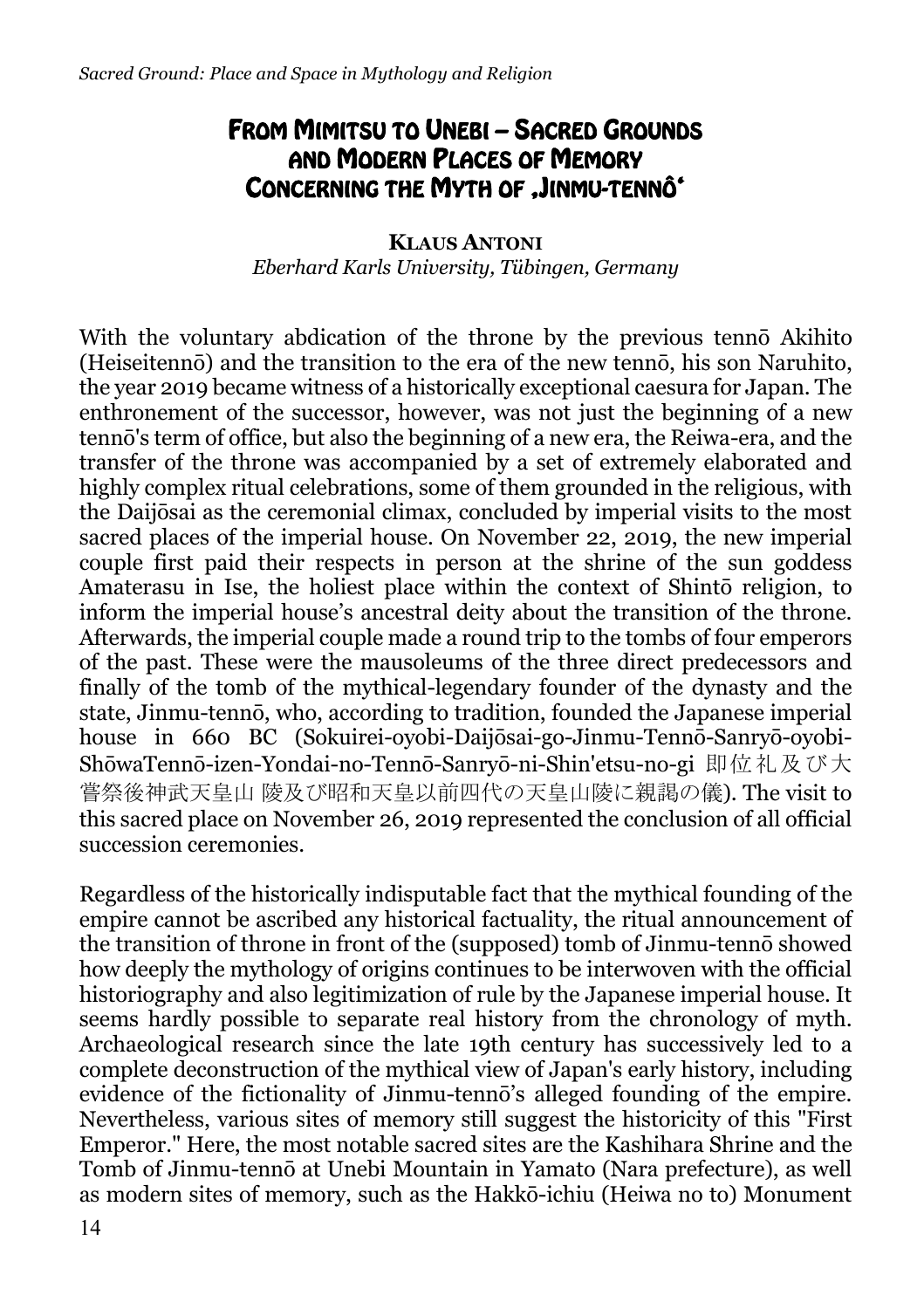in Miyazaki and the Naval Monument at the supposed site of Jinmu's departure in Mimitsu. The lecture is mainly devoted to the analysis of these four memorial sites against the background of theoretical considerations on the concept of "places of memory".

### A CRITICAL OVERVIEW OF THE METHODS EMPLOYED TO DATE MYTHS, USING A RECONSTRUCTION OF THE YAMATO CALENDAR AS A CASE STUDY

## **PAOLO BARBARO**

*Ecole Pratique des Hautes Etudes, Paris, France*

Numerous methods have been employed by comparative mythologists along the history of the discipline, as well as in other relevant and adjacent fields, to date myths. I present in this paper a portion of my recent research on the reconstruction of the Yamato calendar, i.e., on the calendar in use in Japan before the introduction (somewhere around the sixth century) of Chinese astronomy and calendar making. This research has forced me to face some of the limits of current knowledge and methods, as well as the limits imposed by the treated subject itself, as for instance the lack of material and sources, but also some epistemological stands that are typical of the sinosphere. This research has also helped me re-evaluating the advantages of specific disciplines (e.g., structural anthropology and linguistics), and the fundamental need, for a better understanding of the history of mythology, of a multi-disciplinary approach. Presenting the problems that I have encountered and the results that I have reached while studying the Yamato calendar, I aim at contributing to the discussion on comparative mythology methodology, retracing some of the most employed methods in the discipline, and analyzing them in a critical perspective. I present also, for comparative and analytical purposes, examples from existing research on other calendars (e.g., the Maya and the ancient Roman ones), highlighting the advantages and the limits of the disciplines like linguistics, ethnoastronomy, comparative mythology, archaeology, figurative arts, physical anthropology, epistemology and history of calendars.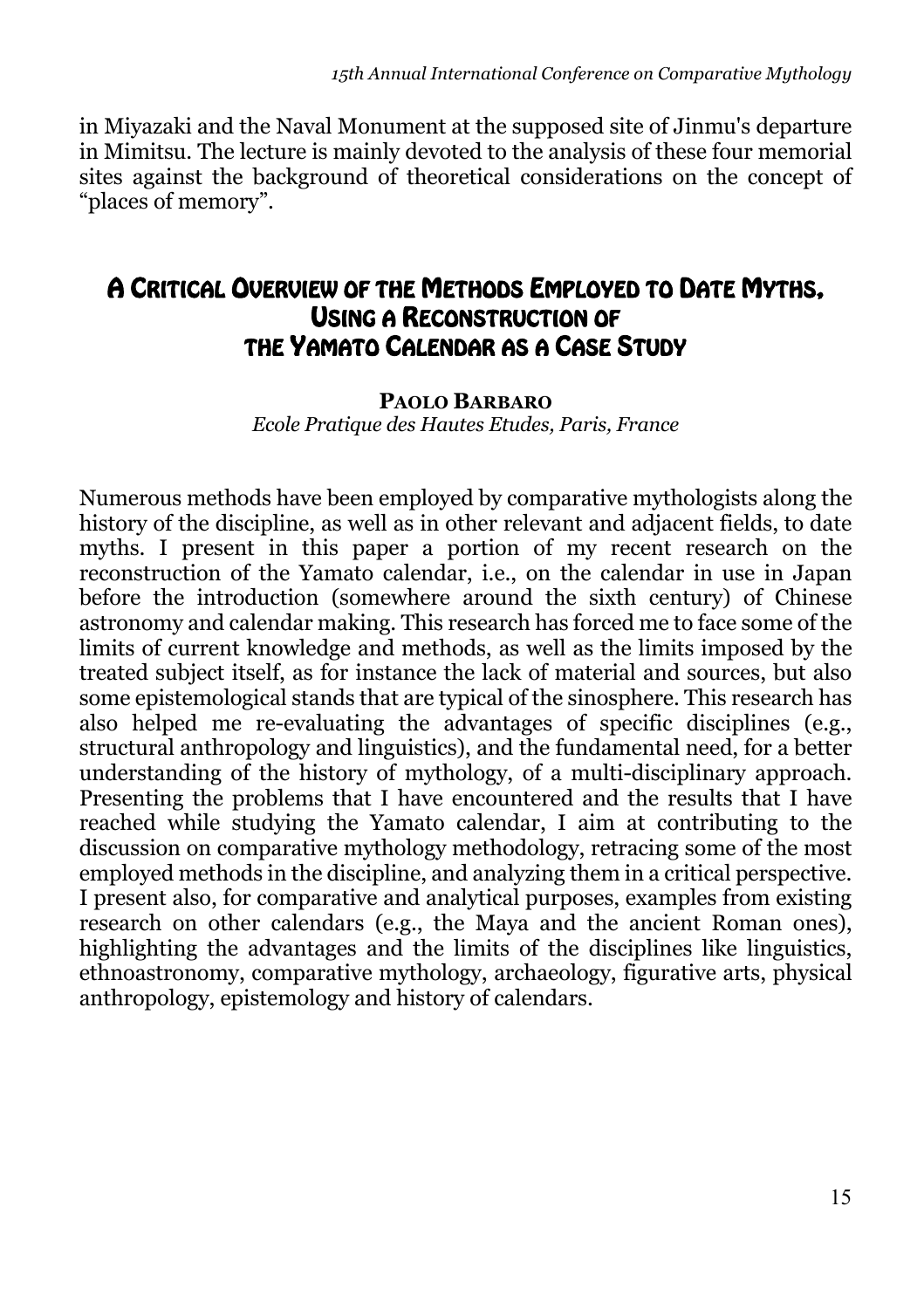## THE UNDERWORLD DWARFS

#### **YURI BEREZKIN**

*Peter the Great Museum of Anthropology and Ethnography, St. Petersburg, Russia*

Our textual Catalogue and digital database on folklore and mythology of the world were created in context of a particular project: the search for Eastern Eurasian homeland of Native Americans. Any reconstruction of Western Eurasian mythology deeper than the Proto-Indo-European level seemed to be hopeless. However, dozens of exclusive parallels between Europe (or better say SW half of Eurasia) and America have been selected during the last years. At the same time, genetic data of extraordinary importance were obtained in Siberia. Now we know that at least since 30 cal. kyr B.P. and until 15-20 cal. kyr B.P. (or even later) Eastern Siberia was genetically similar to Europe. After 15 cal. kyr B.P. this Boreal cultural and genetic continuum was extended into North America. In the Holocene, the early inhabitants of the Eastern Siberia were slowly replaced by people with ever more pronounced Mongoloid characteristics who brought with them a new set of motifs. The continuum was broken. The corresponding set of genetic and cultural features emerged among the first Sapiences who came from Africa and moved to the North. The descendants of those who moved to the east now live in the Andaman Islands, Melanesia and Australia.

The "Underworld dwarfs" are but one of many motifs of the SW Eurasian – American set. In the New World this motif is known from the Southwest and Plains (Pawney) to Bolivia, and in the Old World is mostly widespread in Europe and Southeast Asia being absent in Siberia and in the Northwest part of North America. Another motif shared by American and Eurasian traditions is "Four male anthropomorphic persons who support the layers of the universe or are guardians of the cardinal points. The Eddic and the Bolivian Tacana dwarfs who support the earth are practically identical. Narratives concerning the battle between the dwarfs and the cranes are widespread across the Globe according to the same Eurasian-American pattern. What seemed to be nonsense in Franz Boas' times (parallels between Ancient Greece and British Columbia) finds explanation now thanks to the interdisciplinary research.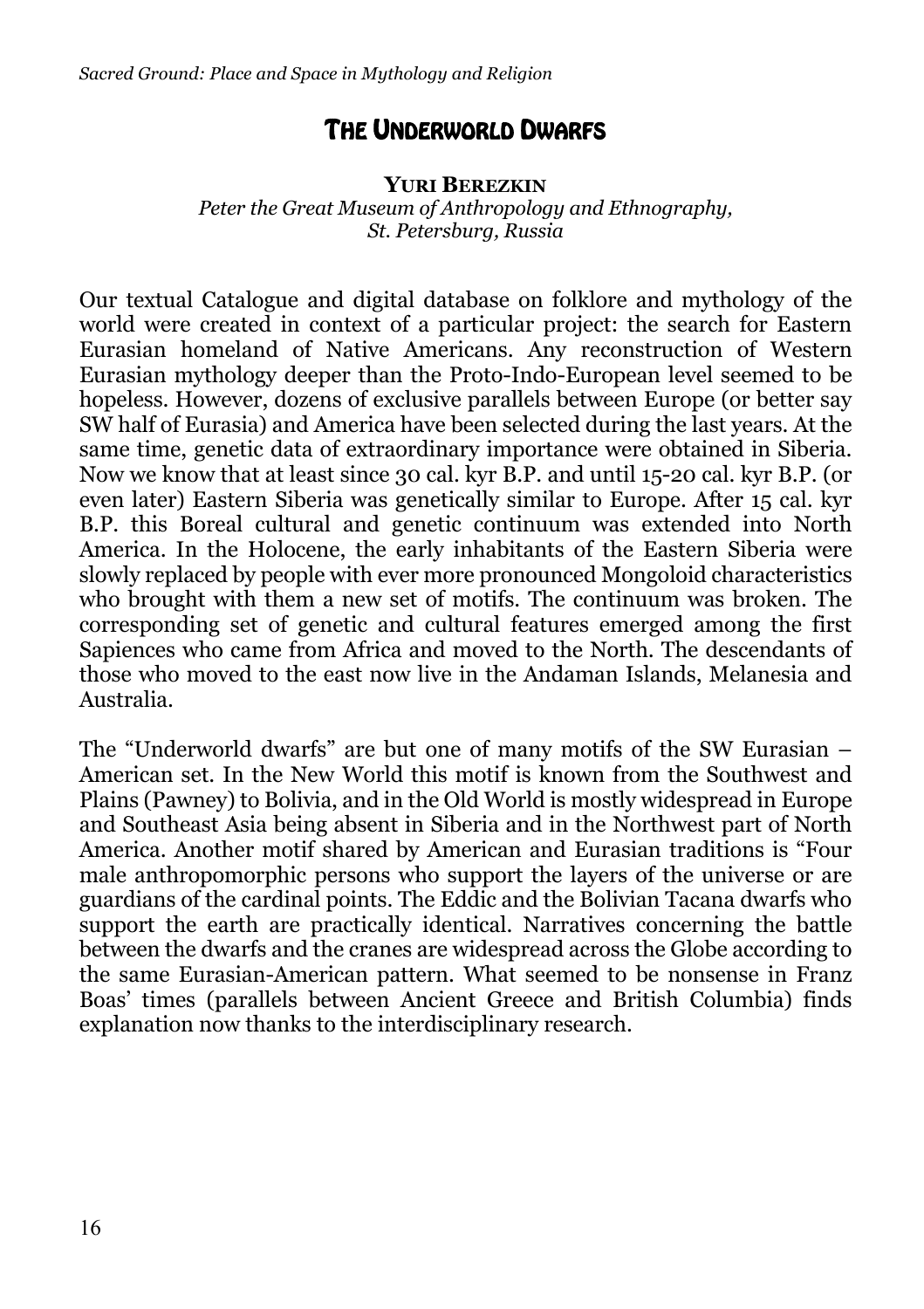## FOUNDING OF A CITY

### **VÁCLAV BLAŽEK** *Masaryk University, Brno, Czech Republic*

The contribution summarizes the information from ancient and medieval sources about founding of five important cities, arranged in the chronological order of their origin: Athens, Rome, Kyjev, Kraków, Vilnius. The details of founding and building of these cities are compared, and their common features and differences are discussed in depth.

## **MYTH IN SOCIETY: A COMPARATIVE PERSPECTIVE**

**ALEKSANDAR BOŠKOVIĆ** *Institute of Archaeology, Belgrade, Serbia* 

What can myths tell us about a society? Can they be seen as a product of historical processes, philosophical developments, or biological and social needs of a group of people? Can historical, philosophical, and biological/ functional explanations be combined, and to what effect? These are just some of the questions that I am going to deal with, comparing three very different scholars, but who all shared a very humanistic ideal of understanding their own, as well as other, cultures: Giovanni Battista Vico (1668-1744), Ernst Cassirer (1874-1945), and Bronislaw Malinowski (1884-1942). A legal scholar, a philosopher, and an anthropologist – these three remarkable men have set out on an illustrious journey into understanding the functioning of human mind, exploring the limits of human understanding, and bringing forth some of the basic questions related to morality, liberty, cultural relativism, and the role of individuals as rational agents – the questions that still resonate today. The paper will explore their theories (even though only Vico and Cassirer explicitly dealt with myth), both in their origins and context in which they were formulated. I will also show the extent to which these scholars were theoretically related to each other, as well as how can their understanding of the role of myths in society help us navigate the complexities of our own world. Using examples from Vico, Cassirer and Malinowski, I intend to show how a genuinely and positively collaborative view of human capacities can arise, develop, and that it can be based on our basic humanity.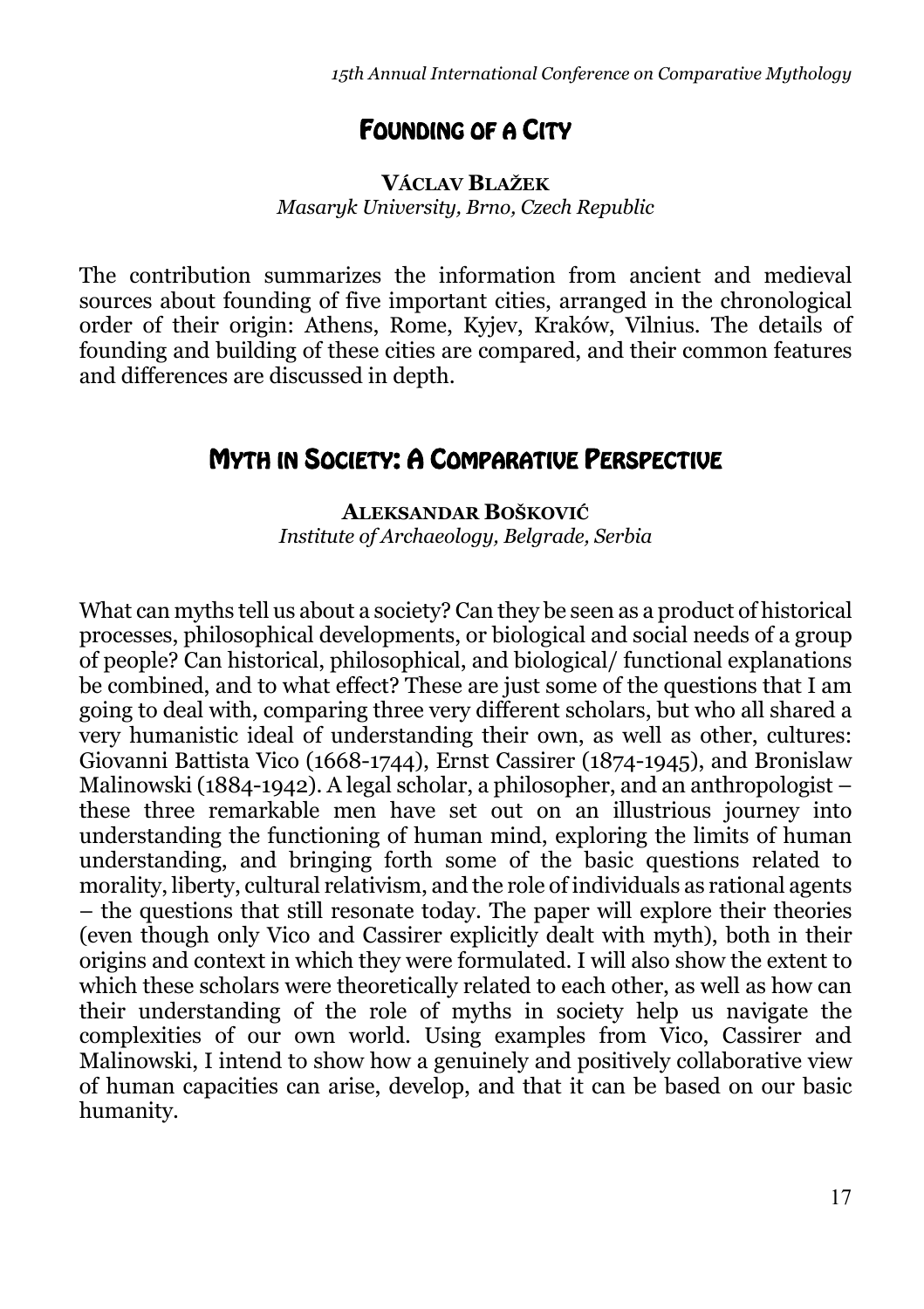## SHIFTING AGENCY OF AŠVINS AND DYNAMICS OF ATIRÂTRA/ÂŠVINA ŠASTRA RITUALS AS DESCRIBED IN THE BRÂHMANAS AND ŠRAUTA SÛTRAS OF RGVEDA

### **NATĀLIJA BURIŠINA**

*The Ruprecht Karl University of Heidelberg, Germany & University of Latvia, Riga, Latvia*

The aim of this study is to trace the shifting agency and mythological background of celestial twin deities Aśvins and dynamics of Atirātra/Āśvina Śastra ritual that is part of Jyotistoma sacrificial session, which in turn is a subsection of one of the great Soma sacrifice or *sattra*. In order to investigate it, diachronic approach and combined methodology will be applied: study of primary sources, review of secondary literature, analyses and synthesis.

The author of this paper is going to demonstrate how, over the course of time, mythological story, and functions of celestial deities Aśvins are replaced or merged into a complex ritual, where two initially distinct ritual acts, namely Atirātra and Āśvina Śastra are fused into one as described in the Brāhmaṇas of the Rgyeda: Aitareya and Kausītaki, and corresponding Śrauta Sūtras: Āśvalāyanaśrautasūtra and Śāṅkhāyanaśrautasūtra.

*Keywords:* Ṛgveda, Brāhmaṇas, Śrauta Sūtras, ritual, Atirātra, Āśvina Śastra, Aśvins, Soma.

## SACRED SPACE IN ROMANIAN FOLKLORE

**ANA R. CHELARIU** *New Jersey, USA*

### **God's Banquet and the Theft of the Sun and the Moon:**

Folklore from all over Europe, as well as Romania, is very rich in customs related to the winter solstice. Christmas Eve was marked by the popular tradition of colind, 'caroling.' During the end of year, Romanians believed that the skies were opening, and the crossing from the old year to the birth of the New Year meant that 'the time' broke into chaos, and the dead came out among the living. People were not afraid of their dead ancestors, instead, received them with food offerings; everyone, relatives, neighbors and especially the poor, were invited to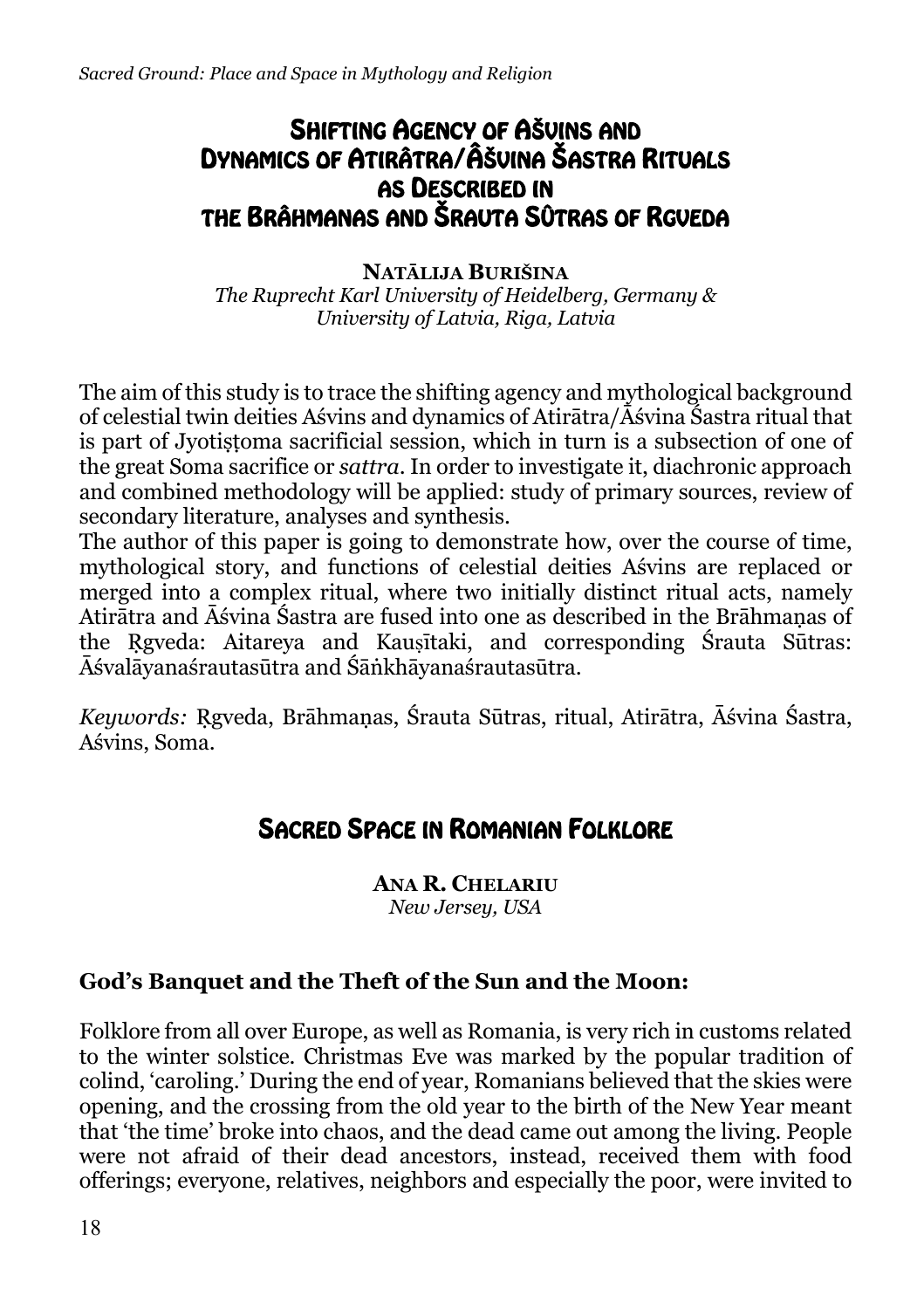accept the food, and in return, they requested the dead relatives to help in with current wants, marriage, good crops, conflict solutions, sickness, and so on, believing that all would be fulfilled. (Ghinoiu 1994: 320) It was the time when the old saints were celebrated in the Romanian tradition, as a tribute towards the ancestors. The fest was called the day of the 40 moși 'elders' revered by special foods and gifts, among whom the most important were Moș Crăciun 'Old Christmas' envisioned as an old white bearded shepherd, with his younger brother Moș Ajun 'Old Christmas Eve', and Moș Nicoară 'Old Nicoară/Nicholas.' The Eve when the Old Year was ending and people are waiting for the arrival of the New Year, the Romanians believed it was the time when the sky was opening, and they could see in the sky God and his companions, angels and saints. The sacred space imagery relating the divine dwellings, is best recorded in a Romanian Christmas carol in which the divinities are sitting and drinking at an adorned table on the green pasture in the sky, under the 'cosmic tree,' a feast visible to the common people during the New Year's Eve. At this feast are God, Saint Peter, Saint John, and Santa Claus/Moș Crăciun, merrily enjoying themselves, and falling asleep after too much drinking, leaving the cosmos unattended. The profound sleep of the divinities suggests the pre-cosmic era, the weariness specific to Chaos, the time before the creation of the orderly cosmos. It is the time when the monstrous creatures revive, in our story the moment when Judah or a demonic creature, dragon, or wolf, takes the Heaven's keys from the sleeping Saint Peter, and steels the sun, the moon, and the Heavenly judgment throne, and hides them in Hell, a dark cave, or are swallowed by the monster. (Oișteanu 1089: 30)

The feast of gods is a frequent motif in the Indo-European myths. In Northern mythology the Trickster, Loki, or, the Irish god Bricriu, whose nickname was Nemthenga, Poison-Tongue, builds a splendid hall, preparing a feast to which he invites all gods of Ulster. (Early Irish Myths and Sagas 1981: 219)

Another image of a sacred space in Romanian folklore is found in a Christmas carol addressed to a young man: the recital invoked the sacred golden stag of mythic proportions, perhaps a solar manifestation, a towering animal that invaded and damaged the community fields; the caroler wishes the young man to show courage and strength to find the stag's place resting under a huge tree, seemingly the cosmic tree, to shoot the stag with his deadly arrow, and restore fertility to the fields. (Hulubaș 2009: 122) The description of the stag's location from the Romanian carol meets all criteria of a sacred realm, and the symbolic ritual killing of the mythic stag resembles the ritual killing of the 'primordial being,' followed by its dismembering, the symbolic creation of a new world, the regeneration and the regrowth of the fields. The caroler gives detailed instructions for the young man on how to use each of the stag's body parts for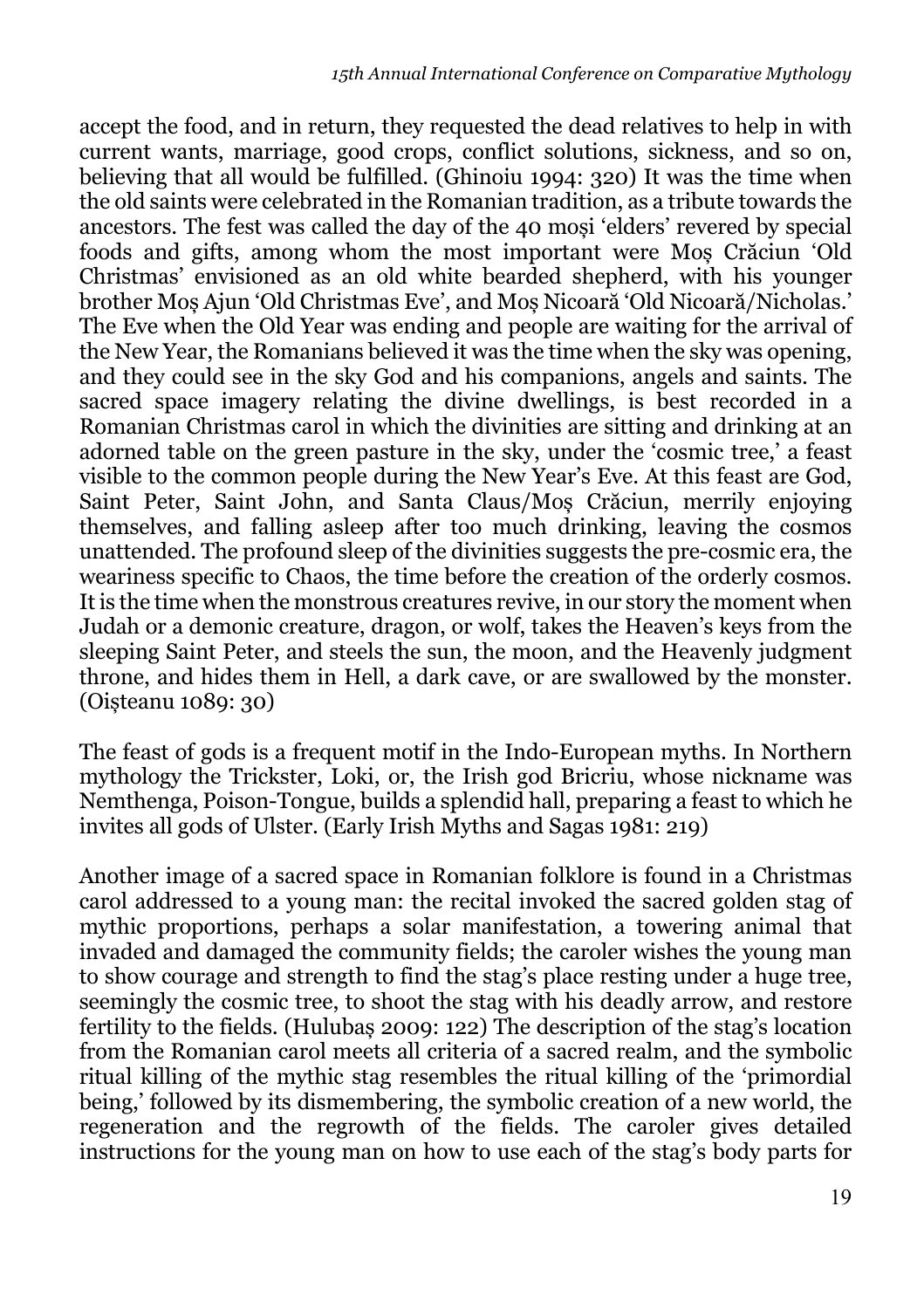building a house for his future family: the horns should be used as stilts for his house, the blood should color the house in red paint, and the flesh should be used to feed the wedding guests. (Coman 1986: I. 163)

### **The Sacred Space housing the Departed Husband from the Romanian Fairy Tale "Beauty and the Beast" motif:**

The journey in which the heroine from the Beauty and the Beast motif and must go in search of her departed husband, the motif of 'the quest for the vanished husband,' has its correspondences in the myth of Cupid and Psyche, (ATh 425C) and even in the Egyptian story of Isis and Osiris. The young woman's journey from the Romanian folktale, follows the same pattern: after she spends some time as a maid, she begins her journey to the magic world, reaching the House of the Moon, then the House of the Sun, ending in the Wind's house; in each of these houses she is received with kindness, each giving her some advice, and the chicken

bones left from her dinner. After wasting three pairs of iron shoes, she reaches her

husband's house, a house without a door or windows, suggesting that it may be a tomb, interpreted as a womb, perhaps the Earth womb. As Eliade explained, the archaic image of boys' initiation was that of entering into a womb, an introduction into the invisible world from where they would come out anew; however, girls initiation consisted of revelations of the secret meaning of the natural phenomena, the visible, (M. Eliade 2005: 47-55) which in our story is represented by the houses of the Sun, the Moon, and the Wind. Facing his womb/tomb, the girl makes a ladder of chicken bones received from the miraculous helpers, the cosmic houses, as the only way to enter it would be from atop, describing here elements of a possible archaic funerary ritual. Reaching him, she acts like a goddess, taking him out the womb, bringing him to life, reborn into his new role, that of a husband and a father, marking the end of their initiation journey.

### **The Apprentice at the Other World Wizards School:**

The hero's journey of adventure and discovery, and the obstacles to overcome as told in the Romanian story, begins with the hero going to the wizard's school, into sacred underground space of the Other World, where he acquires the powers of metamorphoses into any animal, from where he retrieved by his father; in some other stories, the wizard's daughter falls in love with him and helps him escape the powerful master.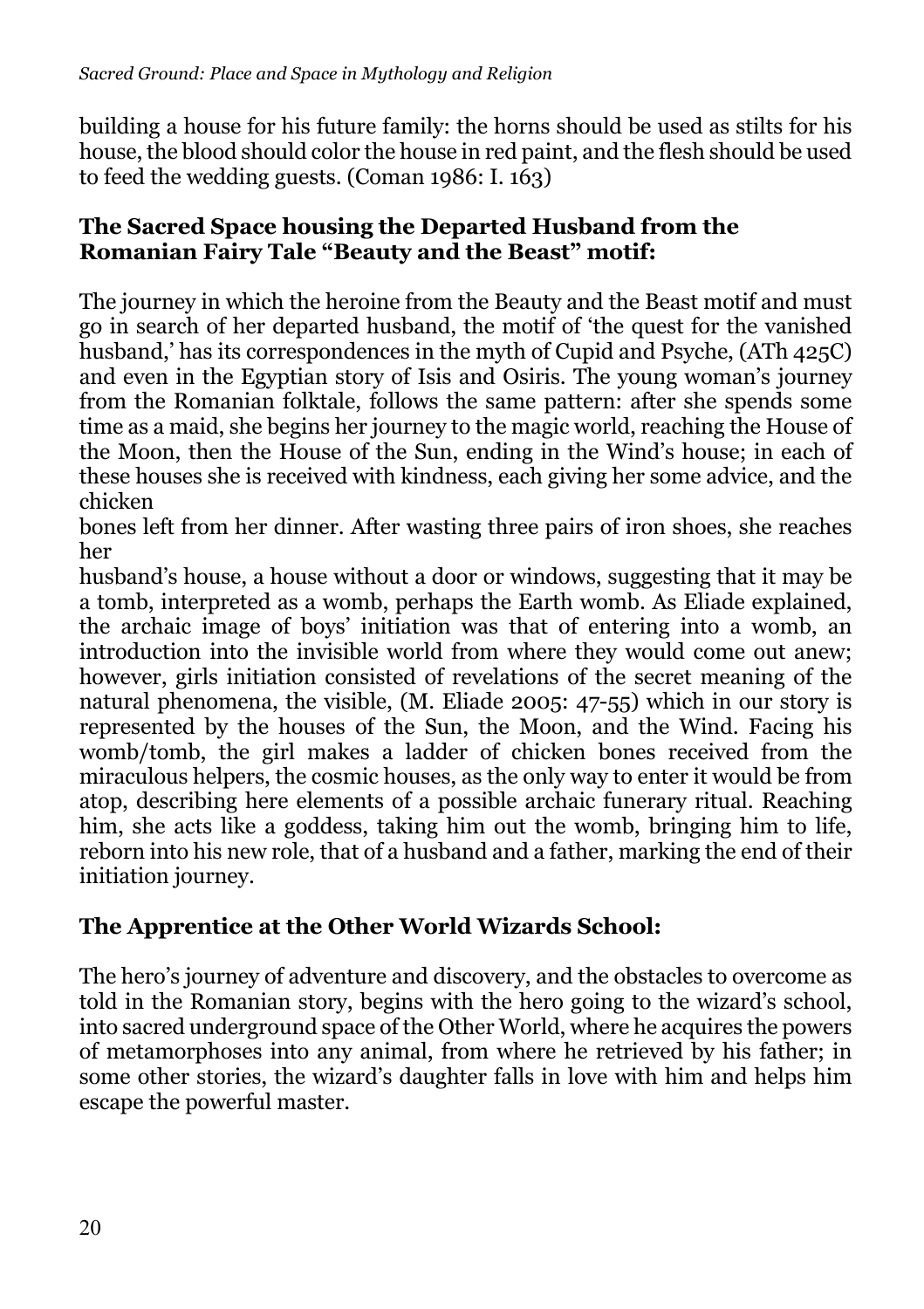### MAPPING THE OTHERWORLD

**SIGNE COHEN** *University of Missouri, USA*

This paper explores descriptions in religious and mythological texts of places that are not of this world (Mt. Meru, Harā Bərəzaitī, Olmo Lung Ring, the Garden of Eden, Hy Brazil, Avalon). Sometimes, detailed maps are even created of places that lie beyond the visible universe. I analyze this verbal and visual mapping of non-earthly realms and discuss the religious function of otherworldly cartography. This paper also examines the phenomenon of mapping mythological places onto real-world maps and sea-charts, including placing Hy Brazil and Ginnungagap in the Atlantic Ocean, the Garden of Eden in Mesopotamia or Missouri, and Olmo Lung Ring on Mt. Kailash.

## A NEW LOOK AT MEDIA FRANCHISE FANDOM AND COMPARATIVE MYTHOLOGY: THE CASE OF THE 'ONCE-LER'

**BRIAN COLLINS** *Ohio University, USA*

While archaeology, philology, and ethnography are often the best tools with which to track the diffusion and transformation of myth motifs, comparative mythology can also benefit from a robust theoretical model that draws on analogy with better understood and documented social and psychological processes. Such an analogy might be built with the study of fandom. With its murky origins in the long-running popularity that the original *Star Trek* TV show enjoyed after its cancellation in 1969, "fandom" refers to any subculture that is built around shared enthusiasm for a media franchise. Members of a fandom may attend conventions where they don elaborate costumes ("cosplay"), interact with one another online, and write fiction (which can be either "canon" or "noncanon") set in the universe of the franchise. They may also report that it is in the fandom, interacting with a fictional universe alongside like-minded people, where they can be their true selves. With its imaginative worlds, ritualized performances, deployment of personal and cultural symbols, concern for textual authority, and promises of achieving a better integrated personality, fandom is an excellent place to observe the processes documented in Obeyesekere's classic study of myth and ritual in Sri Lanka, *Medusa's Hair.* In this paper, I will employ Obeyesekere's Freudian-Weberian model to explore the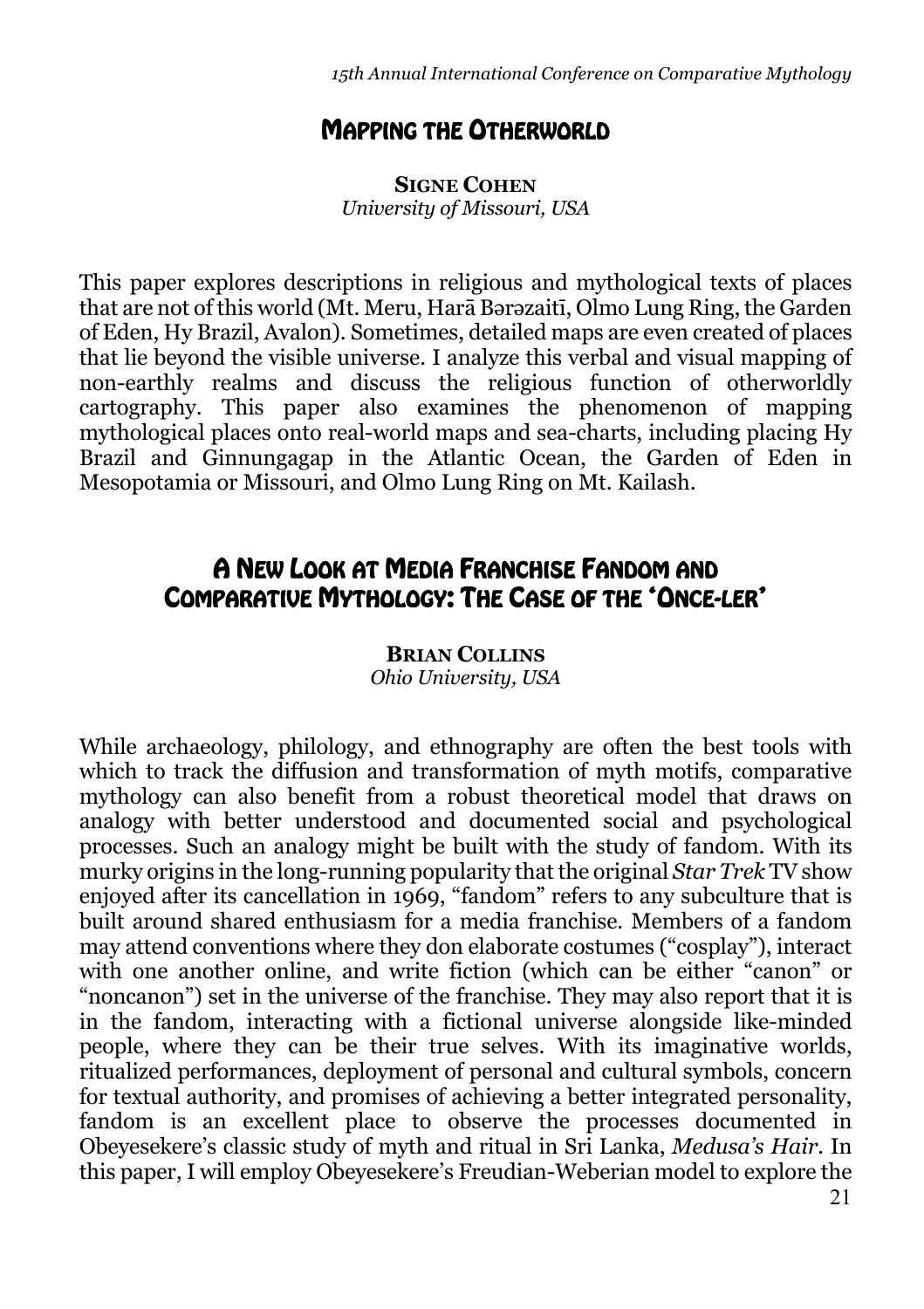well-documented and clearly demarcated "Onceler fandom," an online community (consisting of mostly teen girls and only active for a few years in the 2010s) centered on the "Onceler," the antagonist of Dr. Seuss's 1971 ecological fable *The Lorax*. If my observations bear out Obeyesekere's conclusions, it becomes more likely that the fandom analogy, combined with the insights of Weberian sociology and psychoanalysis, is a good explanatory model for how and why myth motifs are elaborated, inverted, and eventually differentiated enough to be properly regarded as new and independent myth cycles.

## SACRED GROUND AND ECOLOGICAL ACTIVISM

**JELENA ĆUKOVIĆ** *University of Belgrade, Serbia*

The concept of sacred ground is broadly used in narratives of local ecological activists. Using analytical tools of environmental anthropology, ethnoecology and political ecology I will explore the complicated entanglement of nationalistic and religious myths in ecological narratives of the local community in the Jadar area in the Republic of Serbia. These narratives constructed distinctive discourse of sacred nature and sacred ground that became foundation for mobilizing the community to oppose mining corporation Rio Tinto, which was about to invest in the extraction of a mineral named *jadarit*. Stories about spirits of ancestors, combats and resistance, blood and soil, churches and cemeteries in this region, define what nature is and provide reasons for local pride and fearlessness. The research was conducted through fieldwork and interviews with the local community, but also through media and social network content. The presentation aims to open discussion about the importance of the local perspective of surroundings in the context of global perception of ecology crisis and corporate inclination towards profit.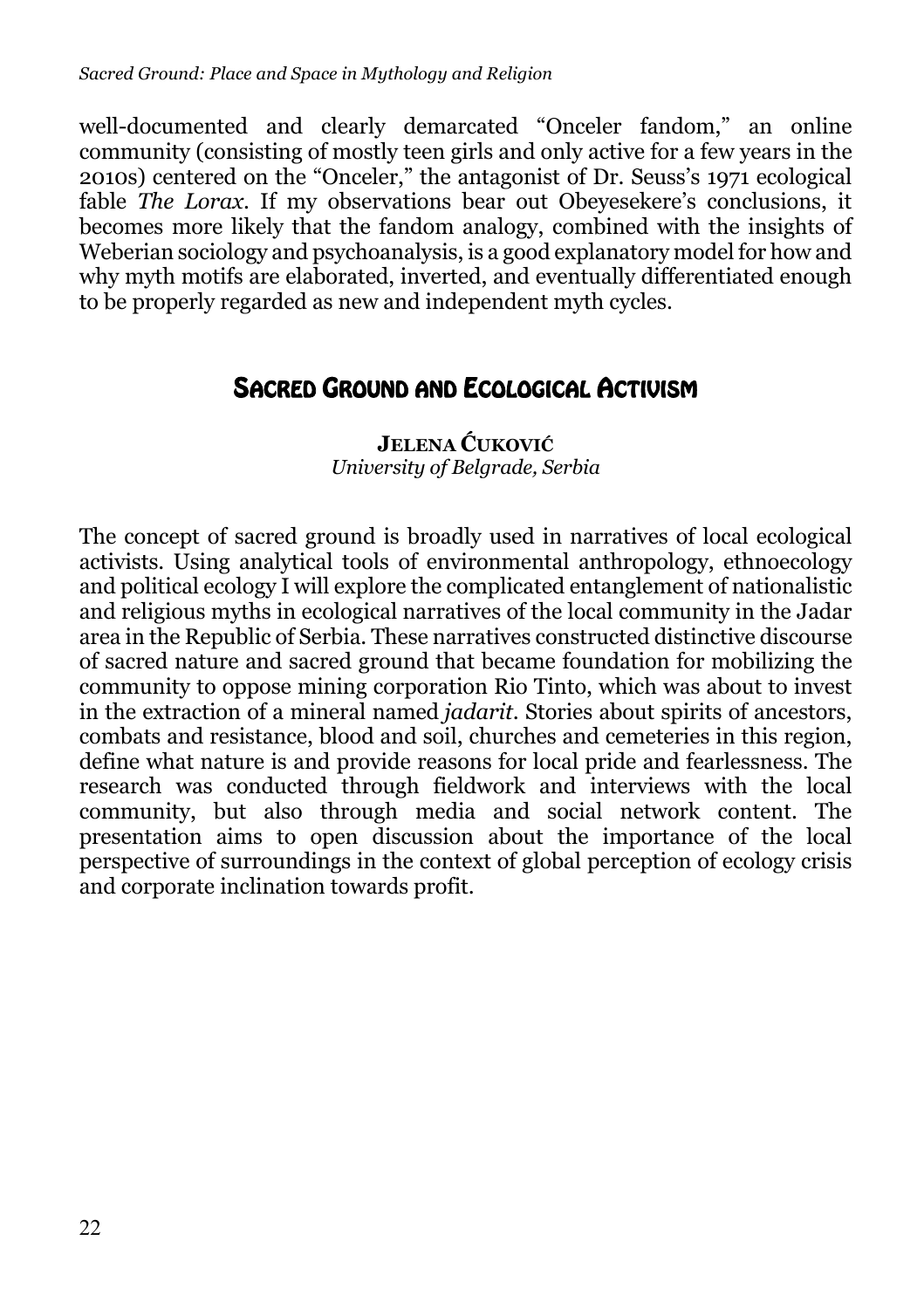## THE REFLECTION OF WHO SHE WAS SUPPOSED TO BE: ONCE AGAIN ON RELIEF MIRRORS FROM VIMINACIUM

### **ILIJA DANKOVIĆ**

*Institute of Archaeology, Belgrade, Serbia*

In the Roman world, the family was deemed the most important structural unit of society. It was within the family that the processes of socialization and education of new generations, i.e., the reproduction of Roman cultural norms, took place. In such a worldview, the family household became the sacred area, vital for the survival of the entire civilization. It is considered that the Roman state religion was actually the religion of the house hearth on a grand scale. Priestesses of the goddess Vesta protected the eternal flame that symbolized the sanctity and purity of the Roman *domus* (Laurie 1895).

While the role of the *paterfamilias* was bound to the public domain (business, clients, politics, army, etc.), it was a matron's task to take care of the household. If she was successful, it could bring her great respect within the community. Ancient literary sources and epitaphs are full of praise for women who dedicated their lives to the family, but that message could have also been communicated through various parts of material culture.

Roman relief mirrors are certainly such artefacts. These were luxurious items, probably acquired for the marriage ceremony or as a part of the dowry, and, most importantly, decorated with an array of mythological scenes. In this paper, three specimens from Viminacium will be reassessed. Published before, they were interpreted as bearers of complex philosophical and religious concepts, or parts of imperial propaganda (Каровић 1995, Спасић-Ђурић 2001). One of the specimens was later reinterpreted, convincingly showing that the depiction served as a moral lecture to a bride-to-be (Mihajlović 2011). In such light, supported by a broader contextual analysis, the remaining artefacts from Viminacium will be discussed.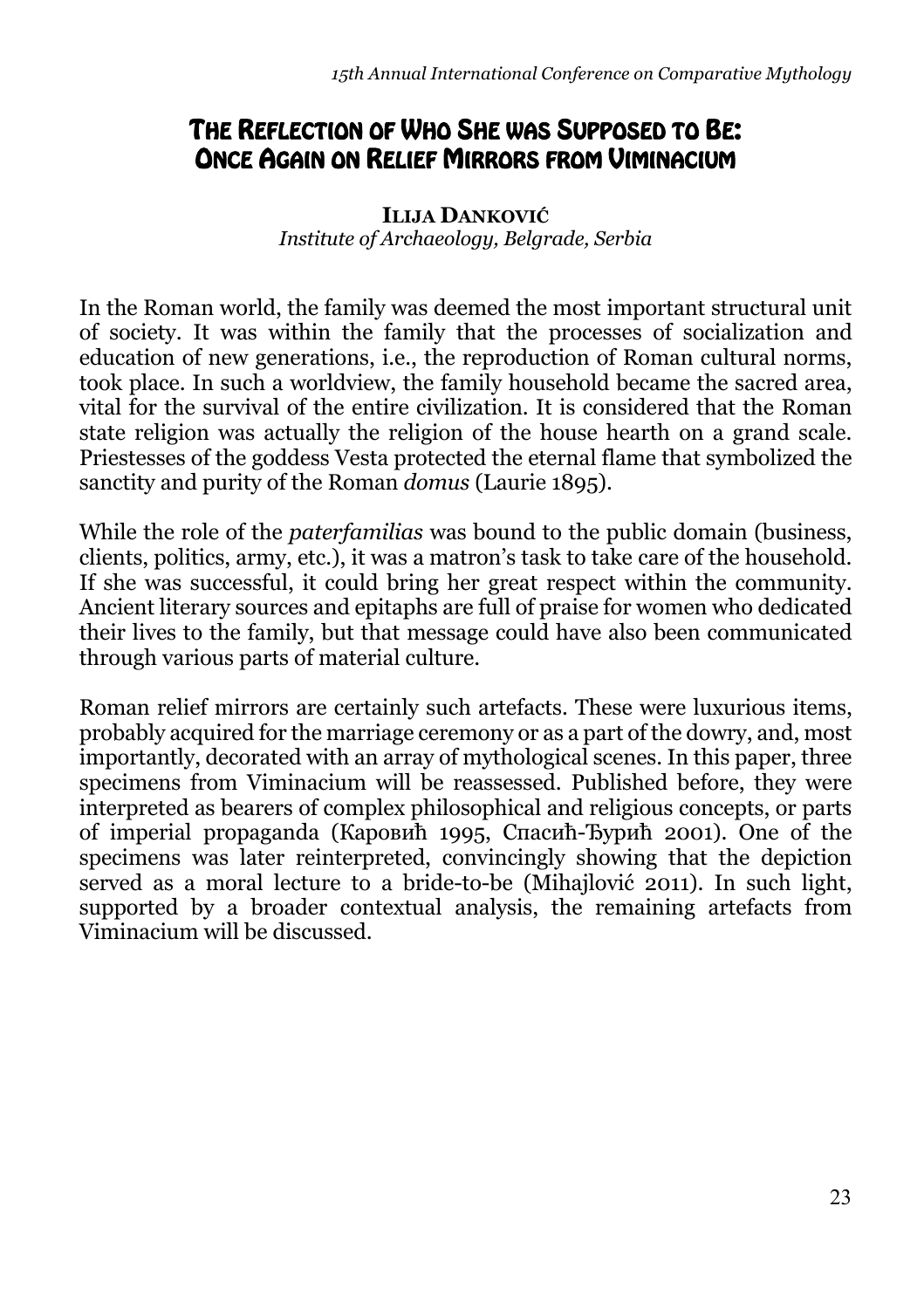## MANGALA AND FICTIONAL RITUALS IN PRE-MODERN INDIA

### **EVGENIYA DESNITSKAYA** *Institute of Oriental Manuscripts, St. Petersburg, Russia*

India is well-known for a variety of rituals performed in different historical periods and in different regions. Some rituals were evidenced in recent times, other were described in normative works. Still, there are some rituals that are mentioned in the texts, but it seems unlikely that they were actually practiced. An example of a fictional ritual is the *maṅgala* practice as presented in the *Maṅgalavādas,* a genre of philosophical works of the Navya-Nyāya school. Though generally *maṅgala* is an auspicious verse at the beginning of a literary or a philosophical work, in the *Maṅgalavādas* it appears not a piece of poetry, but a specific ritual practice inherited from the elders. *Maṅgala* is compared with other rituals, like the *darśapūrṇamāsa*, and is believed to result either in the successful completion of a work, or in the removal of obstacles. The *Maṅgalavādas* consider *maṅgala* a specific kind of cognition with Ātman being its substrate. But what exactly is meant by 'ritual' in this case remains uncertain. *Maṅgala* can be considered a fictional ritual introduced in order to justify a popular textual practice. Similar fictional rituals or meditational practices are mentioned in some other philosophical works. This might be the case of the socalled *śabdapūrvayoga* referred to in Vṛṣabhadeva's commentary on the *Vākyapadīya*. Praśastapāda's claims that Vaiśeṣika's atomistic doctrine can be conceived directly in the course of a yogic practice may be another example. The same can be said about Sāṃkhya's claims that its intellectual procedures are a practical way to attain liberation. The question of fictional rituals and practices invented for some theoretical reasons deserves a further attention. It seems promising to consider fictional rituals in a comparative perspective.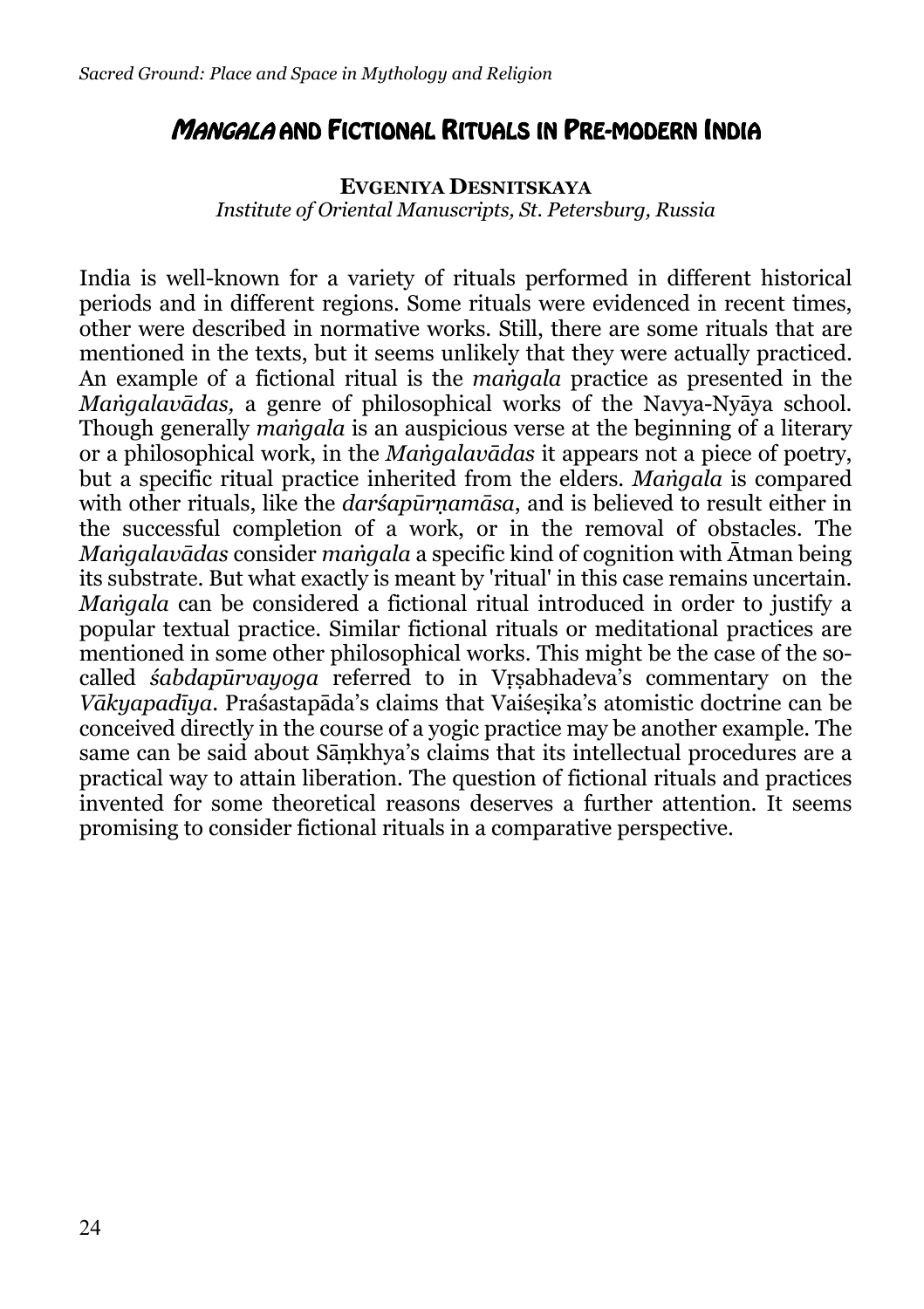## MATERIALITY, MYTH, AND DEATH IN THE ARCHAEOLOGICAL SITES OF PAQUIMÉ AND TEHUACÁN. METHODOLOGICAL ASPECTS IN THE STUDY OF THE REPRESENTATIONS OF DEATH IN ANCIENT MEXICO

**MARTÍN CUITZEO DOMÍNGUEZ NUÑEZ** *School of Anthropology and History of Northern Mexico, Chihuahua, Mexico*

The archaeologist and mythologist Lotte Hedeagger has proposed a methodology for studying the materiality of myth in Scandinavia. He combines the study of written sources with the analysis of material culture. In this work, I will test this methodology by studying the material and mythological dimension of the representation of death in the archaeological sites of Paquimé or Casas Grandes in Chihuahua and Tehuacán in Puebla, Mexico.

The methodology proposed by Hedeagger consists of starting from the written stories and going back in time trying to identify the association of various elements of the story in the material culture. This methodology also tries to find the changes that have occurred in this relationship.

In the case of Paquimé, I will study the archaeological contexts related to the death and sacrifice of individuals, starting from the ethnographic and historical records regarding this practice. In Tehuacán, I am going to analyze the story recorded by Fray Gerónimo de Mendieta, a priest from the 16th century, which refers to some elements found at the site, such as the representation of the goddess-mother. Then I will contrast this with the spatial relationship of different gods and goddesses of death and sacrifice found in the archaeological site.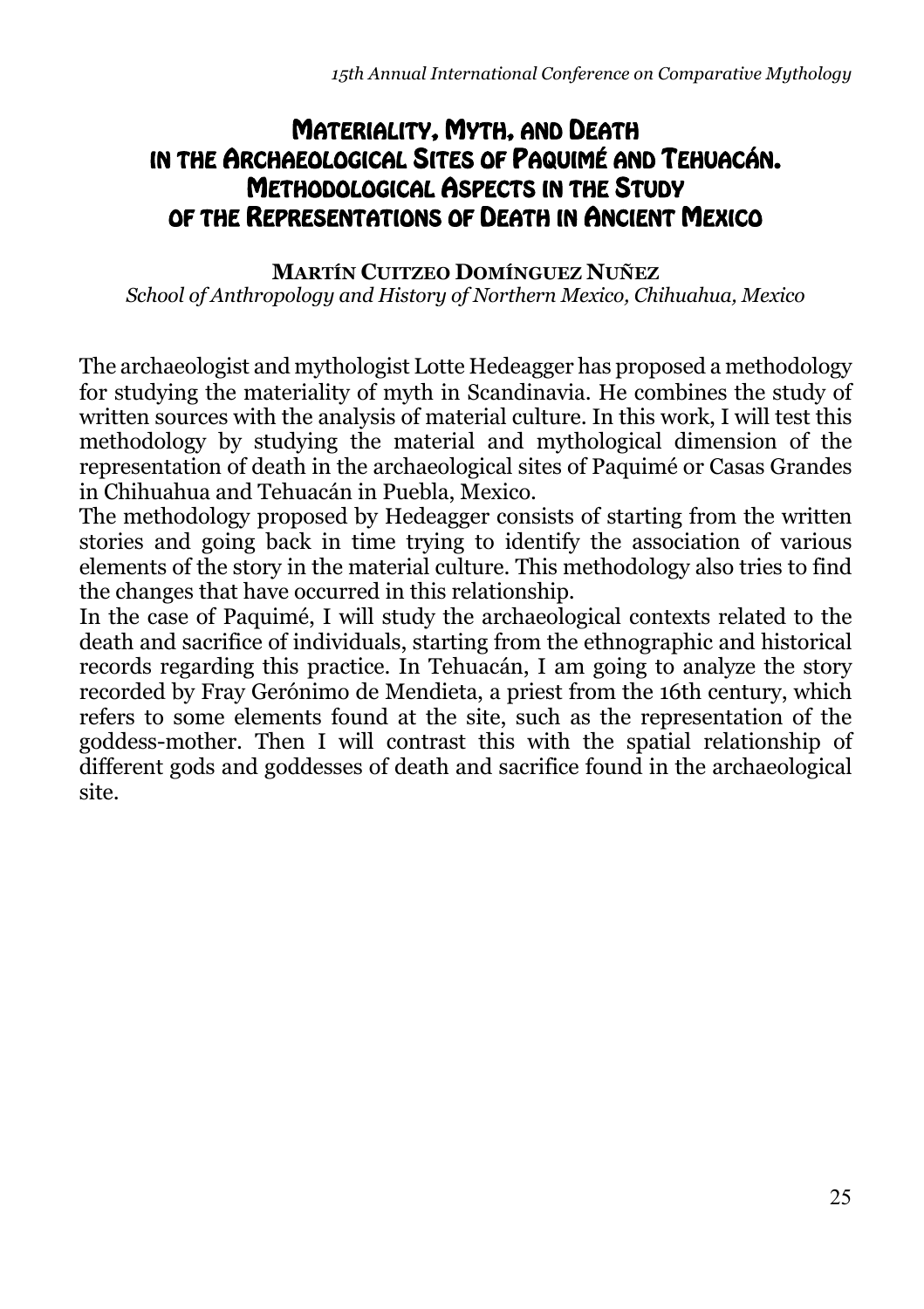## WHAT COULD BE AN OPPOSITION TO THE SUMERIAN SELF-DESIGNATION "THE BLACK-HEADED"?

### **VLADIMIR EMELIANOV** *St. Petersburg State University, Russia*

The self-name of the Sumerians  $sa\hat{g}-ga$  "the black-headed" has not yet received a convincing interpretation. And the fact that over time the Babylonians and Assyrians also began to call themselves *ṣalmat qaqqadi* "blackheads" shows that this is not about the name of an ethnic group, but about the name of a certain social entity. We have not been able to detect opposition to the black-headed in the form of the red-headed, gray-headed, or any other hair colors on the heads of the inhabitants of ancient Mesopotamia. Consequently, the antonym to the black-headed should be located not in the area of color, but in the area of social stratification.

The article by Xenia Keping about the black-headed and the red-faced people in Tangut texts shows that in the medieval state of Xi Xia, noble people were called the black-headed people, and poor and ordinary people were called the red-faced people. However, in earlier times, the black-headed people were identified with people, and the red-faced ones with monkeys (Keping, 2003, 275-298).

This observation of a specialist in Tangut texts made us remember the numerous lexical parallels between the Sumerian language and the Sino-Tibetan languages, of which the Tangut language is one. These parallels in all cases do not belong to the basic vocabulary and testify not to kinship, but to the neighborhood of the Sumerians with the Sino-Tibetans before the Sumerians migrated to the south of Mesopotamia (Braun, 2001). Therefore, we should take a closer look at this social parallel first seen by T. de Lacouperie in 1891.

In Ancient China Qianshou "black-headed" is a term that has referred to the entire population of China since the time of Shi Huan-di (III BC). However, it is also found in more ancient texts: Li chi, Zhangguo-ce). There are three interpretations of this term. 1. Ordinary people tied their heads with black scarves. Slaves also had blue bandages. 2. Ordinary people were under the rays of the sun, and therefore had dark, tanned faces. 3. Black people, a laborer who deals with dirt. (Vyatkin, 1975, 2, 347). In Tibet "the black-headed" would be 'a poetic term for mankind as a totality, created by the gods and kept in safe pastures by the kings.' (Hill, 2017, 214).

Let's turn to the Sumerian material. First of all, we see that  $sa\hat{g}-gi\hat{g}-ga$  "the blackheaded" is the Sumerian designation of city dwellers, civilized people, which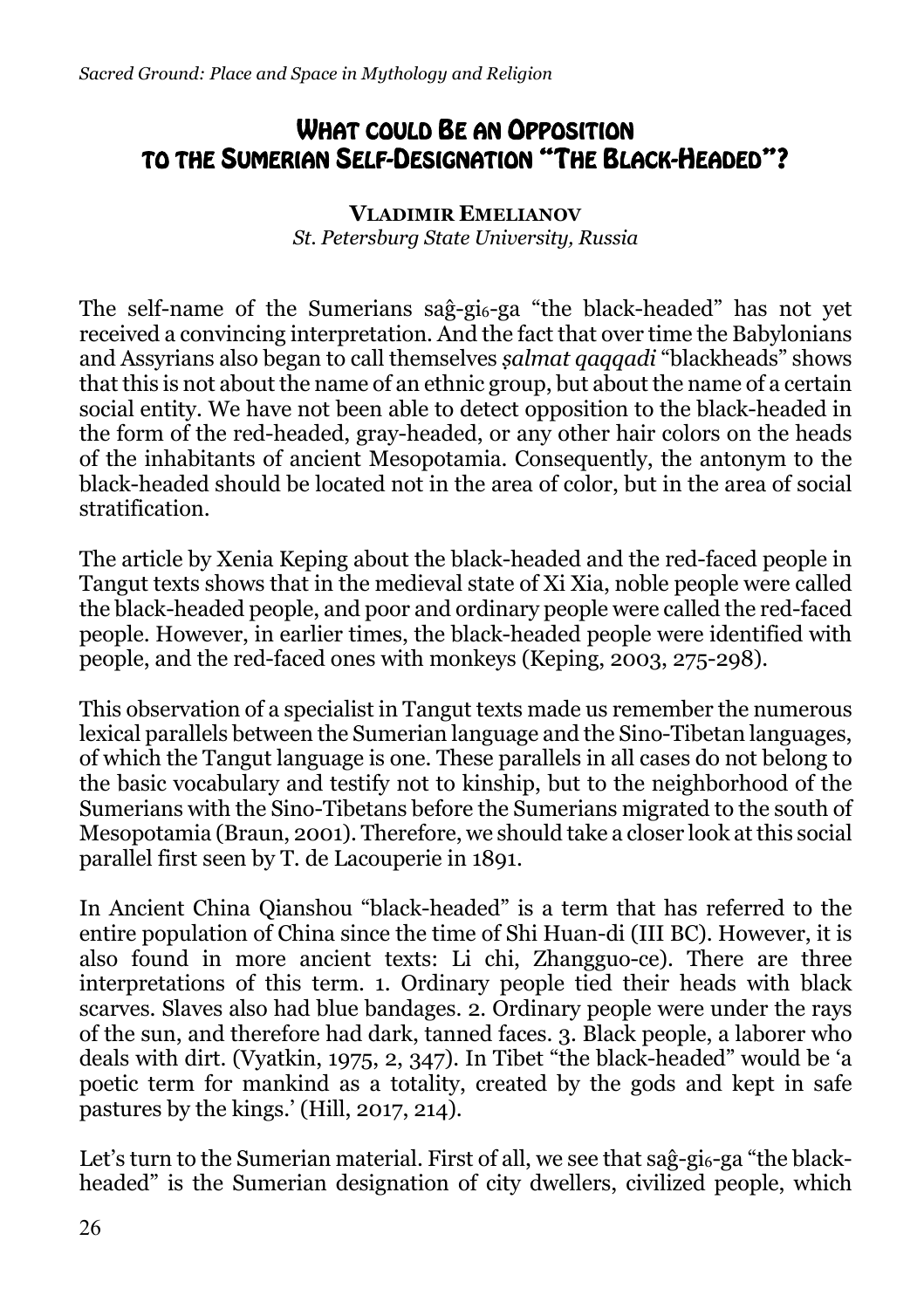follows from the remark in the text *Inanna and Shukaletuda*: "His father replied to the boy; his father replied to Šu-kale-tuda: 'My son, you should join the citydwellers, your brothers. Go at once to the black-headed people, your brothers! Then this woman will not find you among the mountains.'" He joined the citydwellers, his brothers all together. He went at once to the black-headed people, his brothers, and the woman did not find him among the mountains." (ETCSL 1.3.3., 231-238). Then from the royal inscriptions we learn that Warad-Sin (Warad-Sin 20, 34; 21, 77) and Rim-Sin I (Rim-Sin I 15, 28) are "the shepherds of the black-headed". Here also, undoubtedly, the citizens of Isin are meant.

Who is opposed to the city dwellers in the Sumerian texts? This question can be answered unambiguously. In several texts that describe nomads, these peoples are compared to monkeys: "The days have multiplied, no decision has yet been made. (Adĝar-kidug's girlfriend speaks to her:) "Now listen, their hands are destructive, and their features are those of monkeys; he is one who eats what Nanna forbids and does not show reverence. They never stop roaming about ……, they are an abomination to the gods' dwellings. Their ideas are confused; they cause only disturbance. He is clothed in sack-leather ……, lives in a tent, exposed to wind and rain, and cannot properly recite prayers. He lives in the mountains and ignores the places of gods, digs up truffles in the foothills, does not know how to bend the knee, and eats raw flesh. He has no house during his life, and when he dies, he will not be carried to a burial-place. My girlfriend, why would you marry Martu?" Adĝar-kidug replies to her girlfriend: 'I will marry Martu!'" (ETCSL 1.7.1. *Marriage of Martu*, 126-141); "Enlil brought out of the mountains those who do not resemble other people, who are not reckoned as part of the Land, the Gutians, an unbridled people, with human intelligence but canine {instincts} {(some mss. have instead:) feelings} and monkeys' features" (ETCSL 2.1.5. *The cursing of Agade*, 155-157). Any person of non-Sumerian origin, any illiterate, ignorant person who did not go through a scribal school, was perceived in the south of Mesopotamia as a kind of monkey: "Today (?) Enlil loathes Sumer and has elevated to the shepherdship of the Land an ape which has {descended} {(2 mss. have instead:) come forth} from those mountain lands. {Now Enlil has given kingship to a dishonest man, {a seller of} {(1 ms. has instead:) who values} asafoetida} {(1 ms. has instead:) At this moment Enlil …… to somebody who sells asafoetida, a peripatetic criminal} -- to Išbi-Erra, who is not of Sumerian origin" (ETCSL 3.1.20. Letter from Ibbi-Suen to Puzur-Šulgi hoping for Išbi-Erra's downfall, 15-19), 3-11. "Engar-dug, croaker (?) among singers, a man without good judgment, braggart, ……, a man ……! -- open (?) the house, I have a quarrel with you! In appearance a monkey, a rogue, a witness without shame, not accepting a verdict, a slippery place which respected men avoid, despising (?) the leader of the workforce, a man who does not …… a festival, a pig spattered with mud…" (ETCSL 5.4.11. A diatribe against Engar-dug (Diatribe B), 3-11).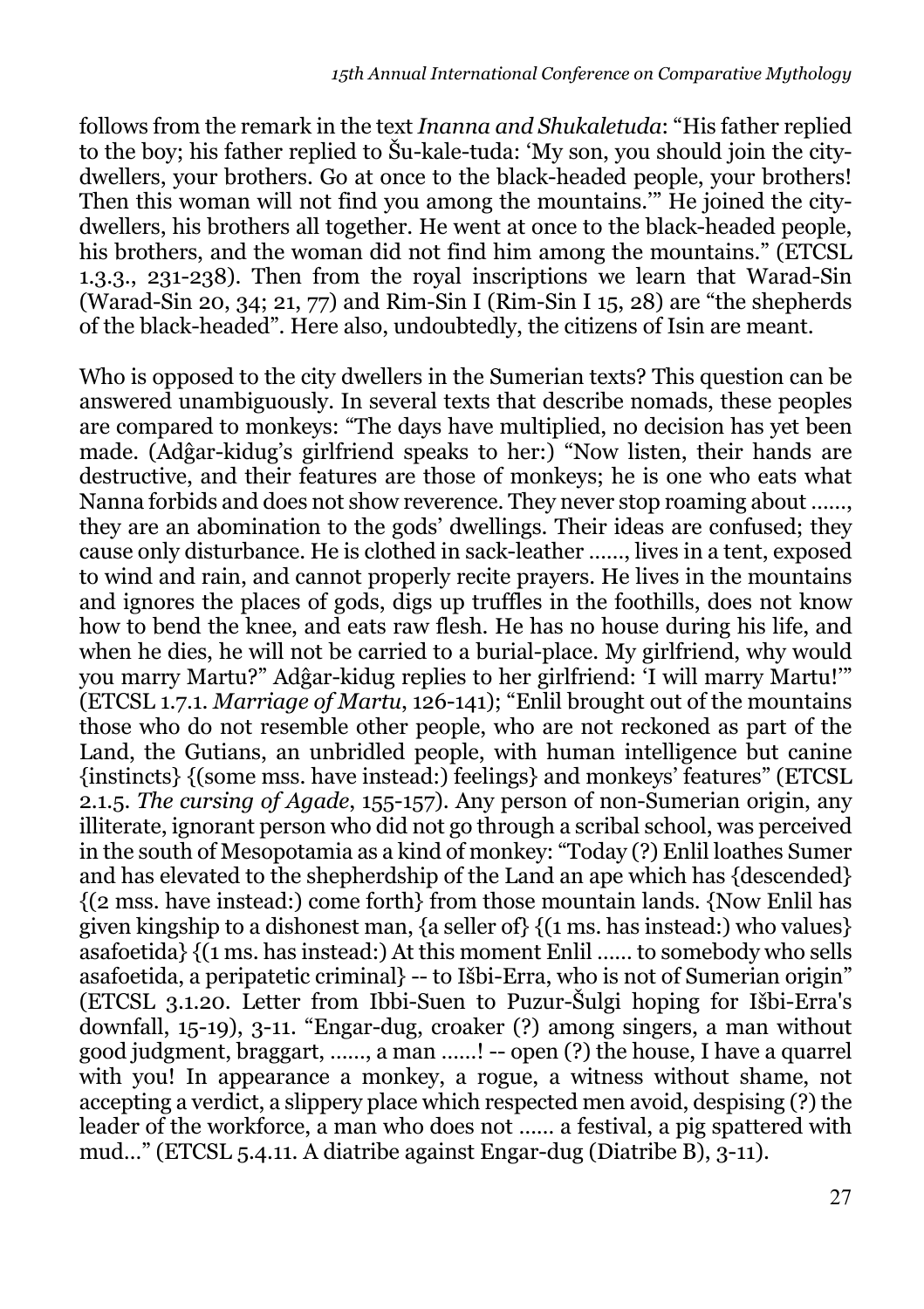Thus, the same pair of antonyms can be assumed in the Sumerian culture as in the Tangut texts. "The black-headed", as townspeople, are opposed by nomads, Amorites and Gutians, reminiscent of monkeys in their appearance. Interestingly, the Sumerian word ugubi "monkey" literally means "his/her forehead" and this is similar to the Slavic word "человек" (*chelovek* – 'man, person'). The words that denote these terms in the Sumerian and Tangut languages have nothing in common. In addition, in the Sumerian texts the very name "black-headed" appears only at the end of the III millennium BC. However, it is firmly rooted in the Akkadian language, without having any Semitic parallels. And now this rooting can be explained quite unambiguously: calling all the inhabitants of Mesopotamia "the black-headed", the scribes did not mean the color of the hair on their heads or their ethnicity. Rather, they put their belonging to the urban community in the first place.

## **Literature**

Braun, J. Sumerian and Tibeto-Burman. Warszawa, Agade, 2001. The Electronic Pennsylvania Sumerian Dictionary

http://psd.museum.upenn.edu/nepsd-frame.html

The Electronic Text Corpus of Sumerian Literature https://etcsl.orinst.ox.ac.uk/

Hill, N.W. 'Come as lord of the black-headed'- an Old Tibetan mythic formula // Zentralasiatische Studien 45 (2016), 203-216.

Kepping, K.B. The Black-Headed and the Read-Faced in Tangut Indigenous Texts // Studia Orientalia 95 (2003), 275-298.

https://journal.fi/store/article/download/41668/10752

de Lacouperie, T. The black heads of Babylonia and Ancient China // The Babylonian and Oriental Record 5.11 (1891), 233-246.

Vyatkin, R.V. (Вяткин Р.В.). Сыма Цянь. Исторические записки (Ши цзи). Том II. Перевод с китайского и комментарий Р.В. Вяткина и В.С. Таскина под общей редакцией Р.В.Вяткина. [Sima Qian. Historical notes (Shi chi). Volume II. Translation from Chinese and commentary by R.V.Vyatkin and V.S.Taskin under the general editorship of R.V.Vyatkin]. Moscow, 1975.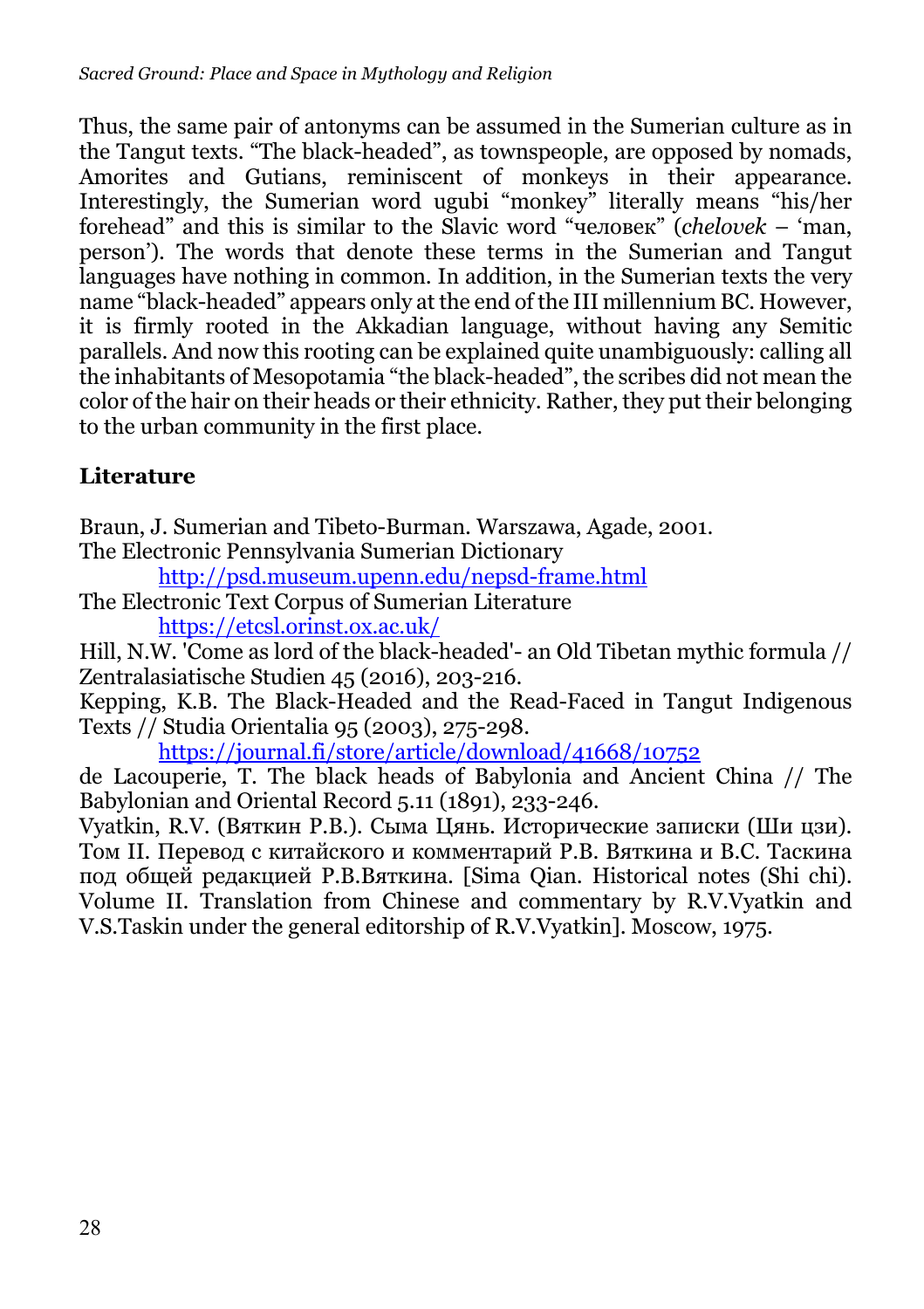## BRAINS, MYTHS, AND FERMI'S PARADOX: PREHISTORIC THREATS TO THE FUTURE OF HUMAN CIVILIZATION<sup>1</sup>

**STEVE FARMER**

*The Systems Biology Group, Palo Alto, California, USA*

*History makes no sense without prehistory, and prehistory makes no sense without biology. E.O. Wilson, The Social Conquest of Earth, 2012*

*Why is thought being a secretion of brain, more wonderful than gravity a property of matter? It is our arrogance, our admiration of ourselves. Charles Darwin, Notebooks, 1838*

Brain imaging and developmental studies confirm what ethnographic research has suggested for over 200 years: that mythical/magical thought, whose roots can be tracked in children and early societies, represent humanity's oldest forms of cognition. Some of those studies suggest that scientific training can override these default conditions in the so-called social brain. <sup>2</sup> , <sup>3</sup> Others stress the resilience of these conditions, making most humans easy targets of ideological manipulation by political elites. As Cassirer wrote at the end of the first fascist era, in every period of stress "myth is always there, lurking in the dark and waiting for its hour and opportunity. This hour comes as soon as the other binding forces of man's social life, for one reason or another, lose their strength and are no longer able to combat the demonic mythical powers."

These lines are among the most pessimistic Cassirer ever wrote.4 He died in April, 1945, four months before US atomic bombs killed over 200,000 civilians

<sup>1</sup> This abstract with live links to all the references can be downloaded from the following website: http://www.safarmer.com/Belgrade.2022.pdf

<sup>&</sup>lt;sup>2</sup> Cf. S. Farmer 2010; go [here](http://www.safarmer.com/neural.origins.of.religion.pdf) to download a 2009 preprint of that paper.

<sup>3</sup> [Mark H. Johnson et al, 2005](https://www.ncbi.nlm.nih.gov/pmc/articles/PMC1464100/pdf/nihms9869.pdf).

<sup>4</sup> [Myth of the State \(1946: 280\).](https://archive.org/details/in.ernet.dli.2015.506295/page/n289/mode/2up) On these topics, see the further evidence in what [C. Bottici](http://www.safarmer.com/Bottici.2017.pdf) 2017 labels a "forgotten" manuscript of Cassirer's from this era, which was not published until 2008. Bottici suggests that Cassirer's editor, Charles Hendel at Yale, or others known to assist him, may have stripped out even darker passages from *Myth of the State*'s posthumous edition, reflecting Hendel's interest in assuring the "scholarly character" of any "book published under the name of Professor Ernst Cassirer." Whatever the case, there is no doubt that Cassirer's views of myth by the end of WWII were radically different from those expressed in any earlier text published under his name, including *Essay on*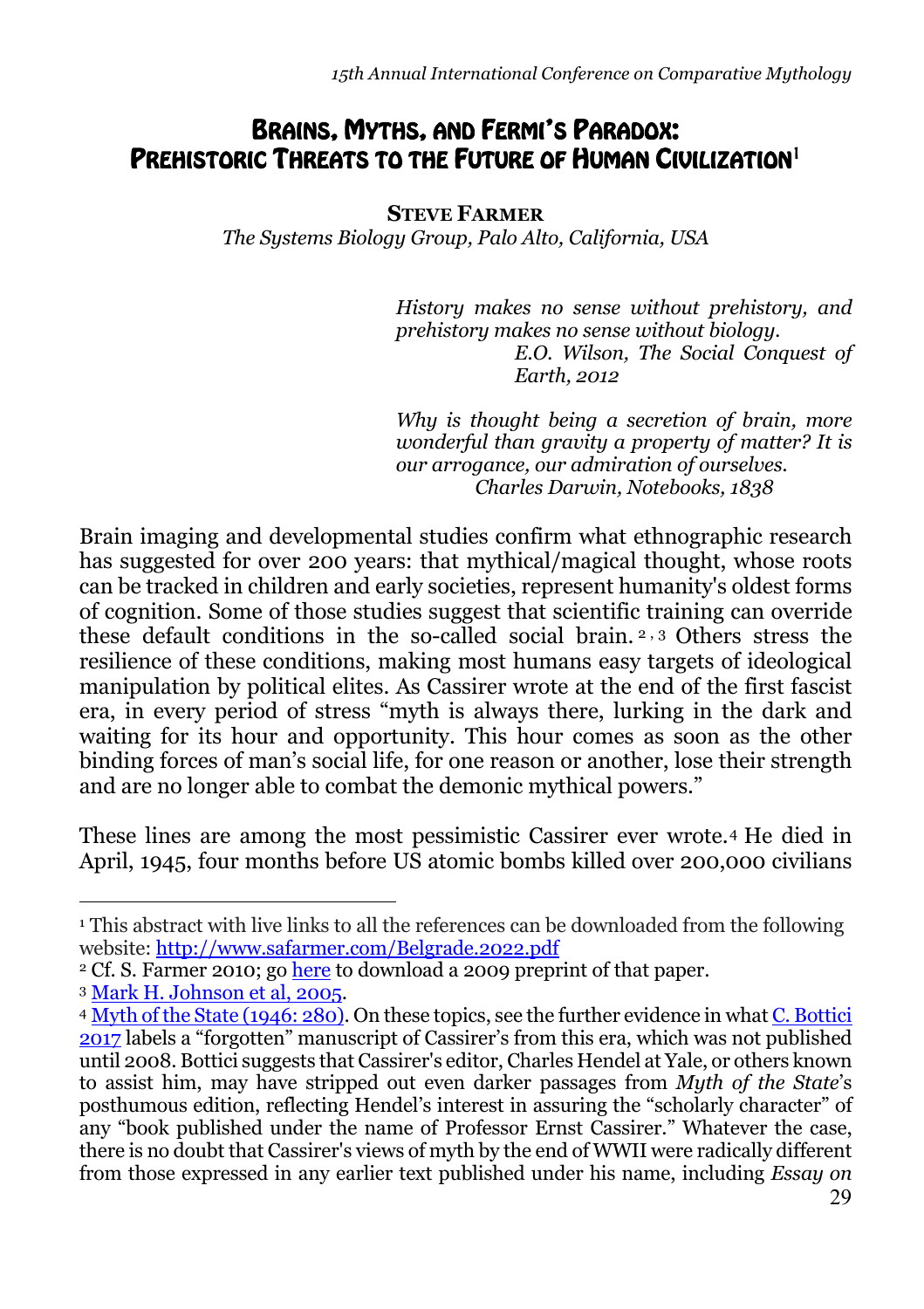in Hiroshima and Nagasaki. Judging by other evidence of Cassirer's deep pessimism late in life, it is reasonable to expect that had he lived a few months more he would have joined others including Einstein in viewing the start of the atomic age as a warning of the potential approaching end of human history.

Neither Cassirer nor Schelling, Comte, Tylor, Frazer, Lévy-Bruhl, Malinowski, and or other forerunners of Cassirer's work could make use in their studies of brain-imaging research or computational models of complex systems, which in recent decades have begun to replace older narrative approaches to the history of thought. At the 2017 IACM Conference, I reviewed a few sides of these studies, focusing on how changes in rates of information flows drove a long series of phase-like transitions in the structure of human traditions stretching from prehistoric to modern times.

Today I want to discuss some of these developments from a slightly different angle, focusing on how massive changes in the scale of human cultural networks in the last 10,000 years have transformed mythical thought in ways quite foreign to its original forms. These changes can be compared to those known in medicine as results of "evolutionary mismatch," referring to evolved traits that had positive survival value in prehistoric environments but negative results in modern contexts. Evolutionary mismatch involving factory-made foods or drug interventions or industrial pollution were increasingly linked in the last half of the 20th century to the origins of dozens of chronic "diseases of civilization." A few classic examples include massive global increases since World War II of heart disease, type 2 diabetes, obesity, and related metabolic disorders; of most types of cancer in all stages; of neurodegenerative conditions including Parkinson's and Alzheimer's diseases, multiple sclerosis, ALS, and Huntington's disease; and of many muscular-skeletal diseases including osteoporosis, osteoarthritis, and sarcopenia, all known today to negatively affect other organ systems and significantly shorten human lifespans.

In mythology the same kind of "mismatch" can be linked to social pathologies including hypernationalism, fascism, xenophobia, and racism; adulation and sometimes near-worship of psychopathic leaders; and misogyny and other forms of sexual intolerance. Given mankind's abilities to create far deadlier weapons today than in Cassirer's era, these kinds of mismatch pose graver dangers to the survival of civilization than the climate crisis alone or the massive pollution driving animal and plant extinctions at rates last seen on the planet 66 million years ago.

*Man*, published less than a year before he died. I'll discuss the importance of these findings more fully elsewhere.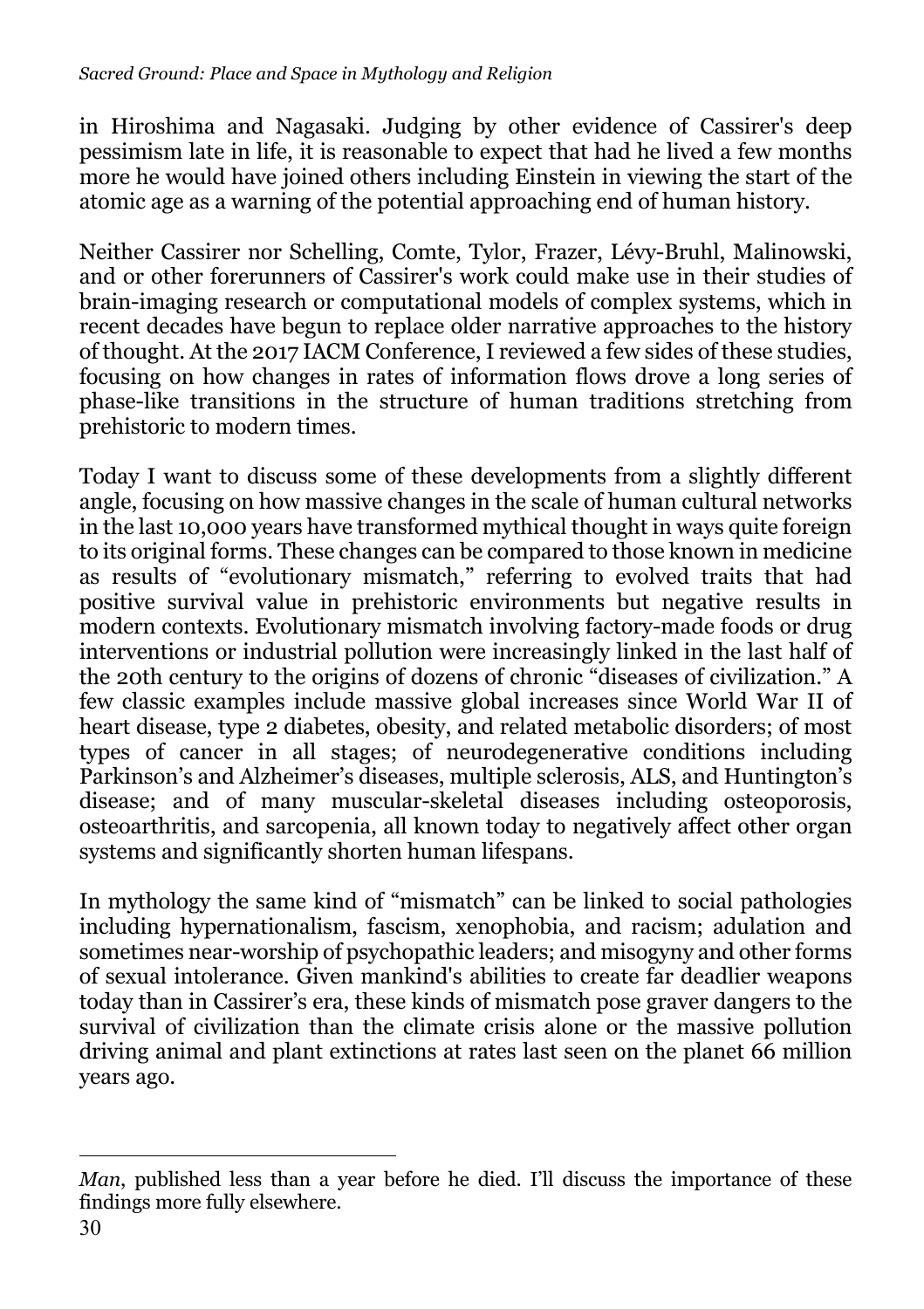In this talk I'll suggest how each of these results is related not only to neurodevelopmental issues but to shifts as well in global demographics that have radically transformed the role in human thought of mythopoeic thinking. Dozens of studies warn that changes of nearly everything in modern life would be needed to prevent the total collapse of civilization following the intensified climate change and linked social upheavals predicted for the next decade. In my lecture I'll explore a few possible if admittedly low probability events that that might force a few needed social reforms before the most destructive of those forces set in. Paradoxically, if ever enacted, these reforms could potentially trigger a cultural and ethical renaissance in human traditions that might not be achievable in any other way.

At the end I'll review new analyses of Fermi's paradox that assign low odds to the survival of any industrial civilization that fails to adopt sound ecological policies within a few centuries of reaching technological maturity.<sup>5</sup> Climatologists in recent years have detected large numbers of "early warning signals" (EWSs) of violent planetary change and linked social upheavals, suggesting that tests of those analyses on our home planet can be expected soon. The implication is that any delays in addressing the political and social as well as technical drivers of ecological decline will further lower the odds of humanity's long-term survival. The take-home message of my talk is that any attempt to deal with these problems will require a full grasp of the neurodevelopmental origins of mankind's primitive myth-making abilities, which are embedded in perceptual biases fixed even before birth, making them exceedingly difficult to control or override.

<sup>&</sup>lt;sup>5</sup> See, e.g., the detailed discussion in [Bologna & Aquino 2020](https://www.nature.com/articles/s41598-020-63657-6.pdf), esp. pp. 7-8.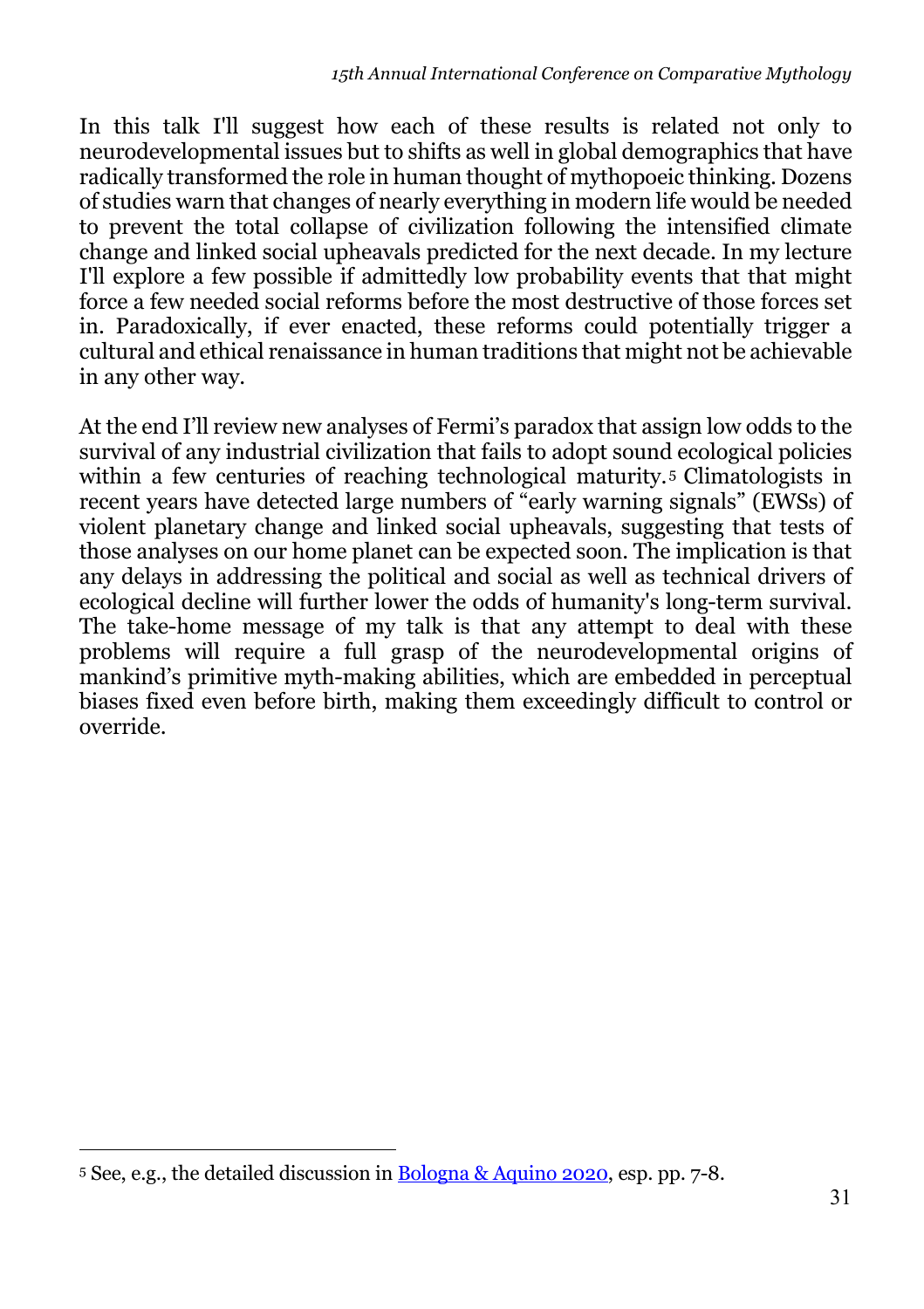## CONSTRUCTING THE WORLD. THE RITUAL AND BAUHAUS

**VALENTINA GANEVA-MARAZOVA** *New Bulgarian University, Sofia, Bulgaria*

The principles of the ritual are embedded in the very idea of creating this art school in 1919. Bauhaus represents a new beginning both in the midst of art education and socially, as a whole social organism. The ritual is called to structure, to arrange, to construct and build the life of the community. It "puts into action", soldering, and ensuring the realization of the common idea for the team, for the whole community.

The study examines plenty of ritualistic facts in connection with the concept, structure, and life of the Bauhaus, both in the aspects of time and space.

## CHANGING IDENTITIES OF GOVARDHANA – A STUDY OF MYTHS AND RITUALS

**SHAKUNTALA GAWDE** *University of Mumbai, India*

Govardhana is the sacred mountain of Vṛundāvana, India. Govardhana is part of Mathurā pilgrimage and also the independent centre of worship among Vaiṣṇavas. Circumambulation of mountain Govardhana which is known as Govardhana parikramā is considered meritorious among cultural ethos of India.

References to Govardhana can be found in myths related to Krsna's biography. It appears in Harivamśa, Visnu Purāna, Bhāgavata Purāna, Brahmavaivarta Purāṇa and Gargasamhitā. It can be seen that there are certain additions and omissions as myth of Govardhan travels from Harivamśa to Brahmavaivarta Purāṇa. It seems that Govardhana worship propagated by Kṛṣṇa is rejuvenation of mountain worshipping cult. It can be seen that Govardhana Mountain was 'protector deity' similar to Nāga and Yakṣa as gleaned through certain myths reflected in the above texts. Etymological meaning of the word Govardhana (*go* – 'cow' and *vardhana* – 'one who nourishes') points out its strong connection with cows and also its association with pastoral community. Govardhana seems to be the fertility god worshipped by pastoral communities. Cow is significant part of rituals reflected in texts as well as prevalent in current traditions of Govardhana worship.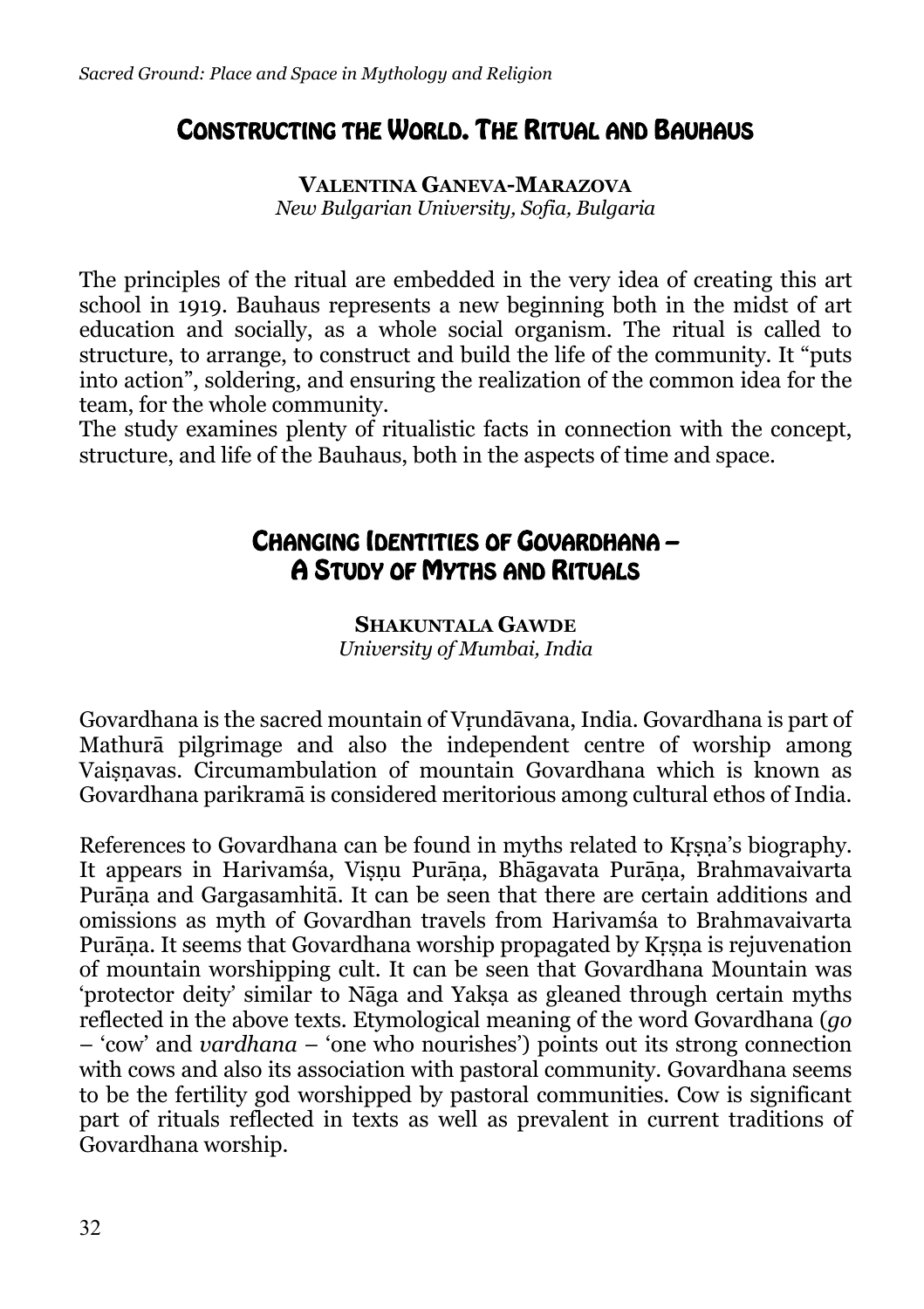Later Vaiṣṇava schools gave due importance to Govardhana in their saṁpradāya texts as well as philosophy. Śuddhādvaita school worship Govardhana as Srī Nāthjī which is reflected in narratives like Srī Nāthjī ki Prākaṭya Vārtā. Govardhana Māhātmya (Glory of Govardhana) has become significant part of Gaudīya Vaisnava texts and tradition. Govardhana is identified as 'Haridāsavarya (the best of devotees)', the seed of which is present in Bhāgavata Purāṇa itself. Later he is also observed as svāminī svarupa i. e. Rādhā.

This paper will analyze the myths about Govardhan in order to understand the changing identity of Govardhana in order to explore the socio-cultural and philosophical elements which were responsible for this.

## VEDIC ALTAR AS A METAPHOR. COGNITIVE ANALYSIS OF THE VEDIC SACRED SPACE

### **KRZYSZTOF GUTOWSKI**

*Polish Academy of Sciences, Warsaw, Poland* 

The main aim of the paper is to describe Vedic altar as a metaphor of Reality. The textual sources analyzed in the paper are the *Brāhmaṇas*.

Both classical views on the relationship between myth, metaphor, and ritual practice, as well as newer approaches (e.g., the theory of ritual as a multimodal metaphor by J. Jurewicz or cognitive theories of symbolization) will be discussed.

As an example, creation of sacred space, establishing the three Vedic fires, and the elements, objects, and space important for the *agnihotra* and *agnicayana* rituals –in many texts described as model Vedic sacrifices– will be presented. The creation of sacred space accompanied by the ritual activities will be discussed as well.

According to the texts, not only the Vedic ritual has both cosmogonic and soteriological meanings, but also a magical one. In the light of the thesis presented in this paper, building of the Vedic altar that is developed by the *Brāhmaṇas* as a practical metaphor expressing the Brahmins' vision of the world and being a consequence of the whole Vedic ritual activity, is understood as *a model of* and *a model for* Reality.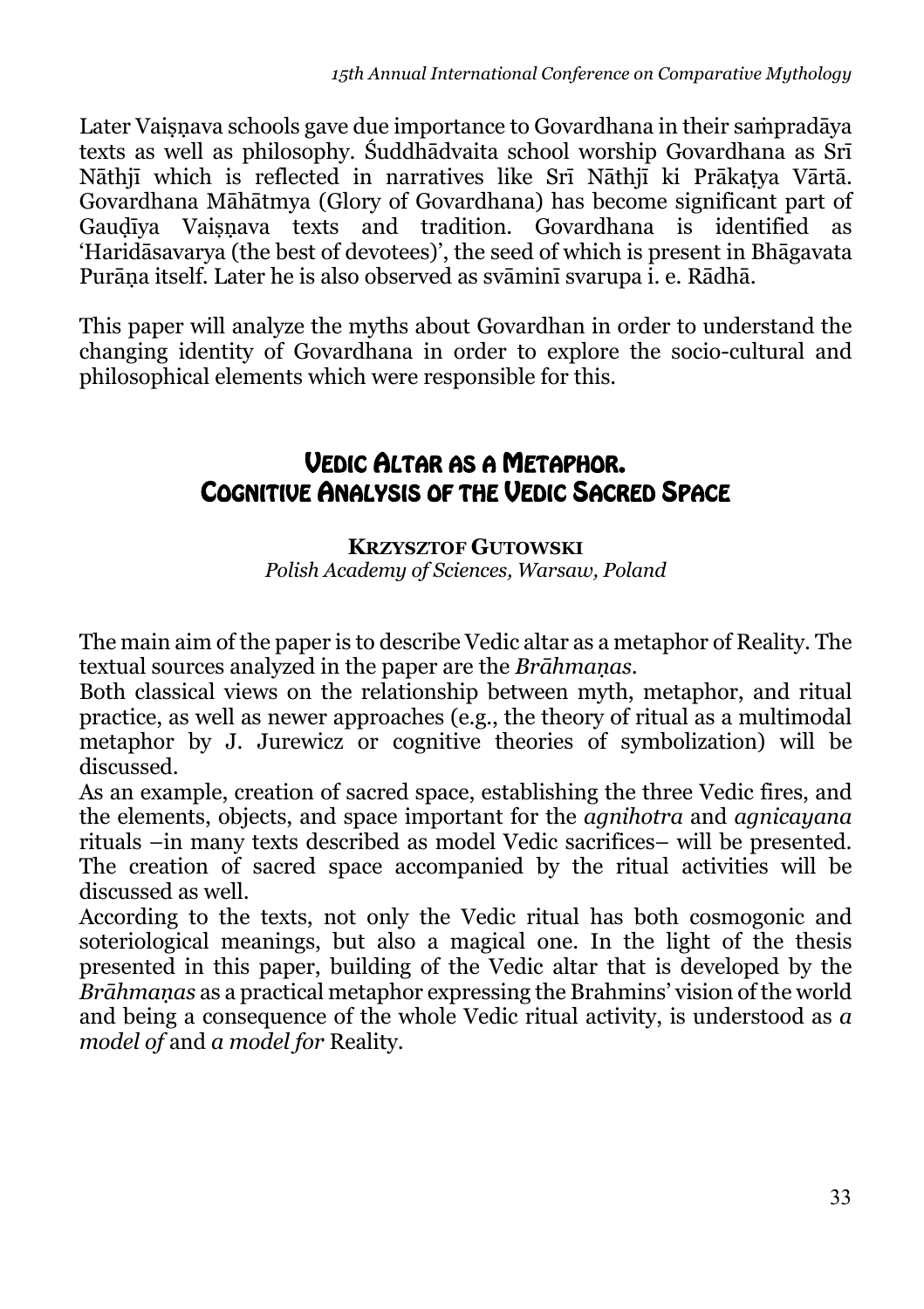## ICELAND'S HOLY HILL (HELGAFELL) AS AN INDO-EUROPEAN SACRED MOUNTAIN

**JOSEPH HARRIS**  *Harvard University, USA* **& NATALIYA YANCHEVSKAYA** *Princeton University, USA*

Helgafell is a free-standing hill or small mountain on a peninsula connected to the mainland by a relatively narrow causeway, a big chunk of rock that rises some 73 meters above the flat valley terrain and the broad, island-studded bay. It is about two miles from the metropolis of the West Fjords, Stikkisholmur, and its present popularity in the Icelandic tourist industry thrives on the views and perhaps on some sense of "holiness" still upon the land. Helgafell figures largely in the thirteenth-century *Eyrbyggja saga* as the sacred mountain overshadowing the Thorsness Thing or meeting place. In the settlement period, Helgafell was a contested space, both as to its actual sanctity and as profane real estate and hereditary property; later it was the last home of a famous saga woman, who became Iceland's first anchoress.

We propose to test Helgafell as a model for comparison with a selection of other holy mountains or *sacromontes* far beyond Iceland, in a preliminary search for some parts of a "typology of holy places," as suggested by the Swedish archeologist Per Vikstrand.

Helgafell will primarily be compared with a number of mythological and 'physical' place-specific holy mountains in different Indo-European cultures, such as mountains Meru, Kailāsa (Kailash), and Govardhana in the mythology of South Asia; Greek Mount Olympus and Mount Athos; Roman/Italic mounts Etna and Vesuvius; Armenian Mount Ararart; various holy mountains and hills in several Slavic folk and mythological traditions, etc. We will also discuss certain materials beyond the Indo-European realm, i.e., the biblical mount Sinai as well as other places. In conclusion, we aim to arrive at a general model of an Indo-European Sacred Mountain.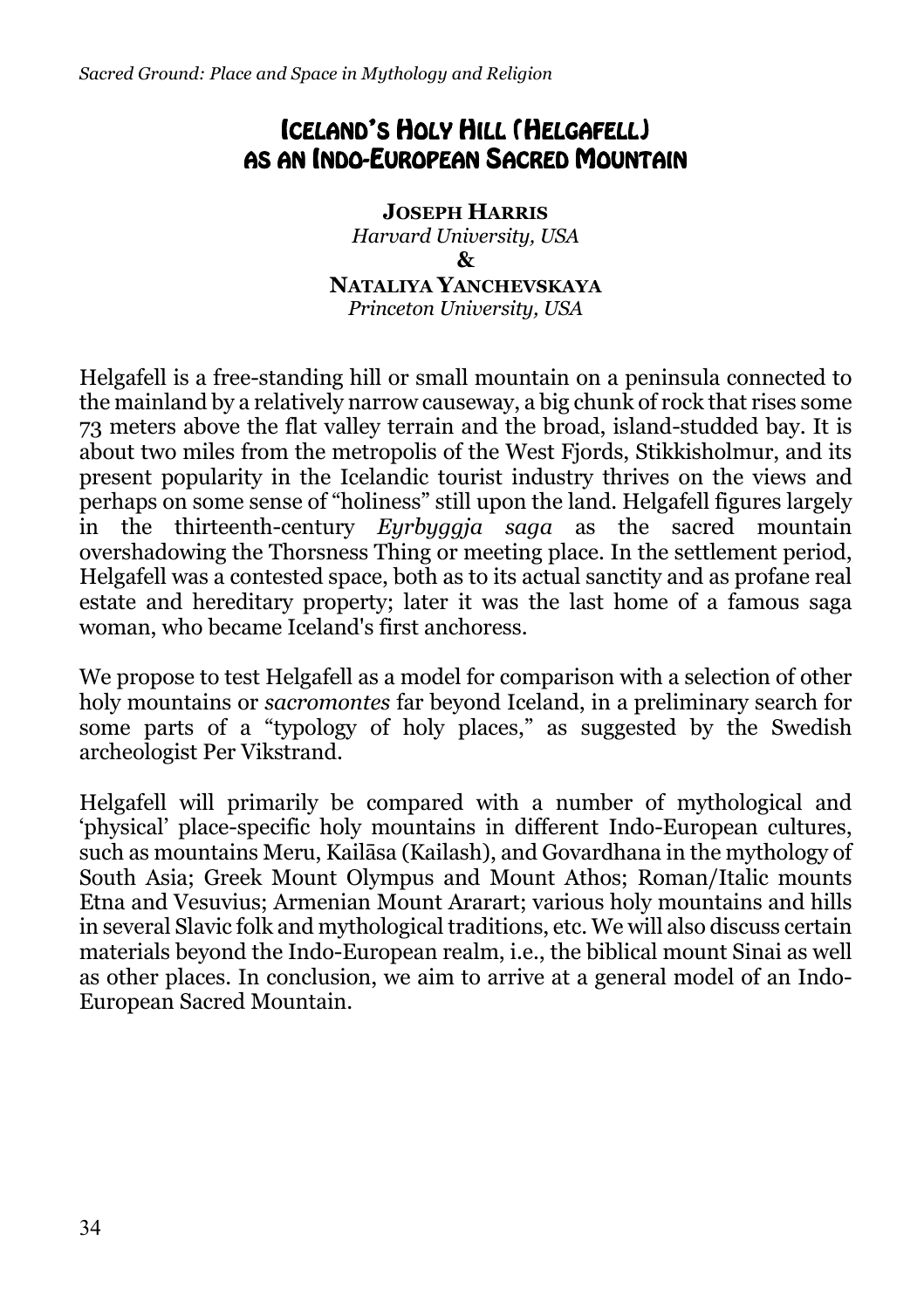## THE WORLD'S THREE-DIMENSIONAL ARCHETYPAL MANIFESTATIONS IN PARAJANOV'S STILL LIFE COLLAGES

### **HASMIK HMAYAKYAN**  *Institute of Oriental Studies, Yerevan, Armenia*

**&**

#### **LEVON MIKAYELYAN**

*Armenian State Pedagogical University, Yerevan, Armenia*

The genre of still life was developed in Dutch and Flemish painting traditions of the 17th century, however elements of this genre can be already seen in the Ancient Egyptian culture as well as other cultures of the Ancient Orient. Particularly, the fragments of still life are present in Ancient Rome, frescos of Pompeii and elsewhere. It is in the Dutch painting, that the still life nevertheless acquires symbolic meaning. The life symbolism also stems from the reality that fruits, flowers painted in still life are picked off and should have a short life, while various fish species, crabs, birds are killed before being depicted.

The still life not only reflects the symbolism of human life, temporality of this earthly life, but also emphasizes the three-dimensional system the universe which can be seen best of all when exploring a floral still life.

For example, longer living flowers connected to the Kingdom of Heaven and Holy Spirit, which are the bearers of the heavenly symbolism are painted in the upper part of a still life. Those blossoming flowers that however will die quickly and symbolizing this earthly life and its temporality come in middle of the composition, while cut off and already dead flowers as well as various insects depicted in the lower part of vase relate to the symbolism of the underworld and death.

Generally, each element of still lifes acquires dualistic symbolic meaning, being subject of many studies. In this context, what interests us is the archetypal manifestations of the three-stage system of construction of the universe – the celestial space, the earth, and the underworld in Parajanov's still lifes. Parajanov's floral still life-collages are especially remarkable, where the above three-level system is clearly evident. For instance, Parajanov-style flowers are painted in the upper part of the vase in his collage-still life 'Echo of War', a glass vase in front of the mirror is placed in the middle, usually symbolizing fragility of life just as glass can easily break and a picture of a killed youth is seen in the lowest part with a number of attributes associated with memory and death.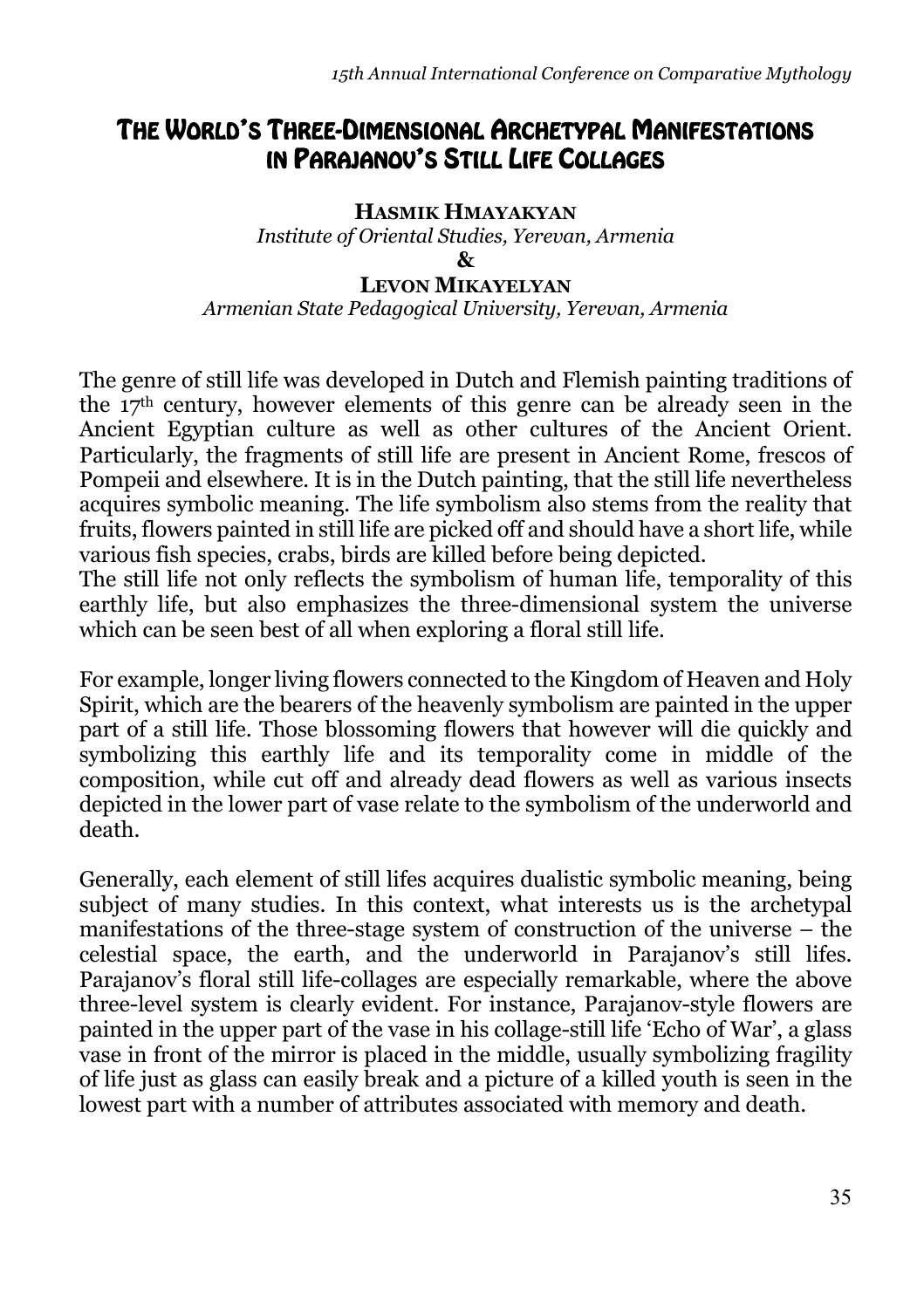In our paper we will analyze a number of Parajanov's still life-collages from the point of view of the three-stage structure of the universe and the life and death symbolism.

## STORY AND RITUAL: HOW TO UNDERSTAND THE LAHU'S CREATION MYTH IN FOUR VILLAGES?

**JINGHUA HUANG, SI CHEN & CHUJING YANG** *Yunnan University, China*

The NuJiang valley in China is an extension of the Eastern Himalayas, inhabited by Lisu, Derung, Nu, Pumi, Bai, Tibetan, and other ethnic minorities. The landform of highland and ravine is integral to local culture. The Mountain, cave and cliff are recurrent themes in Nu and Derung people's folk narratives, including myth, legend and folk tale.

Firstly, sacred mountains are manifested in the flood myth and the myth of the ladder into Heaven.

For example, in the Nu people's *Genesis,* the flood submerged the world, and a brother and sister, under the guidance of the gods, collected mushrooms all the way to the Silong Mountain of Neyamen and survived. They then cut down trees and made ladders to climb into the caves, allowing people, animals and ghosts to survive. In this myth, the location combination of mountains, ladders, and caves has become an important space for species regeneration.

In the Derung People's *Genesis,* after the flood broke out, a brother and sister picked up mushrooms to the top of the Kawakapu Mountain, and avoided the flood in the cave. After the flood receded, the two became the Mountain god after they gave birth to nine pairs of siblings. In this myth, the Derung people regarded the Kawakapu Mountain as the sacred land of Human Origin. As the ancestors of humans/Derung people, the brother and sister have become the gods of the sacred mountain. In addition, the sacred narrative of the Derung people about the ladder involves another sacred mountain called Mukemudang—*Ants Ate the Sky Ladder* and *Ants Evacuated the Sky Ladder.* In both of stories, there were nine levels connected to the sky on the top of the Mukemudang Mountain. The ladder, after the Derung people named Mupu (one say Gemeng) ascended to the sky, the ants gnawed off the ladder because of his ridicule, the sky and the earth were separated from then.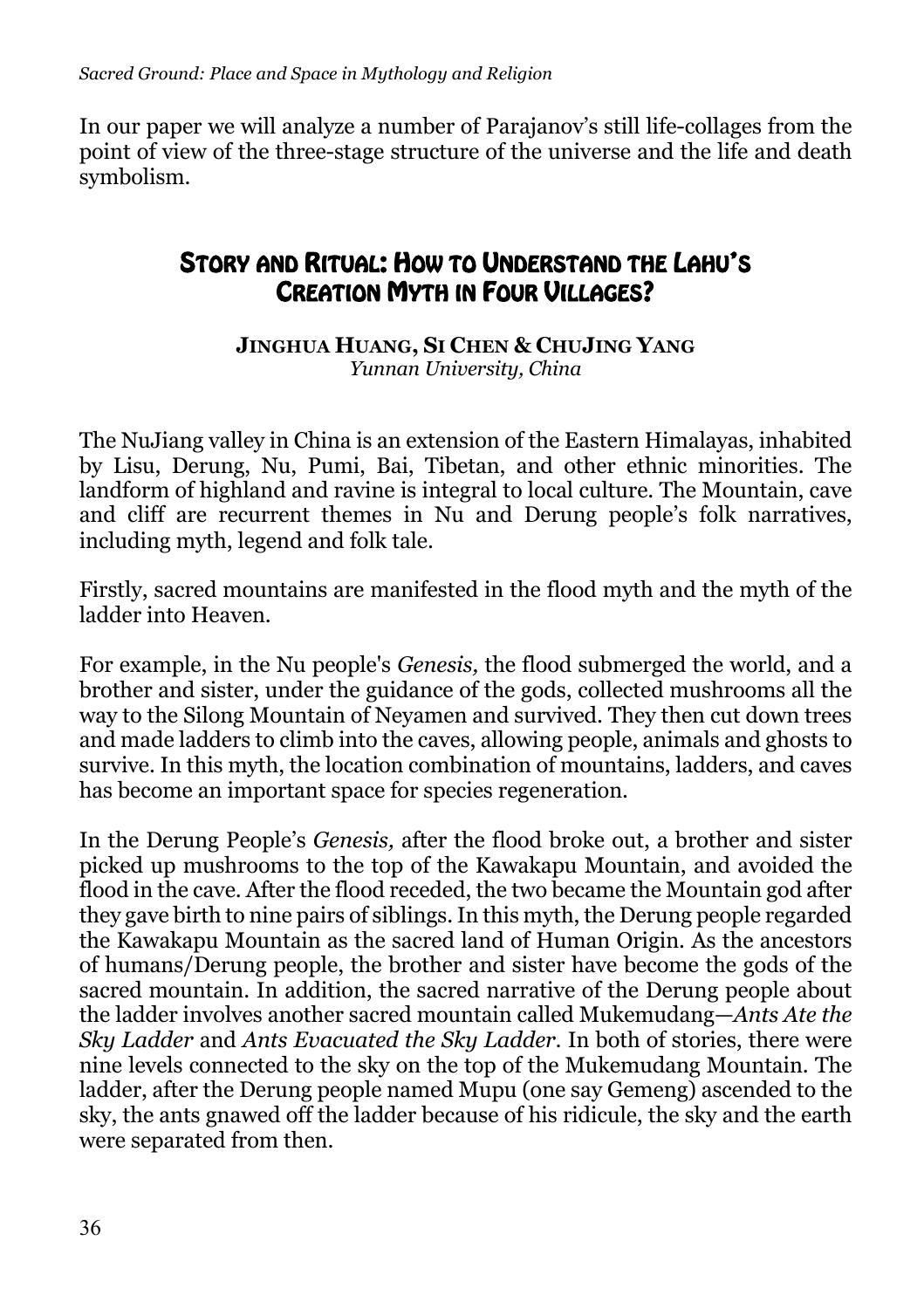In the above two types of myths, the specific mountain is endowed with the meaning of sacred ground, which is related to the regeneration of human beings and the reconstruction of the cosmic order.

Secondly, caves often appeared as sacred spaces for survival prospects of species in the flood myth, that is, grounds to escape from flood -- this is reflected in the Flood regeneration myth. As a space to avoid floods, these caves saved creatures. The function of these caves is similar to the ark and gourd in the flood myth, and can also be regarded as a subtype of the myth of the Emergence of the first people from the underworld. In addition, the cave separated man from monkey and ghost. When the flood receded and man left the cave, the relationship among species in the universe began to diverge. The Cave serve an important function of recreating the structure or relationships of species. For example, a myth narrates how ancient people distinguished men from monkeys by moving fire into the cave.

Based on the metaphor of human regeneration, some cave myths relate to fertility, which is embodied in the folk narrative of cliff-god/goddess and the god/goddess of the chase. In the Nu and Derung's beliefs, the god/goddess of the cliff and the god/goddess of the chase are responsible for the fertility of animals, plants and human beings. They are sometimes regarded as the same god/goddess, and people hold sacrificial ceremonies at a certain time. For example, in *La Shan and Ci Shan* of the Nu people, after a fierce flood the surviving brother and sister were married, then the ants, hacking knife, cloth and so on dropped from the sister became the ancestors of different creatures. The ants became the ancestors of ghosts, and was assigned to live on the Crag, and took charge of mountain animals and vegetation. The ants in this folk narrative have the same function as cliff-god/goddess and the god/goddess of the chase.

In the Nu people's story, a maid who got honey through a rope ladder fell off a cliff when the rope ladder was cut. She floated up and fled into the cliff and became a cliff-goddess from then on. Such as these, among the Nu people, the cliff-god/goddess (sometimes is seen as the owner of the cave) was often transformed from human beings. Before becoming gods, they all experienced death crisis in cliffs or caves on mountains, and then they became gods/goddess, controlling the prosperity and decline of vegetation or directly controlling the marriage and reproduction of human beings. The Nu people's Flower festival is based on this kind of belief.

In the Derung people's story, cliff-god called "Renmuda" is sometimes regarded as the god of the chase. When hunting, Renmuda disappeared on the cliff, then became into an odd-looking people whose lower part of the body turned to stone.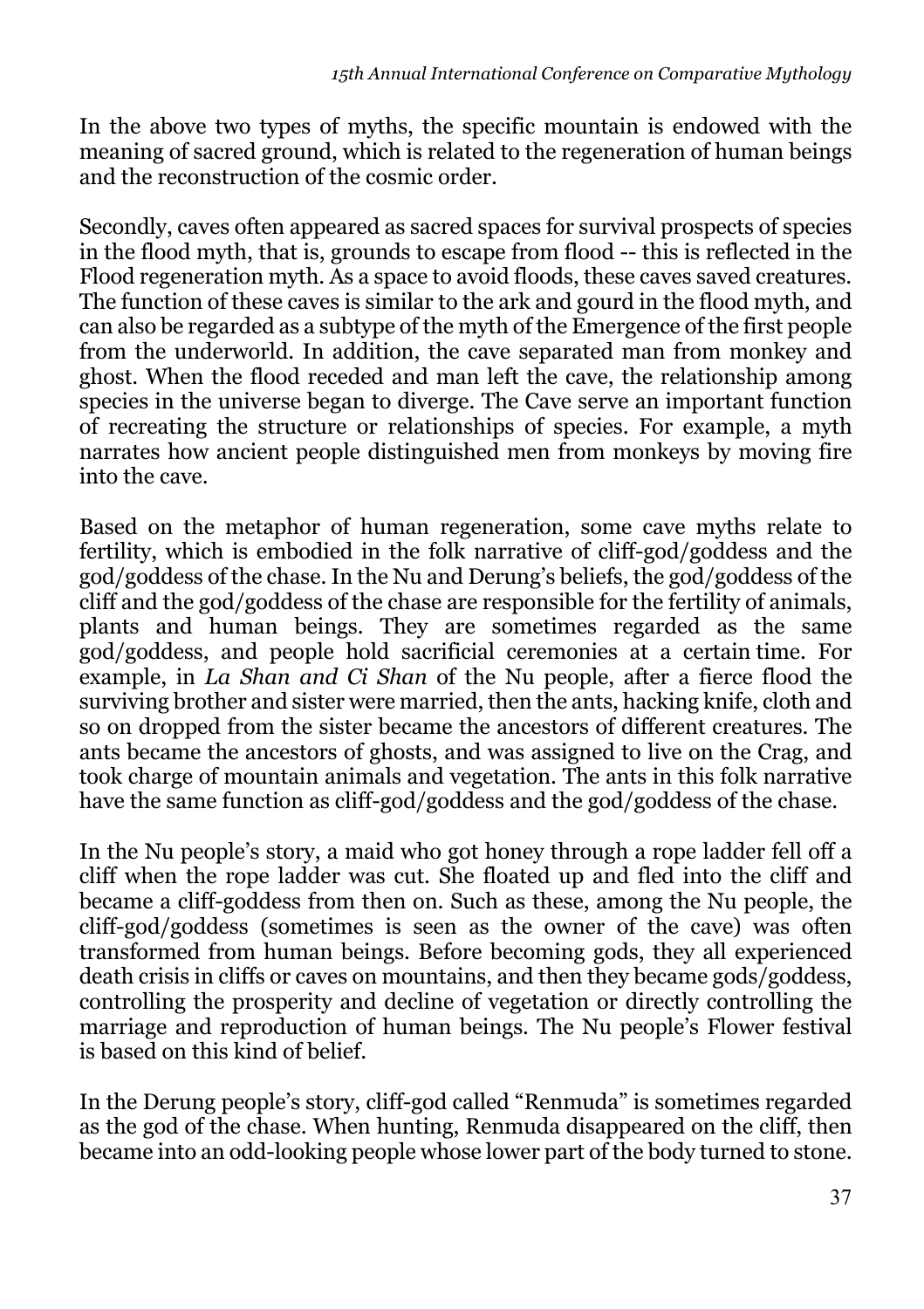From then on, Renmuda helped his brother with hunting as the god of the chase. To thank Renmuda, The Derung people offer sacrifices in the ritual called Demowa held before the large-scale hunting activities in winter.

In another Derung people's story—*Duna RungPa*,the goddess of the chase is Duna. "Duna RungPa" means Duna's cave. Duna was an orphan and lived in the cave, then taken to the fairy palace by the god of chase and given charge of hunting. Local hunters used to live in the caves of Duna when hunting and offered sacrifices to the god of the chase to catch more prey.

Disappearance or appearance of the god/goddess of the chase is related to the prosperity and decline of all things. In the Nu people's narratives, the goddess's soul was abducted by a beast, or she is seen as the wife who has mysteriously disappeared. There is a similar story narrated by the Derung people: when Akati was born, he was abandoned by his parents in a cave because of his strange behavior. Only a month later, he grew up and became a good hunter. When his parents returned to the cave, Akati told them he would not die and asked them to come back when the moon turned to be red and full. Three years later, the moon turned to be red and full, and Akati was killed by a tiger. Since then, the Derung people hunted on the night when the moon was red and full, believing that the moon was dyed red by the blood of Akati on this day, so as to protect hunters.

Thirdly, on the subject of sacrifice or the tripartite system, these narratives are worthy of a further discussion that takes into account the theories of Dumézil, Mallory, Puhvel, etc.

The sacred mountain, cave, and cliff are widely narrated by the Nu and Derung people. These narratives almost have all genres, such as myth, legend, and folk tale, and all describe the alternation and rotation of life cycles, which are full of cosmological significance. This important link would be easily overlooked if strict genre distinctions are followed. If only relying on genre to determine narrative meaning, just as Dumézil said, it would damage the essence of the narrative. Therefore, only by transcending the limitations of genres can we describe and understand a sacred belief about the mountain, cave and cliff as a whole.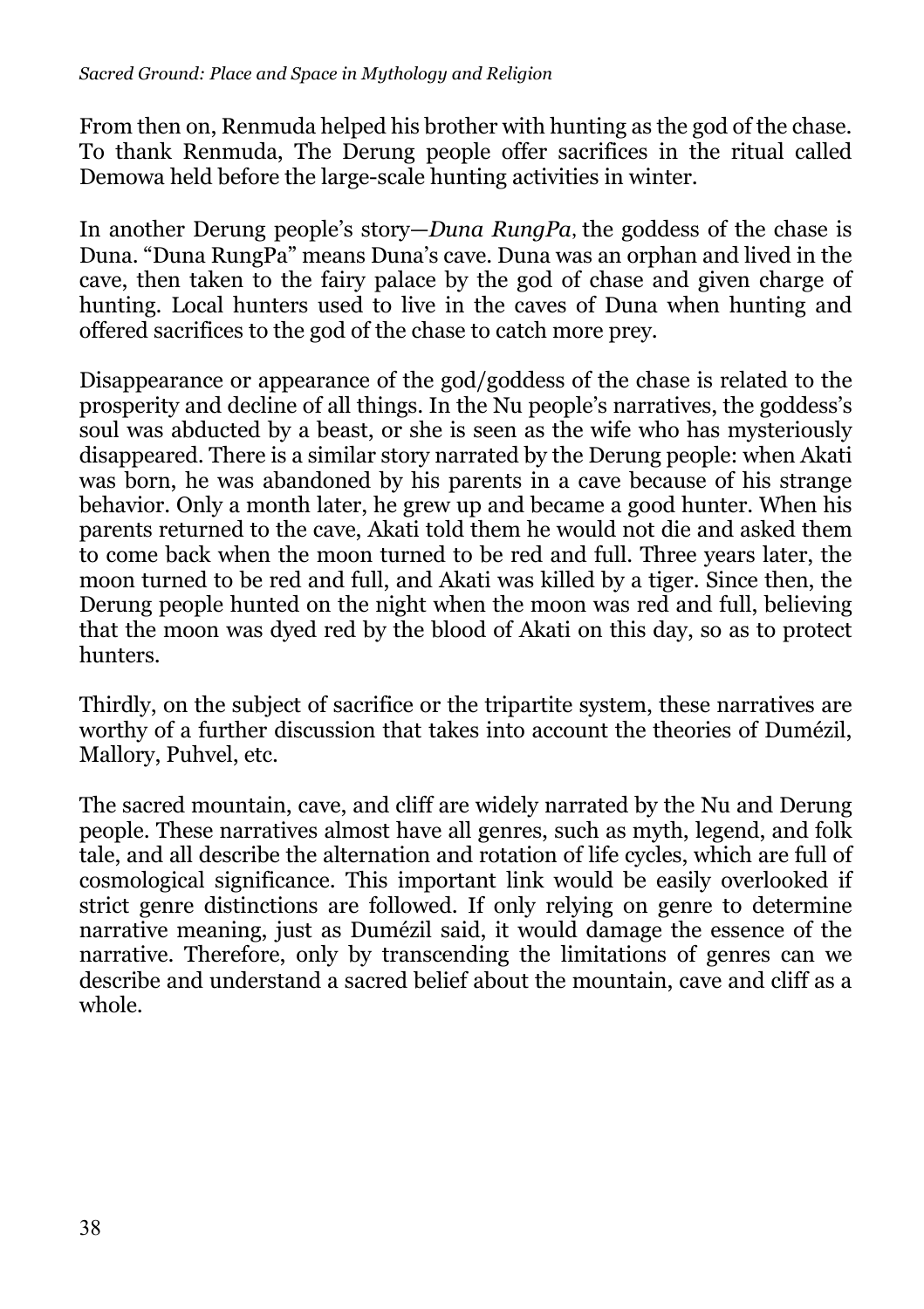## PATH TO THE PARADISE OF THE DEAD IN AN INDIGENOUS TIBETAN FUNERAL SONG

### **IWAO ISHIKAWA**

*The Nakamura Hajime Eastern Institute, Tokyo, Japan*

Paths to the land of the dead in the myths of Mesopotamia and the neighboring areas in the ancient world, especially in Inanna/Ishtar's Descent into the Underworld which are partitioned by seven gates, are well known for us. The fact that the path consists of seven places recalls us the 49 days of bardo in Buddhism, that is if one stays one place for seven days, he is to stay all seven places for 49 days. However, the concept of bardo has no suggestion of travel. Therefore, many people may think that bardo was established in Buddhism uniquely and with no relation to the myths of West Asia.

However, I produce testimony of highlighting the possibility of the 49 days of bardo made under influence from West Asia. At the end of Pt 1134, a long scroll discovered in Dunhuang an oasis on the Silk Road in Western China, we can find a remarkable funeral song. Despite its unknown or archaic vocabularies, this song shows us the arrangement of seven regions along path to the paradise of the dead, in which one can cross over one region for seven days. Thus, it takes the dead 49 days to travel from this world to the beyond. This manuscript belongs to old indigenous tradition before the inflow of Buddhism into Tibet, so that has no Buddhist term but many indigenous archaic words and metaphorical expressions. These features can mean that the 49 days of Pt 1134 comes from very old non-Buddhism similar to ancient Mesopotamia's, which might have given influence on the *bardo* concept in India. I mean this funeral song can be a missing link in the global transmission process of the concept "path to the other world".

## MOTHER DEITIES ACROSS EURASIA: A COMPARISON OF LATVIAN, VIETNAMESE, AND MONGOLIAN TRADITIONS

**TEREZA KABELÁČOVÁ, ONDŘEJ SRBA & MICHAL SCHWARZ** *Masaryk University, Brno, Czech Republic*

An extraordinary rich tradition of mother goddesses (*mātes*) attested in the Latvian folklore calls for a direct comparison with its counterpart in the Vietnamese or Southeast Asian living cult of mother goddesses (*thờ mẫu*). Both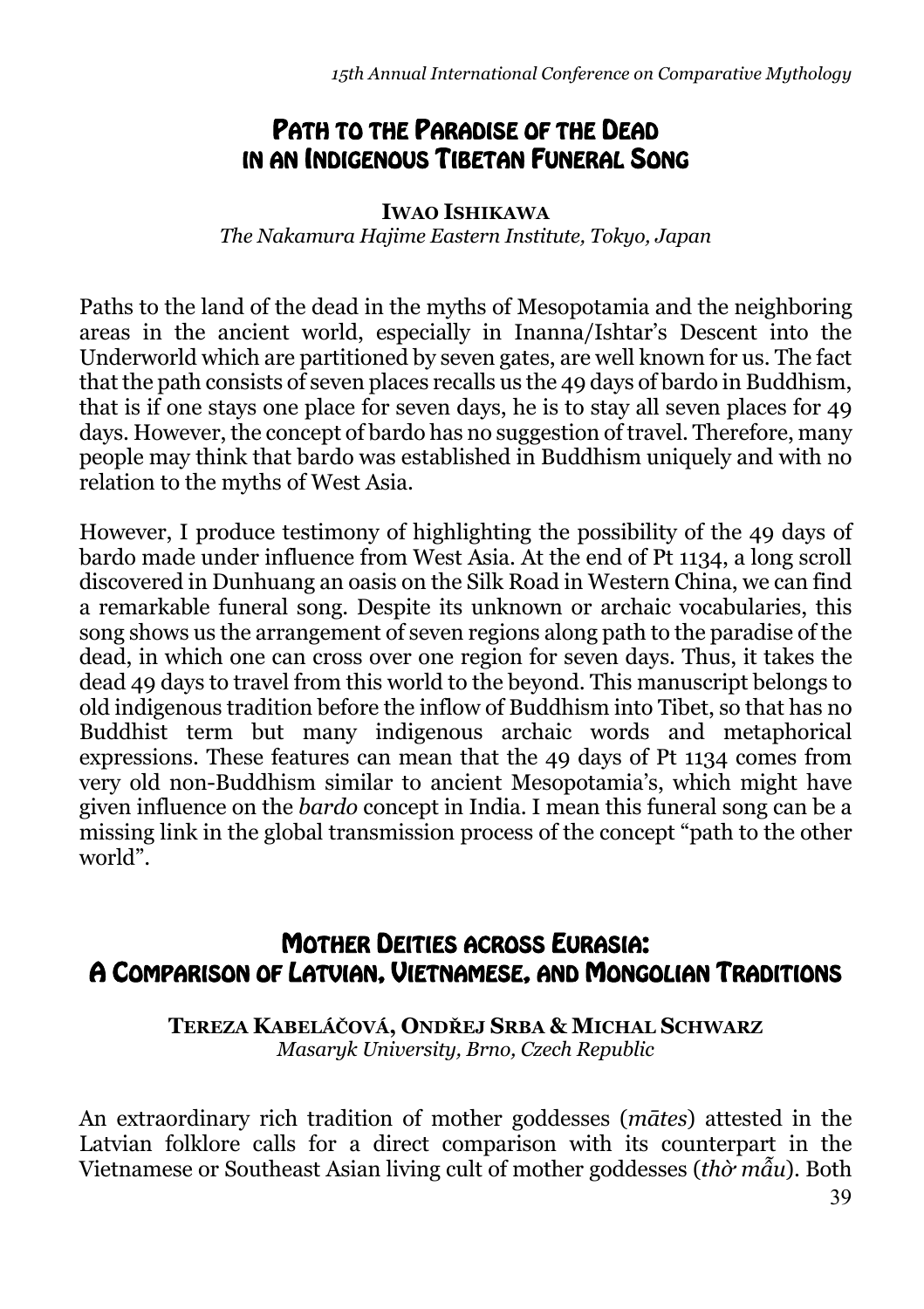geographically distant pantheons are characterized by a similarly universal coverage of all aspects of life and religiosity. Both systems are related to the economy relying on the importance of women. Modern densely populated Europe and Vietnam increased their social interactions and needs and enriched the systems by new strata where the already existing mother goddess became a general prototype for a new set of deities. We try to compare these two systems with a set of female deities in the less densely populated Mongolia with a rare continuity of spiritual approaches since the pre-collectivization period. With a highly syncretic and multilayered religion labelled as the Mongolian Buddhism and shamanic traditions, the Mongolian cultural area does not provide a selfstanding tradition of female deities, but many female deities can be found in local cults expressed through the Buddhism-shaped ritual texts and through the local oral tradition of extraordinary personal encounters with a deity, providing a structureless patchwork of deity-imageries, yet constantly reenchanted by personal experiences. On one side, the Mongolian oral tradition reveals spiritual concepts comparable to Latvia, where the pantheon of goddesses has rich structure and diversity of their specialized functional roles. On the other side, the role of mediums (with female shamans in Mongolia) is comparable to the practices in Vietnam (mostly *lên đồng* rituals). Our paper focuses on the context, functions, similarities and differences in three distinct traditions.

## "MYTH OR MÄRCHEN?" IN THE LIGHT OF STEBLIN-KAMENSKIJ'S THEORY

### **YURI KLEINER**

*St. Petersburg State University, Russia* 

The title is a summation of a variety of problems connected with the relationship of myth and different narrative genres, from those allegedly going back to oral tradition (wondertale, legend, epic) to works of literature. The very comparison of myth with textual narratives presupposes that myth belongs to a system of genres on a par with textual narratives, itself being a text, cf., "they are very long," "the myths are in a story form," etc. (Leach  $1981:5$ ).

A different view of this is Steblin-Kamenskij's theory. According to him, myth belongs to the plane of content; it can materialize, both non-verbally (e. g., in a ritual) and verbally, the plane of expression depending on the rules specific to each particular form and the tradition it belongs to. In this context, no text can be regarded as purely mythological, but some of these can be "narratives regarded as true" (Steblin-Kamenskij 1983: 75), at a stage of evolution of a society, when mythology underlies the society's unalternative *Weltbild*. (Not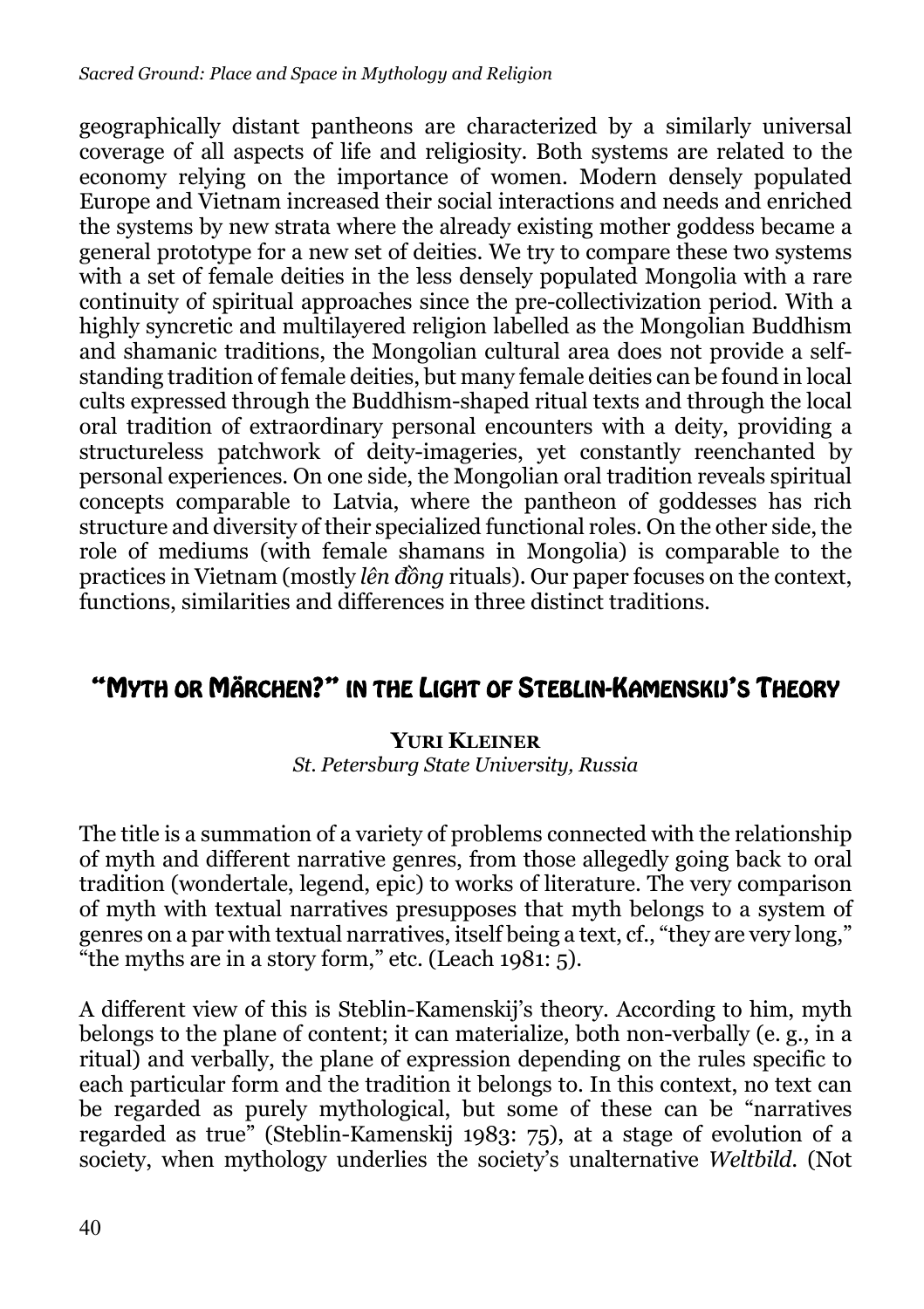coincidentally, the first chapter of Steblin-Kamenskij's *Myth* is devoted to "Space and Time" in Eddic mythology.)

Such an approach automatically excludes from the category of *myths* proper any verifiable 'post-folklore mythology' (e.g., "the oral traditions of my local village football club" – Leach 1981: 6), not representing "syncretic truth." As metaphoric is the term "myth(ologism) in literature" (Meletinskij 1976), reflecting superficial affinity of notions (plots, names, etc.) created by the language of mythology and borrowed from it into the language of literature.

### **References**

Leach, Sir Edmund. "Critical Introduction." In: Steblin-Kamenskij 1982: 1-20. Meletinskij E. M. *Poetika mifa*. Moscow: Nauka, 1976. Steblin-Kamenskij, M.I. *Myth. The Icelandic Sagas and Eddas*. Karoma Publishers: Ann Arbor, 1982.

## THE HISTORY OF THE *XIICA CMOTOMANOJ* CELEBRATION AMONG THE SERIS FROM MEXICO

### **MARIA ALFONSA LARIOS SANTACRUZ & MARTÍN CUITZEO DOMÍNGUEZ NUÑEZ**

*School of Anthropology and History of Northern Mexico, Chihuahua, Mexico*

The *Seris* live in two communities on the coast of Sonora, Mexico. The men are mainly engaged in fishing, diving, and hunting. The women make handicrafts with shells, snails, and fish vertebrae. The sea is their main source of food and work, but it is also closely related to their myths. The *Comcaac*, as they call themselves, speak their own language, the *Cmiique Iitom*. Historically they were a semi-nomadic group until 1950 when they settled in two communities with the support of the Mexican government.

In this presentation, we analyze a *Comcaac* oral history about the origin of the celebration of the X*iica Cmotomanoj* in honour of the *Mosnipol*. The *Mosnipol* is a turtle, named as Leatherback sea turtle (*Dermochelys coriacea*). It is considered a sacred animal because it has the soul of a woman who died before her puberty celebration.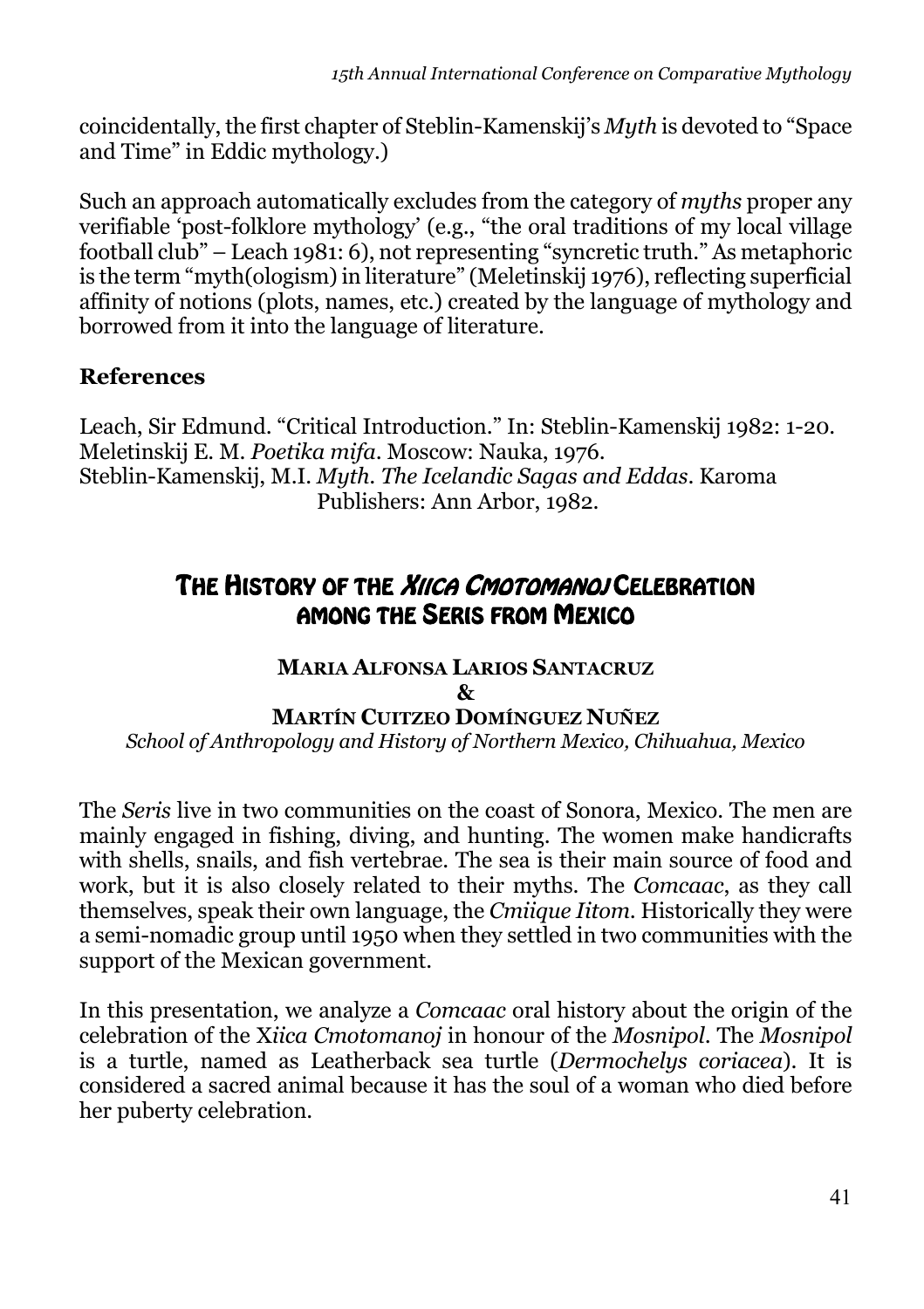Our methodological framework to study this oral history is going to combine linguistics, semiotics, and anthropology. In order to develop this, we will analyze the original story in *Comcaac* language identifying the verbs and actions inside the narration, and then we will try to infer their narrative functions. After, we will try to understand the social and historical dimensions of these functions inside the *Comcaac* society.

## REFLECTIONS ON THE MILKY WAY AND THE EARTHLY LANDSCAPE IN INDO-EUROPEAN TRADITIONS

### **JOHN LEAVITT** *University of Montreal, Canada*

Through most of human history, and still today in areas relatively free of light pollution, the Milky Way is one of the most striking objects of the night sky. Given its elongated shape, many traditions have seen it as a celestial river or pathway—the way of the birds, the path of straw, or the road of souls. Sometimes this connects the earth to the sky or leads to another realm (relationships of contiguity); sometimes it mirrors an earthly way (a similarity relationship). And in some cases, it is seen as an extension and/or reflection of features of the earthly landscape. This talk will reflect upon four traditions that use Indo-European languages, two in which rivers, two in which roads, have the same name as that of the Milky Way. These are the royal River Boyne, or White Cow, in Ireland, corresponding to the "Way of the White Cow" in the heavens; Indian identifications of sacred rivers, once the Sarasvatī, more recently the Ganges, with the "river" of the sky; the royal road Watling Street across England, a name also used for the Milky Way; and the pilgrimage route through Western Europe to St James of Compostela, the "field of stars". In each of these cases, as well as in some other Indo-European traditions, there is, or is evidence for, a further link to bovines and/or milk—as, for instance, in Greek, the source of the English term 'Milky Way'. The distinctive character of these complexes will be set out through comparison with some traditions of non-Indo-European or apparently non-Indo-European origin identifying the Milky Way as a river (China, Andes) or a road (the "straw road", including the Serbian *Kumova Slama*).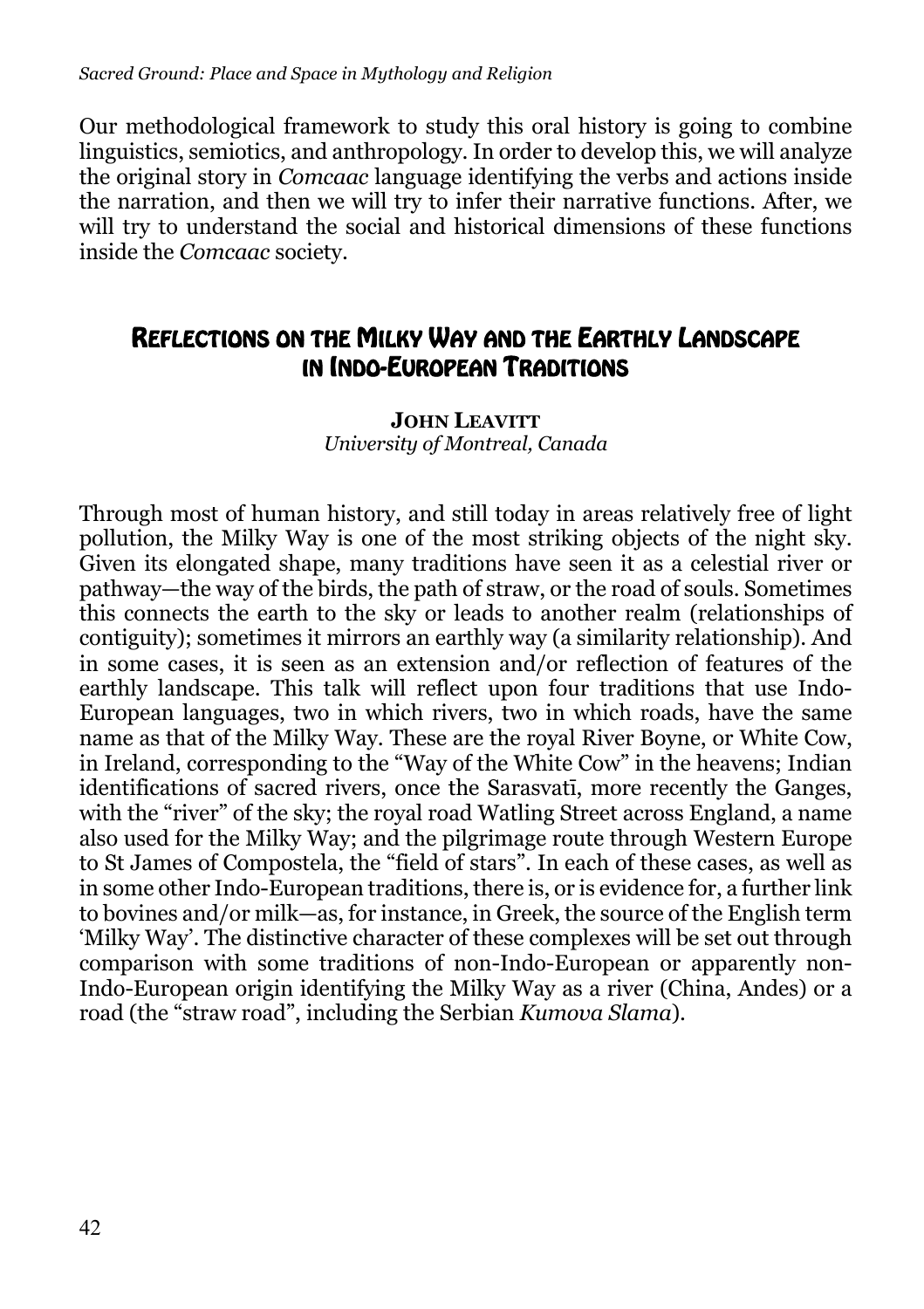## THE SEARCH FOR THE CAPITAL OF THE FIRST PIASTS. POLITICAL MYTH IN POLISH NATIONAL IDENTITY

#### **MARCIN LISIECKI**

*Nicolaus Copernicus University, Toruń, Poland*

The purpose of the present contribution is to show the process of creating national identity in Poland in the 20th and 21st centuries based on political myths related to the capital of the state. I would like to show references to political ideas and symbols related to the statehood of the first Piasts, i.e., the dynasty of rulers recognized in historiography as the founders of Poland as a state, and which have become an important basis for political myths in contemporary Poland. I want to trace the presence of references to the state of the first Piasts – not so much as an idea, but as space – in the political and public discourse and define their significance for the Polish national identity. Particular interest will be related to the references to the first Piast capital, which play an important role in shaping the national identity. The case of contemporary Poland is interesting because there are disputes over the location of the first capital, which could be located in the following places: Piastów, Poznań, Gniezno, Giecz, Ostrów Lednicki, and Grzybów as well. It is worth adding that the disputes over the definition of the first capital are conducted against archaeological research and result, as I would like to demonstrate, from ideological reasons. Namely, politicians and ideologists want to show the continuity of Poland as a nation with a specific spatial location, and the capital is a source for shaping national identity.

### THE INDO-EUROPEAN DEITIES OF THE DIRECTIONS AS REPRESENTED IN RITUAL

**EMILY LYLE**  *University of Edinburgh, Scotland, UK*

I would like to emphasize the position I have recently explored at the last IACM conference and in an article in the issue of *Nouvelle Mythologie Comparée* in preparation and currently available [online](http://nouvellemythologiecomparee.hautetfort.com/archive/2021/12/19/emily-lyle-the-female-quarter-6355959.html).

At a conference like this one devoted to space it may be possible to build up a foundation in association with scholars having similar opinions who will seriously consider the possibility that the Indo-European deities, although known to us in the historical record through the literature of hymns and stories, were based on a limited set of gods in the Proto-Indo-European period whose identities included their placement in space. The view taken is that an originating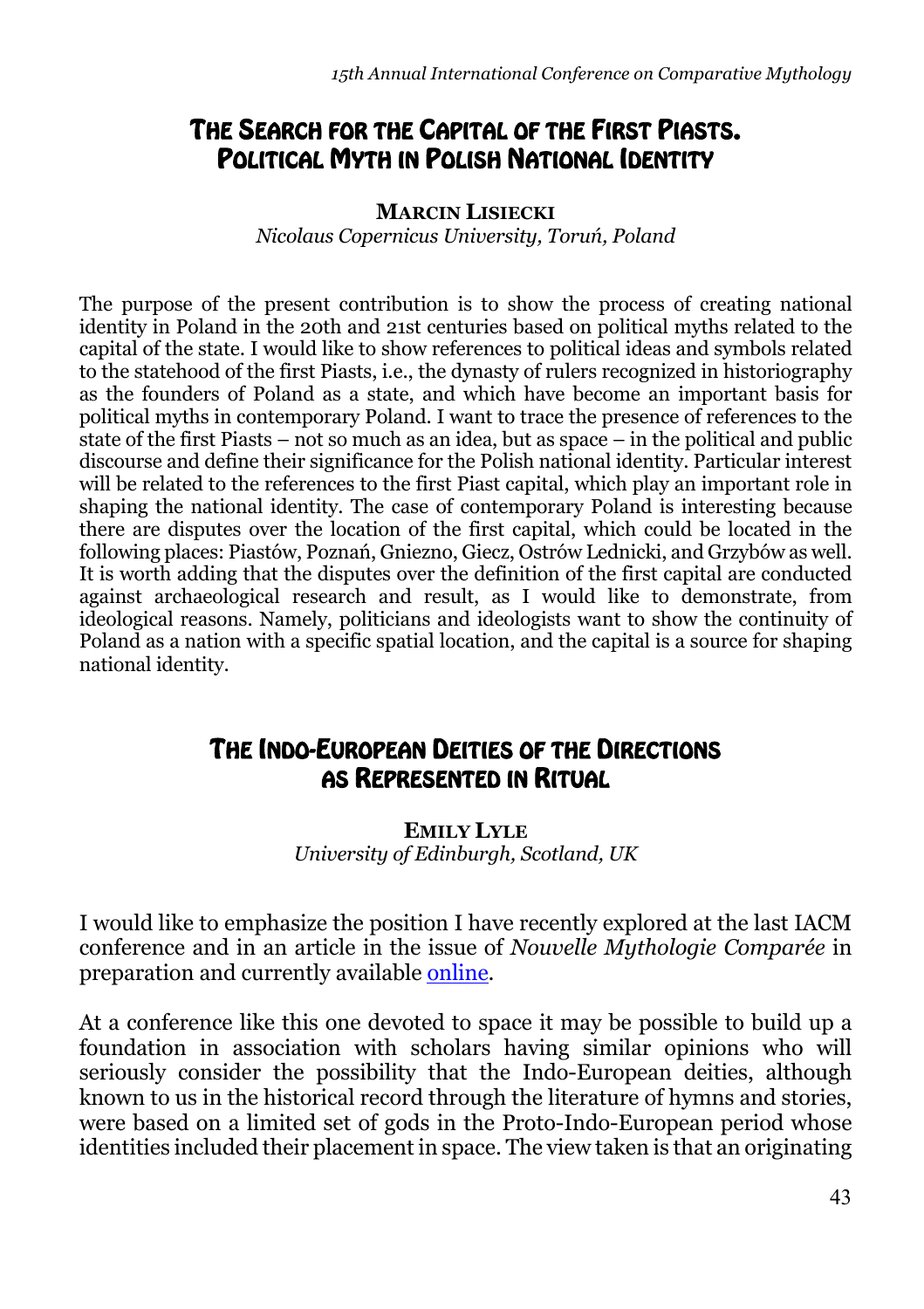tribal group lived in a spatiotemporal context based on the human body and the human life stages. Work on Indo-European structuring must necessarily take account of the tripartite theory of Georges Dumézil and it is possible to build on this, with the triad of the sacred, physical force and prosperity equating with the stages of life of old men, young men and mature men and with the directions of front (east), right (south) and left (north) while fertility is equated with women and the back (west). It is argued that the concept of the gods in locations in space was present in the source society and was retained in ritual contexts such as sacrifices and the inauguration of kings when men and women ceremonially represented the gods.

## IN THE FOOTSTEPS OF THE ANCESTORS

### **IVAN MARAZOV** *New Bulgarian University, Sofia, Bulgaria*

The report examines the various pictorial formulas for "paths" and "steps" in the culture of ancient Eastern Europe. The semantics of the "shoes attached to the belt" from the stelae of the Bronze Age is defined as "the step of the progenitor", which marks the path of ancestors. It is revered as sacred, as the road that Xerxes passed through Thrace and which the Thracians did not sow. The royal tour is another form of the road through which the territory of the kingdom is constructed and delimited.

The path is an essential element of initiation both in the mythical and epic narrative and in the rite. Finding the "right" path is the main task of the heroic journey. The mythology of the road is plot-forming in the rites of marriage and death. The road is "long", "labyrinthine" and "dangerous". To pass successfully, the hero needs either a vehicle (chariot, ship, horse) or sturdy shoes. These items are a mandatory attribute in the funeral.

The step is a means of identification, of belonging to the clan and the tribe. In archaic funeral practices in Macedonia, gold sandals were placed in the tomb along with other identifying items – a gold mask and a hand. A step has been cut on a rock from the Beglik Tash megalithic complex. Its function is to remind of the residence of the local hero in these sacred places, as semantisized and the socalled "Marko's steps" on rock topoi all over Bulgaria. On the other hand, this "imprint" may have served in enthronement rites similar to the Irish "Tara stone" – the contender took the step printed on it, which shows that he is on the path trampled by the heroic kings from the past, he "comes to power".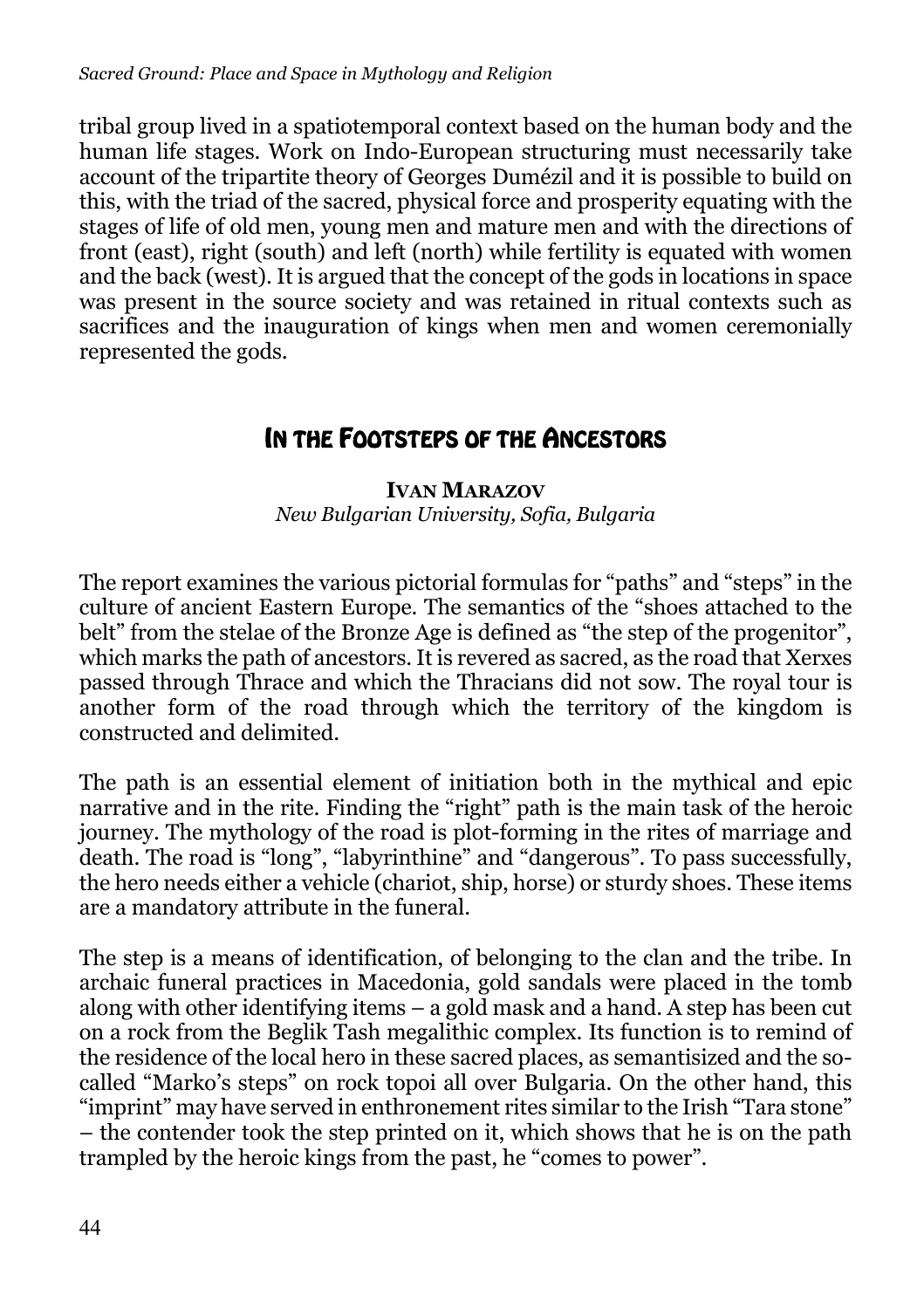These plots-roads and objects-roads are especially important principles in the formation of the mythical, epic and pictorial text. As a measurement unit, the step also determines the poetic art.

The Thracian evidence and artifacts are placed in a broad Indo-European context.

## HOW TYRANTS ARE BORN: A THEORETICAL HYPOTHESIS

**KAZUO MATSUMURA**

*Wako University, Tokyo, Japan*

Lives of heroes universally show common elements such as miraculous births, journeys to the otherworld, conquering of monsters, and enigmatic and tragic deaths. The heroic pattern of life thus attracted people's attention and has been well studied by such scholars as Thomas Carlyle, Otto Rank, Lord Raglan, A. M. Hocart, Joseph Campbell, Jan de Vries, and Archer Taylor. This paper is an attempt to discover whether such a pattern could also be formulated for the lives of tyrants. Tyrant in this paper designates a ruler whose cruel acts are emphasized across the world and is not restricted to ancient Greek history.

On tyrants many myths and legends are known all over the world. Are they simply de facto historical figures? Or is there rather a universal process of "tyranization" so to speak that makes a historical or mythological figure a tyrant when necessary. Judging from the similarities in the lives of many tyrants, making a hypothesis about the process of "tyranization" might be helpful. In this paper, examples of mythological and legendary tyrants are taken mainly from Japan (Emperors Yuryaku and Buretsu), but cases of China, Rome, Greece, and England will also be considered.

In Japanese ancient history, most of the early emperors are not historical figures, but rather legendary. Gradually, however, historical elements increase. The lives of these early emperors are recorded in the earliest historical records: the *Kojiki* (712) and *Nihon-shoki* (720). On Emperor Yuryaku (21st), there are two opposite evaluations, one capable and the other wicked. Emperor Yuryaku's poem is placed at the top of the *Manyo-shu*, the first collection of poems finally complied in 783. We can say his greatness is honored in this way. Emperor Yuryaku is also well known by some of his cruel actions. Likewise, Emperor Buretsu (25th) is depicted as a cruel ruler. Most of the recorded emperors of the legendary period were not characterized as tyrants. Only Yuryaku and Buretsu are so. This puzzled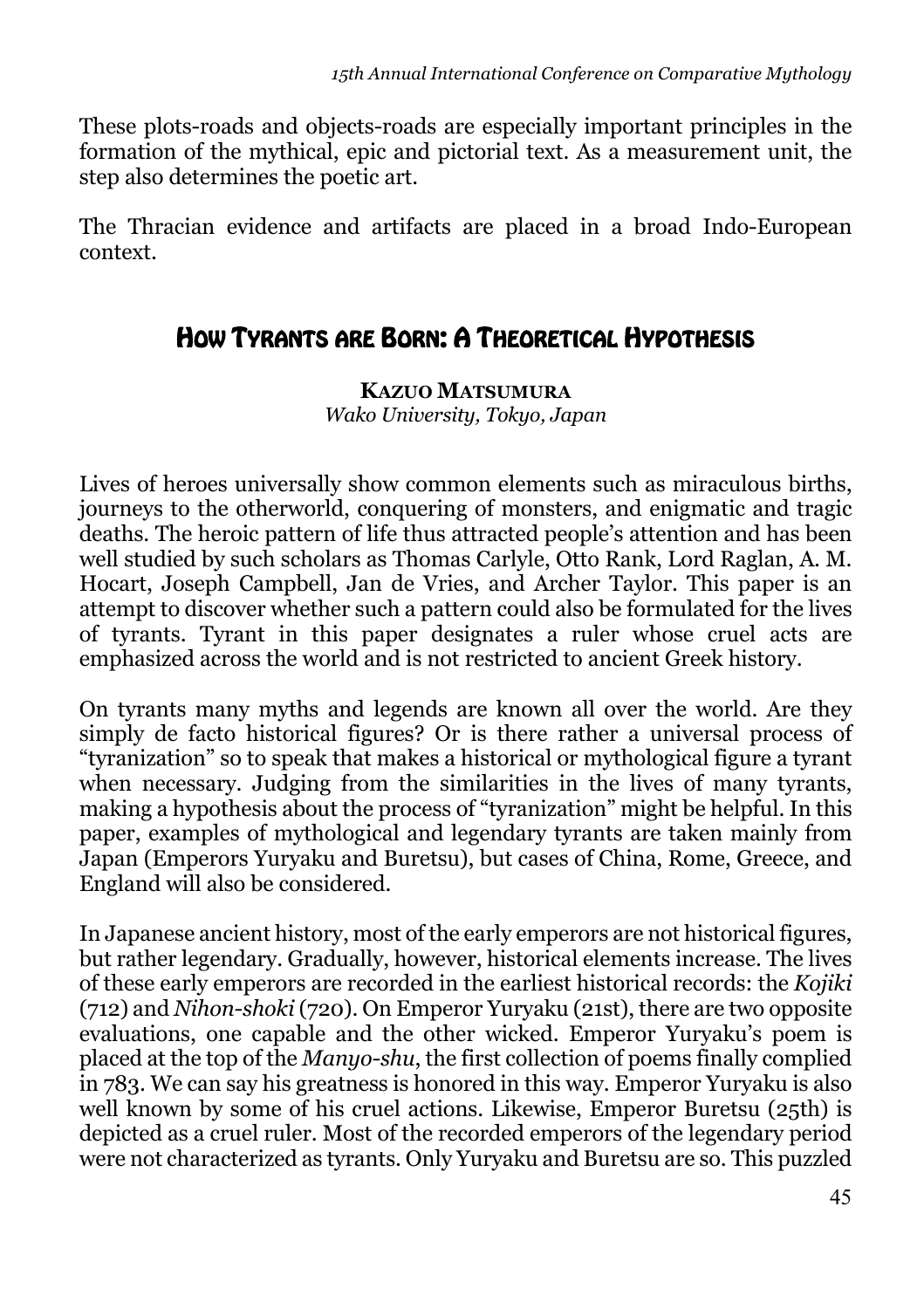many historians. Perhaps the reason is that in the case of these two emperors there were discontinuities in succession. New emperors of different lines may have emphasized the nefarious sides of former emperors in order to legitimate new imperial lines.

## AESTHETIC CHARACTERISTICS AND THEIR CONSTRUCTION OF ARTHURIAN LEGEND IN VIDEO GAMES

### **CHENG MENG** *Central China Normal University, Wuhan, China*

King Arthur, the classic cultural and spiritual symbol in Western European culture, shaped as warrior and leader, is all the rage in contemporary video games, transmitting a unique and distinct athletic aesthetic based on physical strength worship, which helps reduce players' identity anxiety from daily life. By family resemblances between the Eastern and Western culture in typical characters and their spiritual attributes, Arthur's Round Table and sacred figures in Chinese tradition have been exchanged and mutually learned, which endows the players with diversified spiritual freedom and transcendental liberation. In Game Meta Narration, under the joint influence of cultural resources' repetitive reproduction and creative proliferation, what players have absorbed is a kind of beauty without humdrum or boredom but delicacy from those repetitive game stories. In view of this, it's feasible to realize cultural exchange as well as mutual learning and creative transformation of cultural resources by a clear grasp of the aesthetic demands of the young generation, the aesthetic values of cultural resources and the narrative nature of video games.

*Keywords:* Arthurian legend, aesthetic characteristics, athletics, liberation, repetition.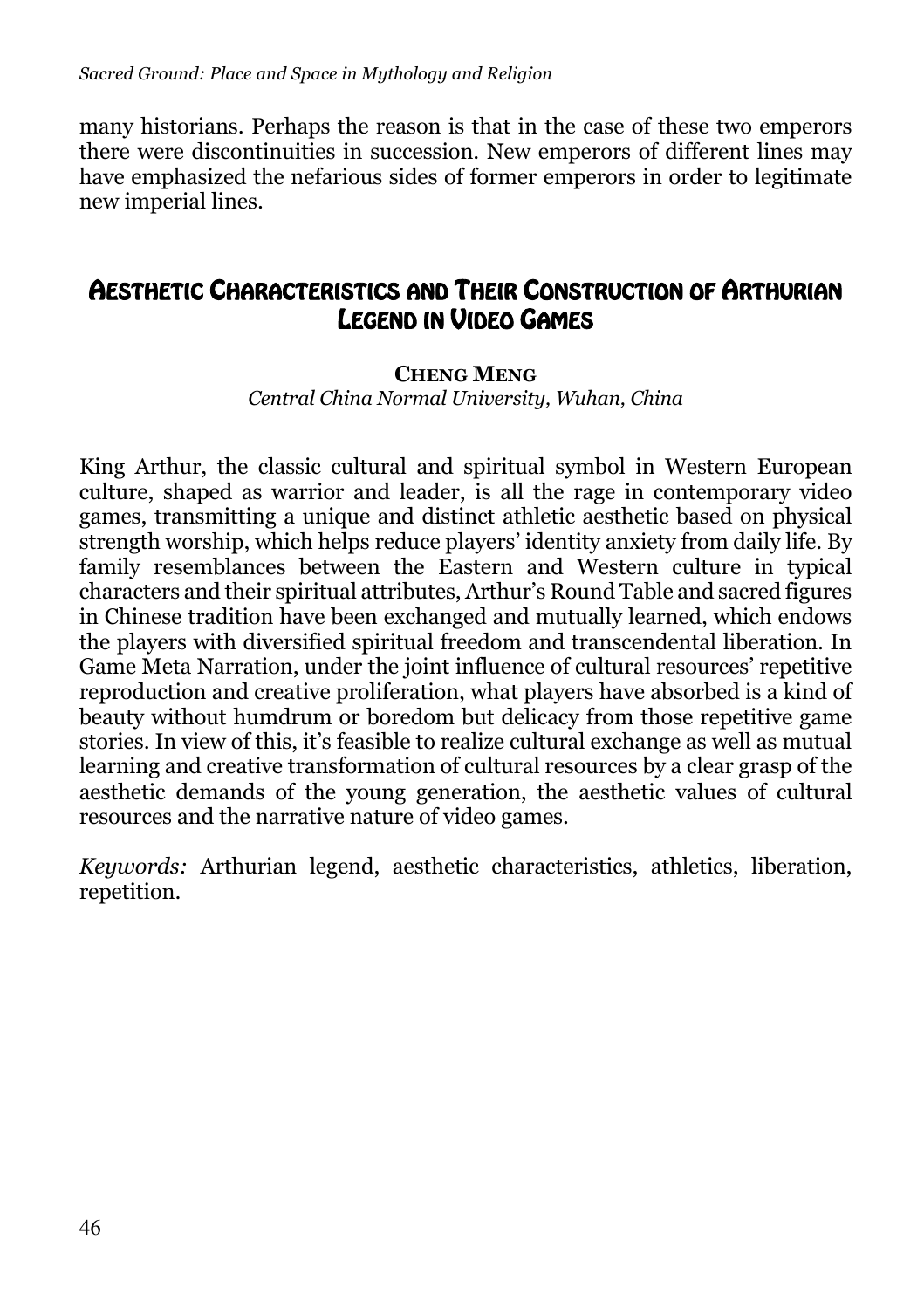## THE IMPASSABLE DISTANCE BETWEEN LOVERS IN THE POETRY OF PROVENÇAL TROUBADOURS (AD 12TH –14TH): "LOVE FROM AFAR" AND EXOGAMY

### **MICHAEL MEYLAC** *University of Strasbourg, France*

In the songs of an early Provençal troubadour Jaufre Rudel (AD 12th), we find insistently repeated motifs of 'love from afar' (*amor de lonh*) and of 'love for [a lady in] a distant land (*amor de terra lontana*)'. About a century and a half later, to explain this passion, thоse motifs were developed in his fictitious biography (*vida*), according to which this troubadour had fallen in love with the Princess of Tripoli (i.e., belonging to the Sacred Ground of the Holy Land), whom he had never seen (*ses vezer*). To see her, he joined a crusade and got sick on board a ship just to die happily in her arms.

In terms of anthropology, these motifs, well known from world folklore (AaTh А516, Th. Mot. Т11), finally go back to the tradition of exogamy which imposes to seek one's spouse outside of one's lineage, then outside of one's clan and of one's territorial group. With progressive cultural individualization, a girl belonging to the collective category of "authorized fiancées", becomes the predestined spouse who should be sought "elsewhere" and finally "far away". Love for a young girl whom the hero has never seen before can be provoked by a portrait, a description, a dream or by rumor about her, as with Jaufre Rudel.

We also suggest seeing in these motifs of his poetry, as well as in the narrative structures of the *vida* comparable to those of folk tales, a special manifestation of the main motif of the poetry of Provencal troubadours ( $AD 11<sup>th</sup>-13<sup>th</sup>$ ) being the idealized courtly love (*Fin'Amors*) for a higher rank married lady, which for this reason can never reach consummation. It is the *Fin'Amors* which prevents the lovers to be united and forces the narrative to create 'obstacles' like distance, travel dangers, sickness, and death. We find similar motifs starting from the poetry of ancient Rome, then found in medieval literatures of East and West and up to Romanticism where they were especially popular: all these motifs create the essence of Wagner's ''Tristan and Isolde", going back to a courtly novel by Gottfried von Strassburg (AD 13th) and enriched by deeper metaphysical meaning.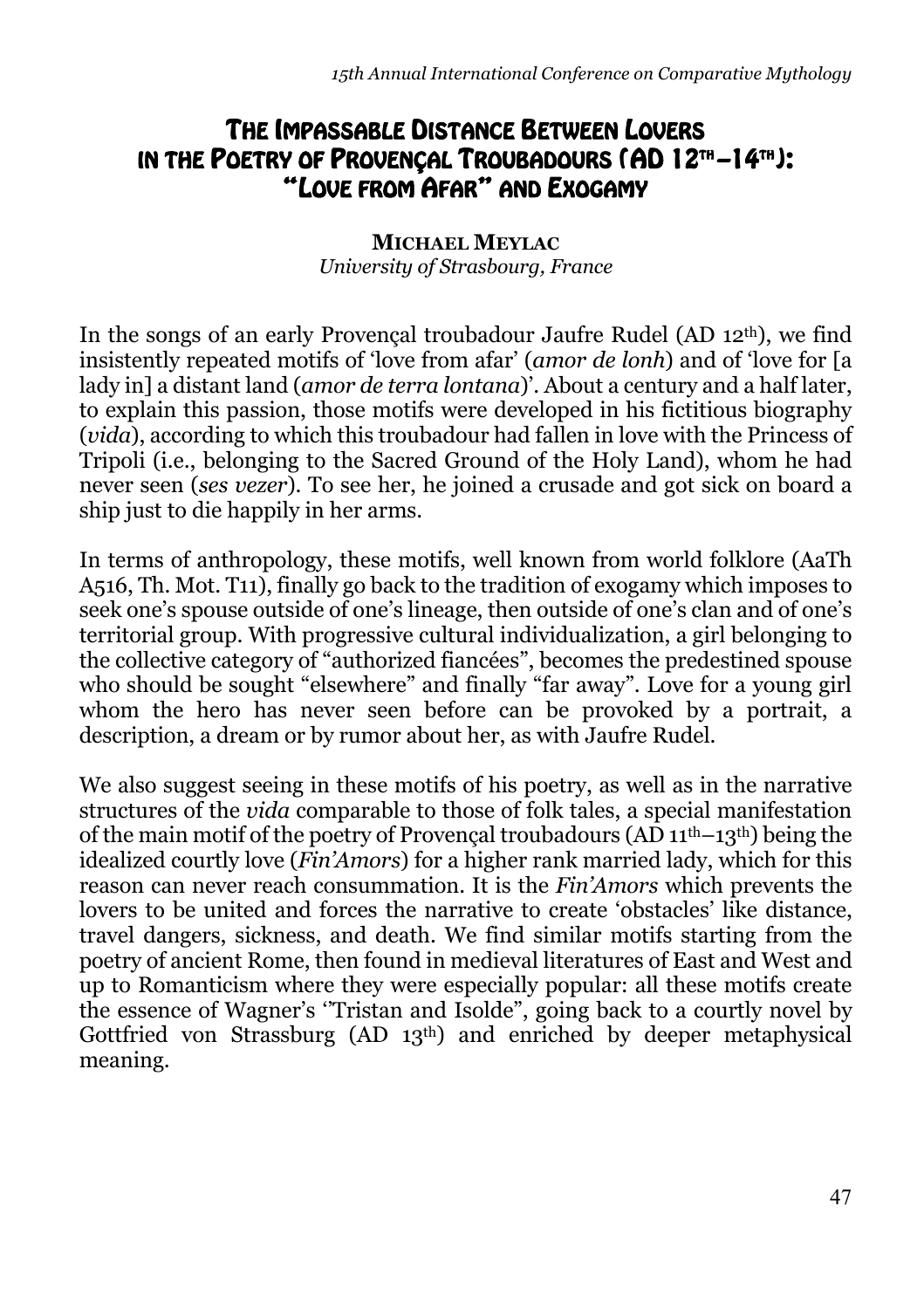## THE PLACE OF THE DREAM: SITE-SPECIFIC DREAMS AND CLOSE ENCOUNTERS IN EUROPE AFTER THE ROMANS

### **LOUISE MILNE**

*University of Edinburgh & Edinburgh Napier University, Scotland, UK* 

The practice of incubation, wherein a lay individual seeks aid or advice from supernatural entities by sleeping in a place dedicated to them, dates back at least to the ancient Egyptians; in the Classical world, incubation is most famously associated with Asclepios, Amphiaros, nymphs and other healing deities. This paper explores evidence further North and West – as Roman ascendency waned – for ties between dreams (including visions and nightmares) and specific kinds of place. While lacking the institutional organization of, for example, the *asclēpia* (hospital-temples) of the Mediterranean and the Illyrian Way, evidently NW Europeans and Scandinavians did expect dream encounters with the supernatural world at certain sites – such as tombs, riverbanks, and fountains – and developed ritual means for attracting (or repelling) such dreams. Looking at materials from late Classical, medieval Norse, Anglo-Saxon and Celtic sources, together with folkloric and ethnographic evidence from the early and late modern periods, the paper considers what patterns can be seen here, how they might be shaped by social divisions (gender, class), and in particular what they might tell us about how and why certain kinds of "sacred ground" are created and maintained over very long periods, as portals to the Otherworld.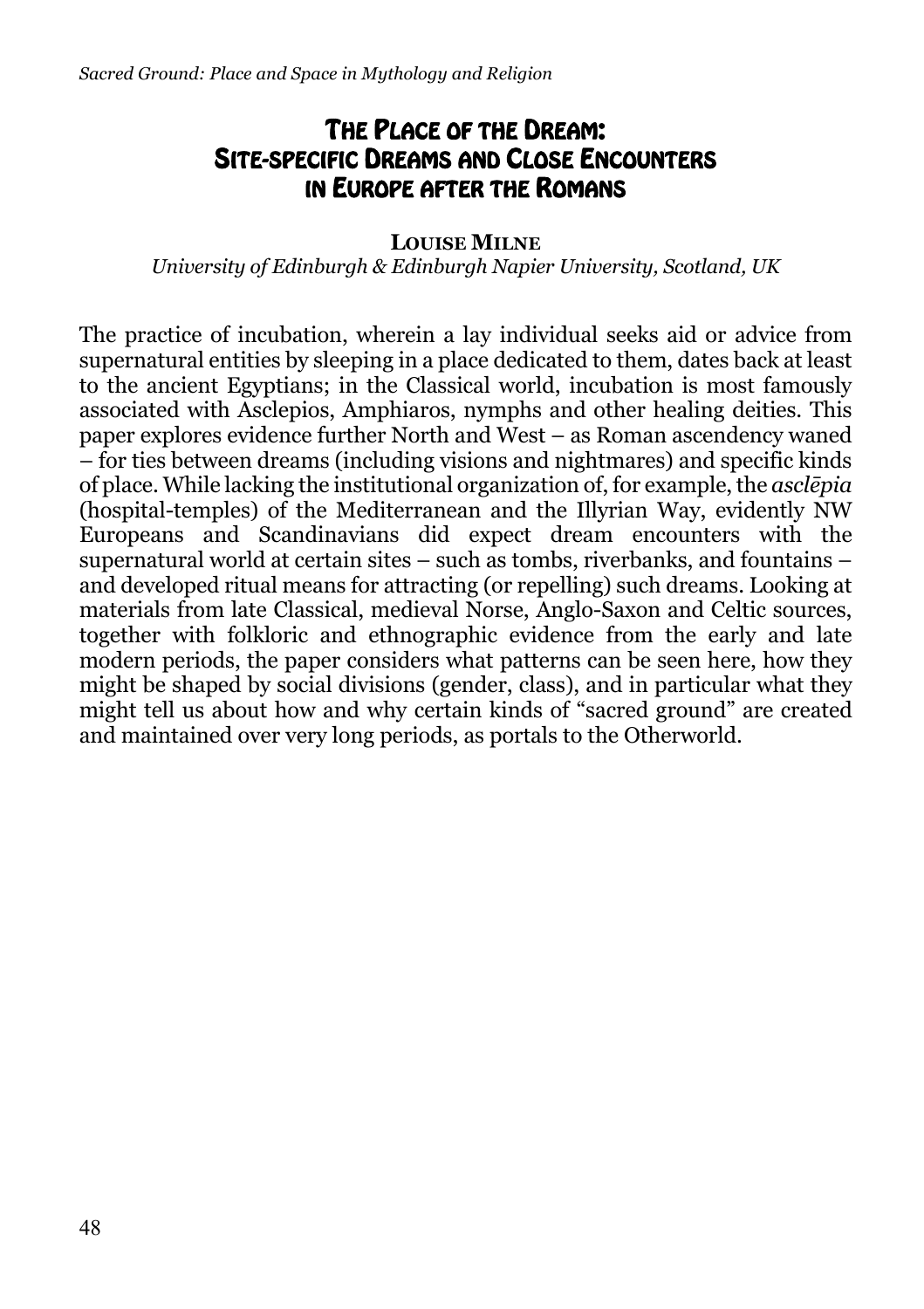### TÜRBE: THE BLESSING OF THE SACRED SITES

**KATARINA M. MITROVIĆ** *Institute of Ethnography, Belgrade, Serbia*

In this paper, I will present religious practices related to sacred mausoleums (*türbe*), while exploring the concepts of blessing (*baraka*) and the idea of saints in Islam. Türbe is a single-celled construction, mausoleum, tomb, or tombstone building constructed in memory of a holy figure, religious leader, or martyr who died in the war. It is believed that shrines and tombs of holy figures are sacred sites, endowed with baraka – holiness and blessing. According to some Muslim traditions, the blessing of relics and shrines can be transmitted to people who visit sacred sites, especially if devotees interact with the sacred site through various customs and physical contact. This paper aims to describe and analyze the custom of tying ribbons on the window fences of Sheikh Mustafa's türbe and Damat Ali-Paša's türbe in Belgrade, Serbia. For the purpose of this paper, I will use the theoretical framework of anthropology of religion, as well as qualitative method and field research. While focusing on customs related to the cult of saints and relics, I will consider perspectives of both folk and official Islam.

## SOLAR AND LUNAR ECLIPSE MYTHS IN VIETNAM AND SOUTHEAST ASIA

**DIEU T.M. NGUYEN** *Masaryk University, Brno, Czech Republic*

A solar eclipse is a natural phenomenon that occurs when the sun, moon, and earth are in a straight line, causing the moon and earth to eclipse each other. Since the early days, the ancients mystified this phenomenon and imagined stories about gods in the mystical, supernatural world. The ancient ethnic groups feared solar and lunar eclipses and considered them a bad omen, believing it to be the wrath of the gods coming upon their lives. Therefore, myths explaining solar and lunar eclipses are stories told in the mythical narratives about the sun and moon and are very popular all over the world.

There are also many stories about the sun and moon in the myths of Southeast Asian countries. Starting from the theoretical pivot of the motif and the method of textual analysis combining the cultural approach, the article compares the myths explaining the solar and lunar eclipses in Vietnam and some Southeast Asian countries, the story field to which few people pay attention, but which is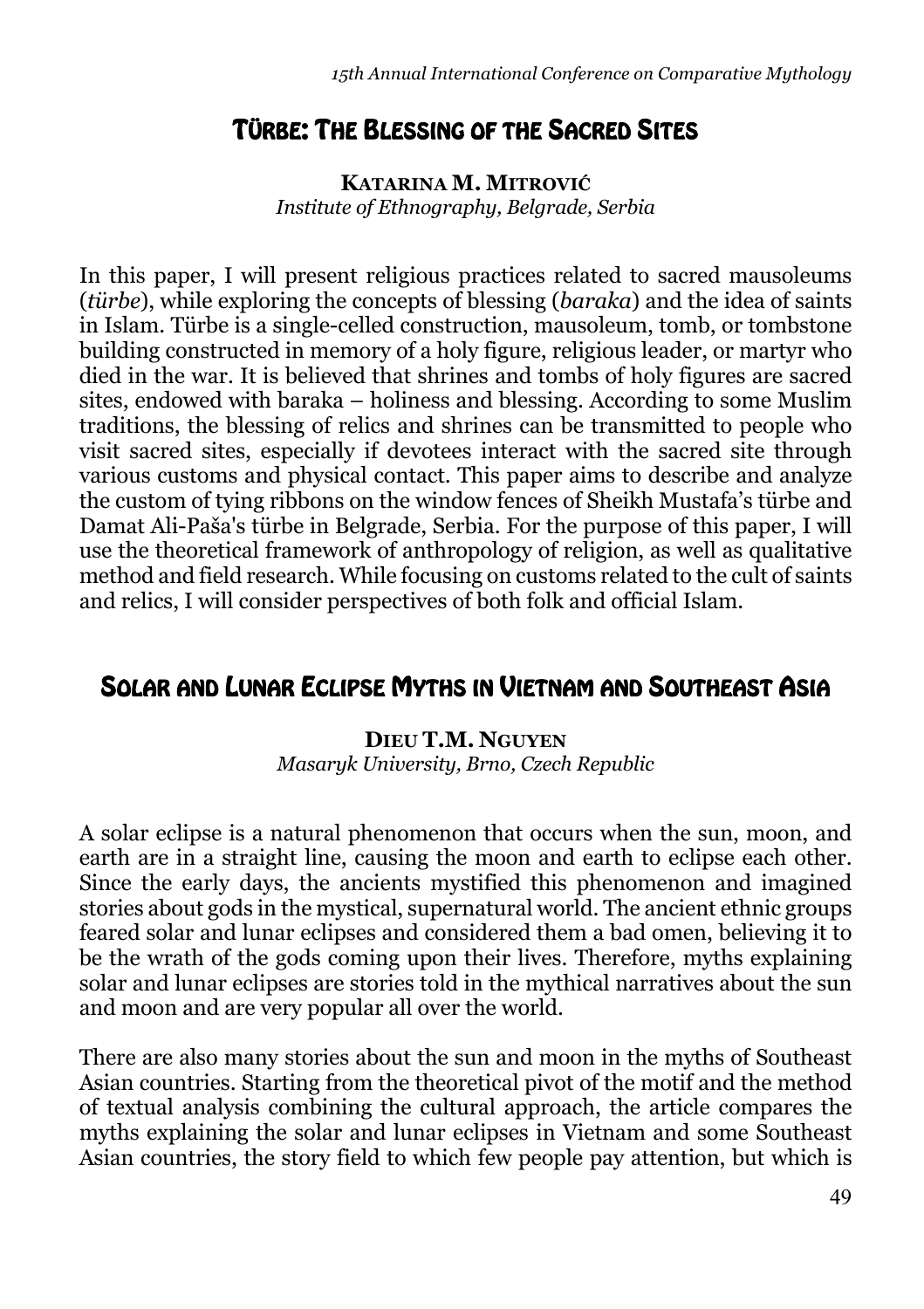no less rich and popular. The literature review shows that the myths explaining solar and lunar eclipses in Vietnam and some Southeast Asian countries have great similarities. The basic plot is woven by two motifs: the motif that hides the sun/moon and the motif that repels the sun/moon eaters.

In general, the significance of the myths in both motifs is that they explain solar and lunar eclipses in Vietnam and Southeast Asian countries, reflecting the pursuit of explanation and conquest of nature, the desire for harmony and support of the people, nature for human life. This aspiration is expressed by each ethnic group with its own coloration, but all are based on the cultural concept of reverence for the role of the sun and the moon in connection with the wet rice agriculture.

## THE LEGEND OF THREE DRAGON TEMPLES

### **MIYUKI ONOE**

*Toho High School, Attached to Toho University, Japan*

There are three temples that were named after a legend of the water god, dragon in Shimofusa (Chiba Prefecture) in Japan. The legend is as follows: in the 8th century a drought took place by the order of the dragon King. Buddhist monks and people prayed for rain. At last, a little dragon made rain and sustained all living beings. But the dragon King got angry and cut the little dragon into three pieces: head, body and tail. People enshrined these pieces in three temples for his soul.

I have concluded that the origin of 'the legend of dragon temples' is in an ancient capital city, Yamato (Nara Pref.). In ancient Japan, many shrines and temples were built for praying at sites related to water, for example, sources, falls, springs, ponds, wells and so on, because the problem of water was a matter of life or death. And many legends about dragons were created in Nara around the 8th century. The story of how shrines or temples were built for the dead dragon is one of them.

The legend propagated to Kawachi (Oosaka Pref.), and Owari (Aichi pref.) near Yamato around 10<sup>th</sup> or 11<sup>th</sup> century. And the legend of the three-dragon temple in Shimofusa was made based on the Yamato's version in the 12th or 13th century. I will verify the process by the documental and archaeological evidence and will refer to a possibility that the original legend had come from Okinawa in Japan, China or Korea.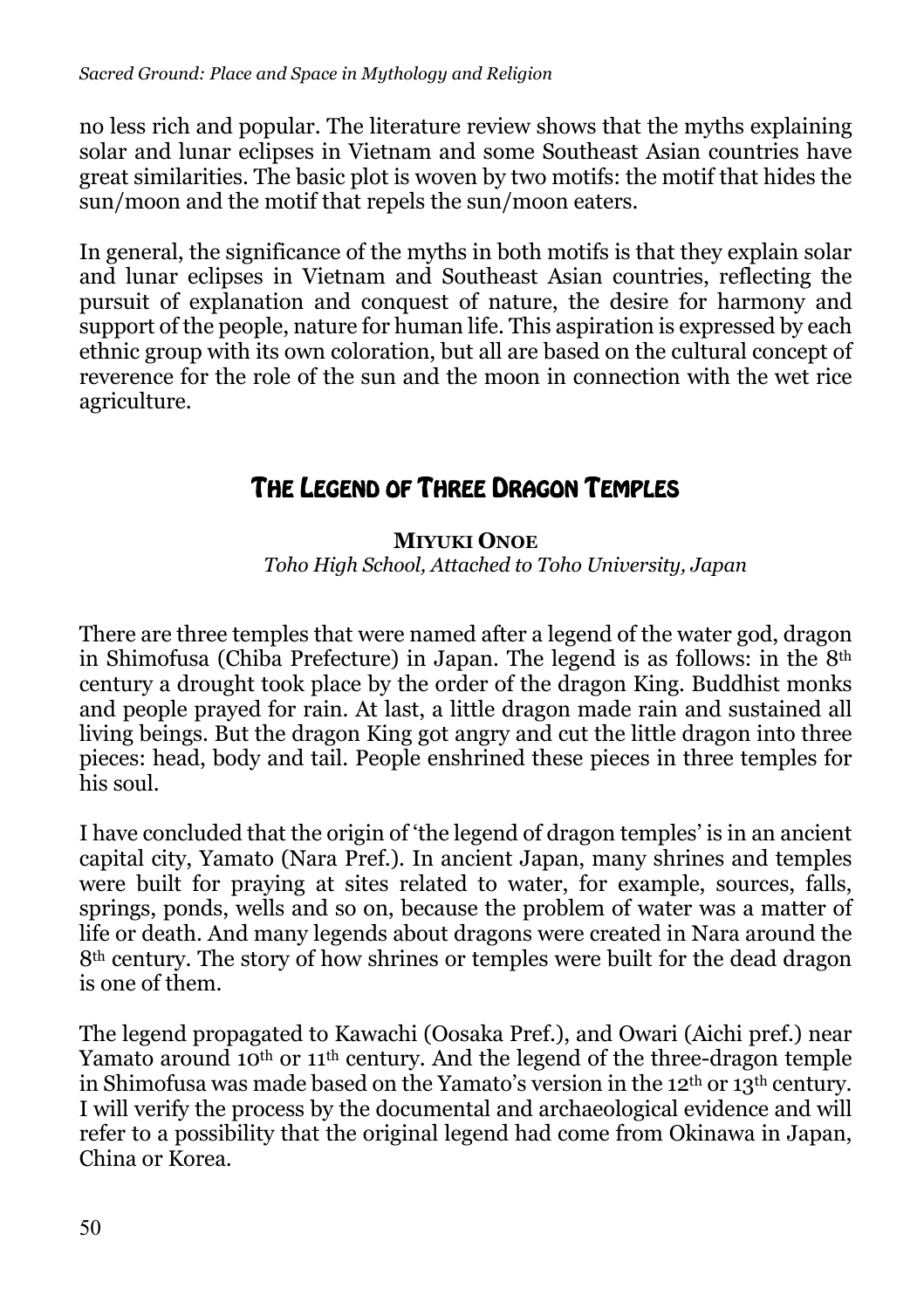## FORESTS & CREMATION GROUNDS AS SACRED SITES THROUGH INDIAN MYTHOLOGY

#### **SUNIL PARAB**

*Sindhu Veda Research Institute & Doon Institute of Medical Sciences, Dehradun, India*

Indian Mythology venerates various religious sites, temples, rivers, and mountains as sacred specifically through Puranas. Visiting these sites grace the individuals with merits in terms of wealth, wisdom and even moksha. But apart from these specific sites; author finds exquisite sacredness associated with Forests and Cremation Grounds in Indian Society. They do not yield particular merits; but they do help an individual explore and comprehend the truth of life. Thus, Indian Mythology mentions of Lord Shiva staying in Cremation Ground, whereas Lord Rudra is lord of Forests and Mountains. King Harishchandra spends his life in exile at Cremation Ground, whereas it is Forest (Dandakaranya) for Rama - Lakshmana - Seeta (in Ramayana) and Pandavas (in Mahabharata). Thus, we can observe the significance associated with both Forest and Cremation Ground through Indian Mythology. The Dharmashastra depicts life of an individual ideally divisible into four parts, v.i.z., Bramhacharyashrama, Vivahahashrama, Vanaprasthashrama and Sanyasashrama. Out of these, Vanaprasthashrama is specifically meant for life span mandatorily to be spent in forests. In Vedic Literature, we have Samhita, Bramhana, Aranyaka and Upanishads. Out of these, Aranyakas are texts to be studied in Forests. Cremation Ground on the other hand is the final destination where each individual's body is taken after the death. Thus, forests and cremation grounds both have significance in Indian Society from perspectives of rituals and sociology. The current paper thus explores this significance of Forest and Cremation Ground as sacred sites from perspective of Indian Society through references found in Indian Mythology. In addition, the author also ponders upon a question if today's deserted distant Indian villages also serve the same purpose due to excessive distressed migrations with urbanization for jobs, education and healthcare services.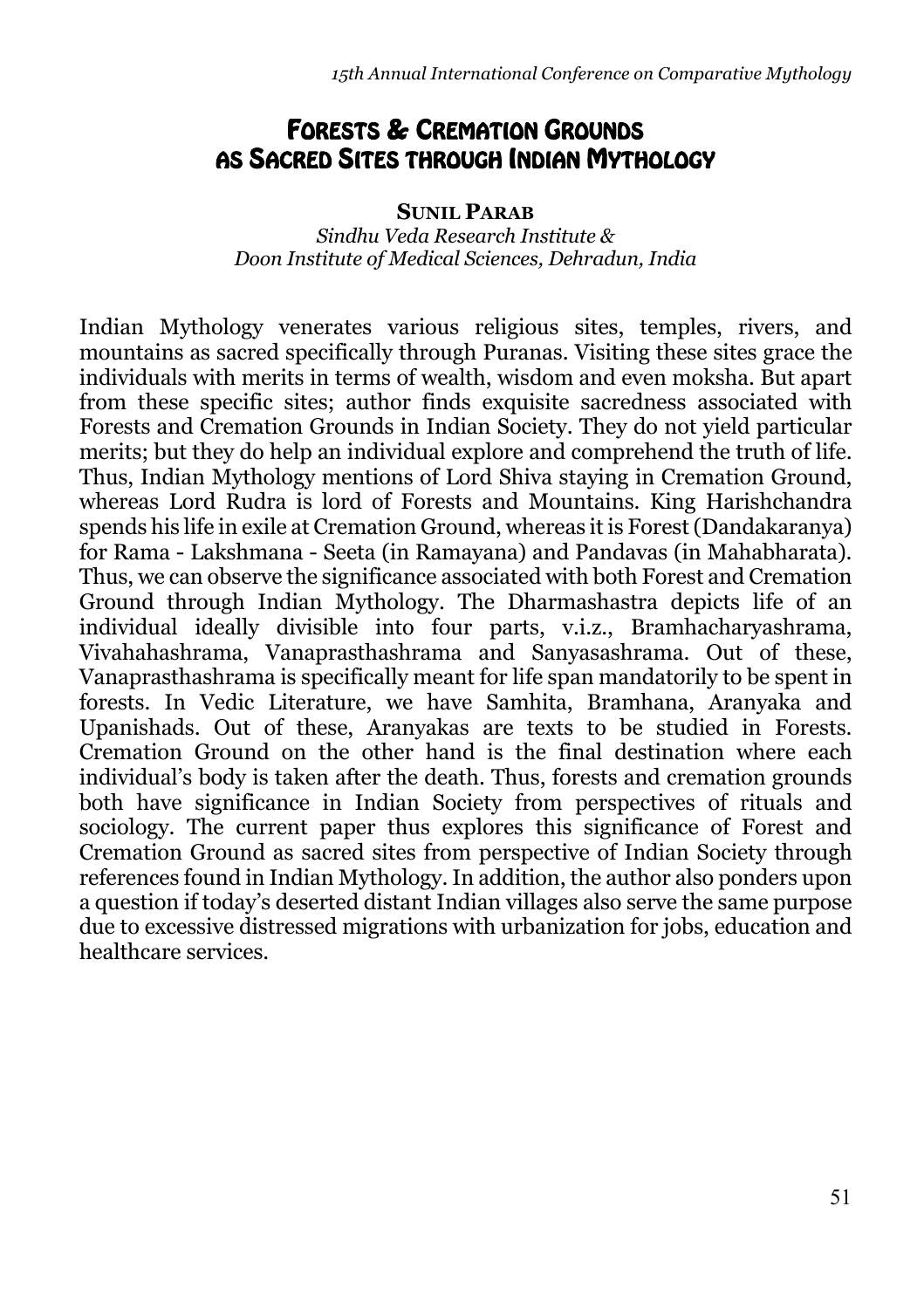## MARIA CIVITAS DEI MYSTICA: METAPHORS COMPARING A PERSON TO A SACRED PLACE IN CHRISTIANITY

**ONDŘEJ PAZDÍREK**  *Masaryk University, Brno, Czech Republic* 

In one strand of the Christian Mariology and Marian mysticism, Virgin Mary is honored with a curious metaphorical title: *civitas Dei mystica,* the mystical city of God. In this title, the person of the Virgin Mary is symbolically represented as a sacred place. The origins of this metaphor lie in the (anachronistic but widespread) Mariological readings of several Biblical passages in which a city is personified as a female figure (e. g. Lamentations 1:1, Revelation 21:2). The Marian title itself is already quite common in the Middle Ages, but most comprehensively elaborated by Mary of Ágreda in the 17th century. This contribution attempts to explore the meaning and motivation of this metaphor and to describe its development and its doctrinal rationale, drawing some parallels to non-Christian religious traditions, especially those of Asia.

## NEITHER IN HEAVEN NOR ON EARTH: DWELLING PLACES OF DRAGONS AND FAIRIES IN SERBIAN FOLKLORE AND FOLK SONGS

**KATARINA PEJOVIĆ** *University of Toronto, Canada*

Among all the saints, spirits, ghosts, witches, vampires, and other liminal beings that dot the landscape of Serbia's rich and extensive corpus of folklore, oral tales, folk songs, and rural magico-religious customs, it is perhaps dragons (*zmajevi*) and fairies (*vile*) that are the most prominent and perplexing. They marry into human families, sire children with their lovers, whisk away maidens and young shepherds into their worlds (and, most intriguingly, transform them into their kin), swear patronage as godparents to heroes, punish the wicked, and themselves become embroiled in conflicts both mundane and fantastical, spanning the social hierarchies of humans and other non-human beings alike. Their peculiar relationship to the Orthodox Christian spiritual hierarchy—at times sitting outside of it, and at others standing directly in alliance with saints and angels—further entwines them with even the religious worlds of men.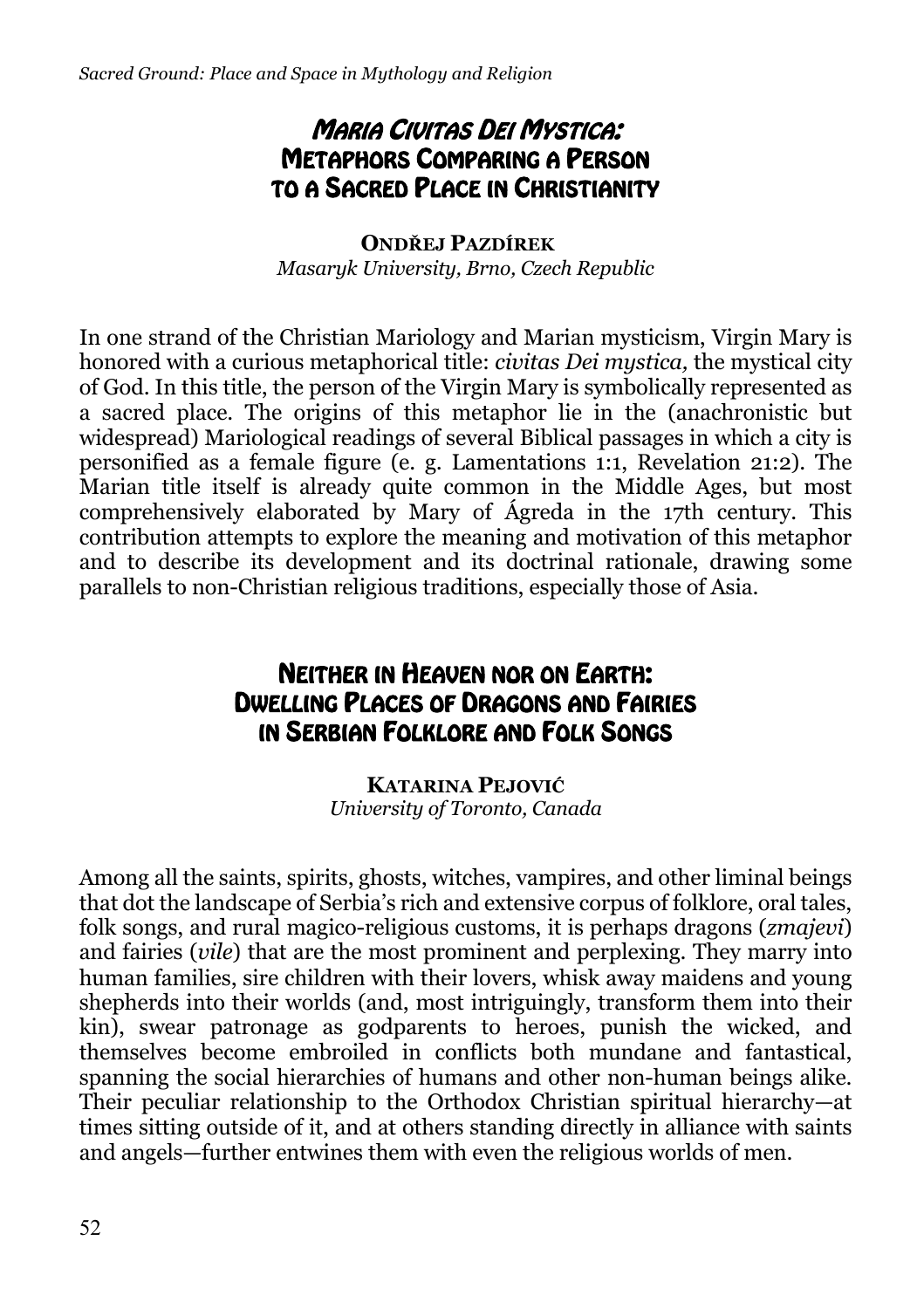This paper seeks to understand and contextualize the relationship between dragons, fairies, and the world of the living by examining the very places in which these myriad encounters occur. Drawing on extensive research in the Serbo-Croatian language, it will survey folk songs, tales, and customs surrounding dragons and fairies to map out the physical and mythic attributes of their caves, rivers, mountains, skies, forests—and most especially, the oneiric worlds in which they appear to the living through dreams and trance-states. By examining the characteristics and liminal nature of these sites of crossing, trafficking, marriage, battle, initiation, and camaraderie, this paper will consider questions of sacredness, what marks a territory as belonging to a dragon or fairy, the relationship between dragons and fairies, humans, and each other, and how their own worlds, territories, and kingdoms are conceptualized, understood, entered, and even escaped. In surveying both physical locations in Serbia that are considered to belong to or be inhabited by these beings, as well as mythic geographies that can only be accessed by invitation, this paper will provide not only a thorough folkloric account of these encounters and their shared qualities, but also question what it means for a dwelling space of the living to become one that is shared with the Other—especially in accounts of marriage and the intertwining of spirit-human families.

### HAUNTED LANDSCAPES IN ANGLO-SAXON HORROR FICTION

#### **MARKO PIŠEV** *University of Belgrade, Serbia*

The notion of the haunting could be regarded as paradigmatic for the modern horror genre. Haunted buildings, villages, and even mechanized objects, such as trains, cars, puppets, etc. act as sources of supernatural threat in the genre's bestknown works. The concept of a haunted item of material culture differs, however – in quality, as well as in ontological implications – from the notion of a haunted natural landscape: the first is more closely related to human cultural worlds (past and present) and can be described as largely anthropocentric; while the other is conceptualized as fundamentally alien to humans, provided that it emanates from (pre-human) realms of nature. This paper analyses three classical horror stories in which the natural environment is portrayed as a doorway to other dimensions of physical being, awareness, and cognition: Algernon Blackwood's *The Willows* (1907), Clark Ashton Smith's *Genius Loci* (1933) and Ramsey Campbell's *The Voice of the Beach* (1977). The aim of the paper is to provide answers to three analytical questions: how such spaces are narratively constructed, what meanings do they communicate, and how do they persuade us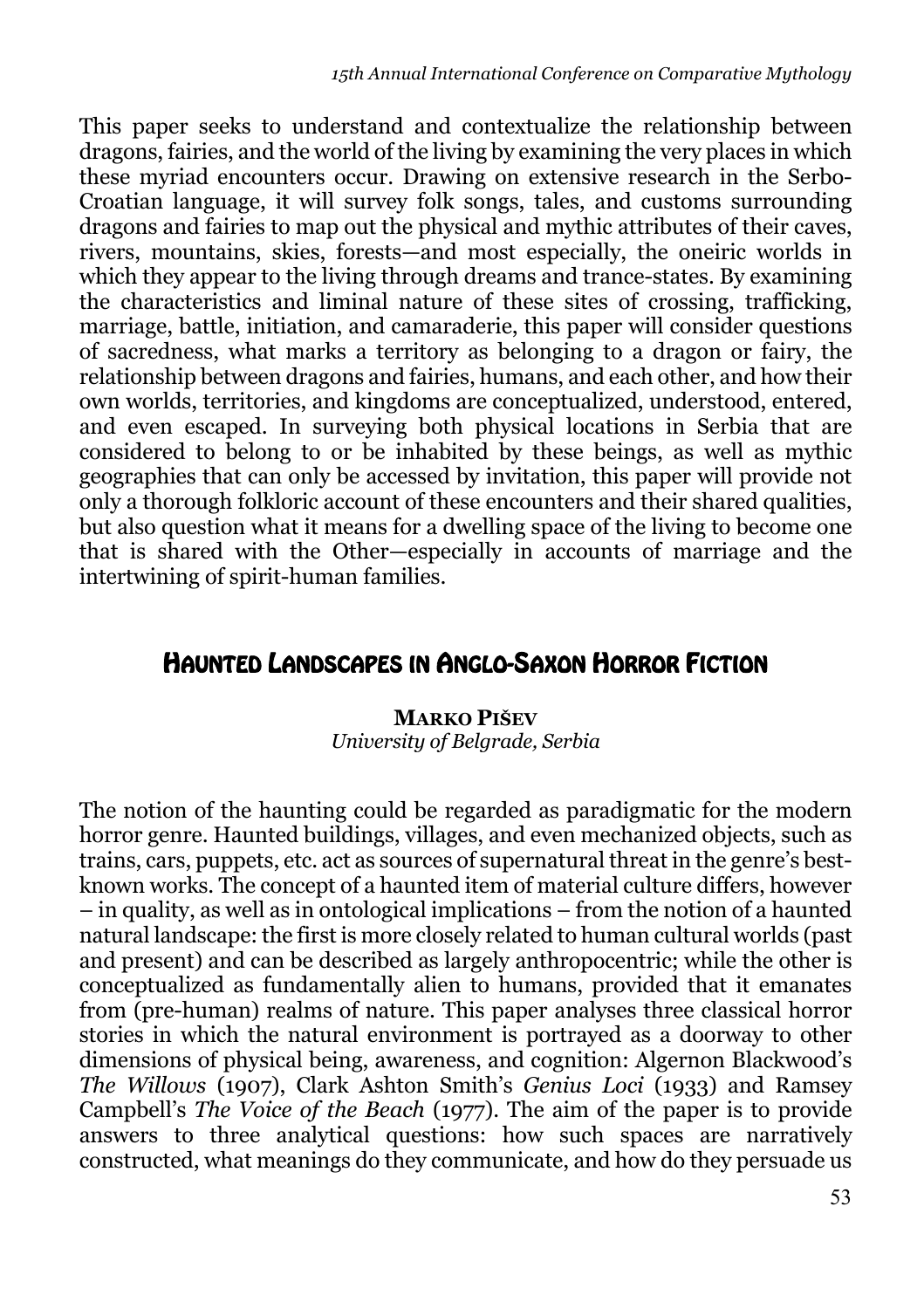to imagine the limits – as well as potential transformative properties – of human body, perception, and intellect.

*Keywords:* Space, liminality, *genius loci*, human body, human cognition, horror fiction.

## ROMOW. SCIENCE (WITH FOOTNOTES)

**ALDIS PŪTELIS** *Riga, Latvia*

Great empires tend to prove their greatness through their conquests. The conquered people, when trying to assert their rights, rely on heritage, culture, myths.

In Latvian history we count "Awakenings" – the periods of asserting and reasserting Latvianness. In mid-19th century the only social division on the soil of present-day Latvia was between 'die Deutsche' and 'die Undeutsche', the first meaning the better off, learned, cultured, and the others – all things low and nearly uncivilized. Having no notable kings, states and conquests known to historians, the first men not shying away from their low origins after acquiring higher education created the concept of notable cultural heritage as a proof of former greatness in some "Golden Age".

The available historical documents provided some material useable to these ends. Though scarce and contradictory, there were testimonies to the mythology of the indigenous inhabitants of the Baltic lands. Using a slogan that "no nation with sophisticated mythology can be unsophisticated in the other fields" they started building Latvian mythology out of available bits with the ambitious aim to create something equaling the classic mythology systems.

No myth can live without some ritual. A nation-wide myth requires a temple. The historical documents provided quite a spectacular one – the Romow. Originally mentioned in early 14th century as a central temple site in Prussia, as the temple and residence of a high priest with power over not only Prussia but also Lithuania and Livonia (there was no such notion as Latvia then), the story received quite a supplement 2 centuries later, gradually becoming a mainstay of all treatises dealing with Latvian mythology.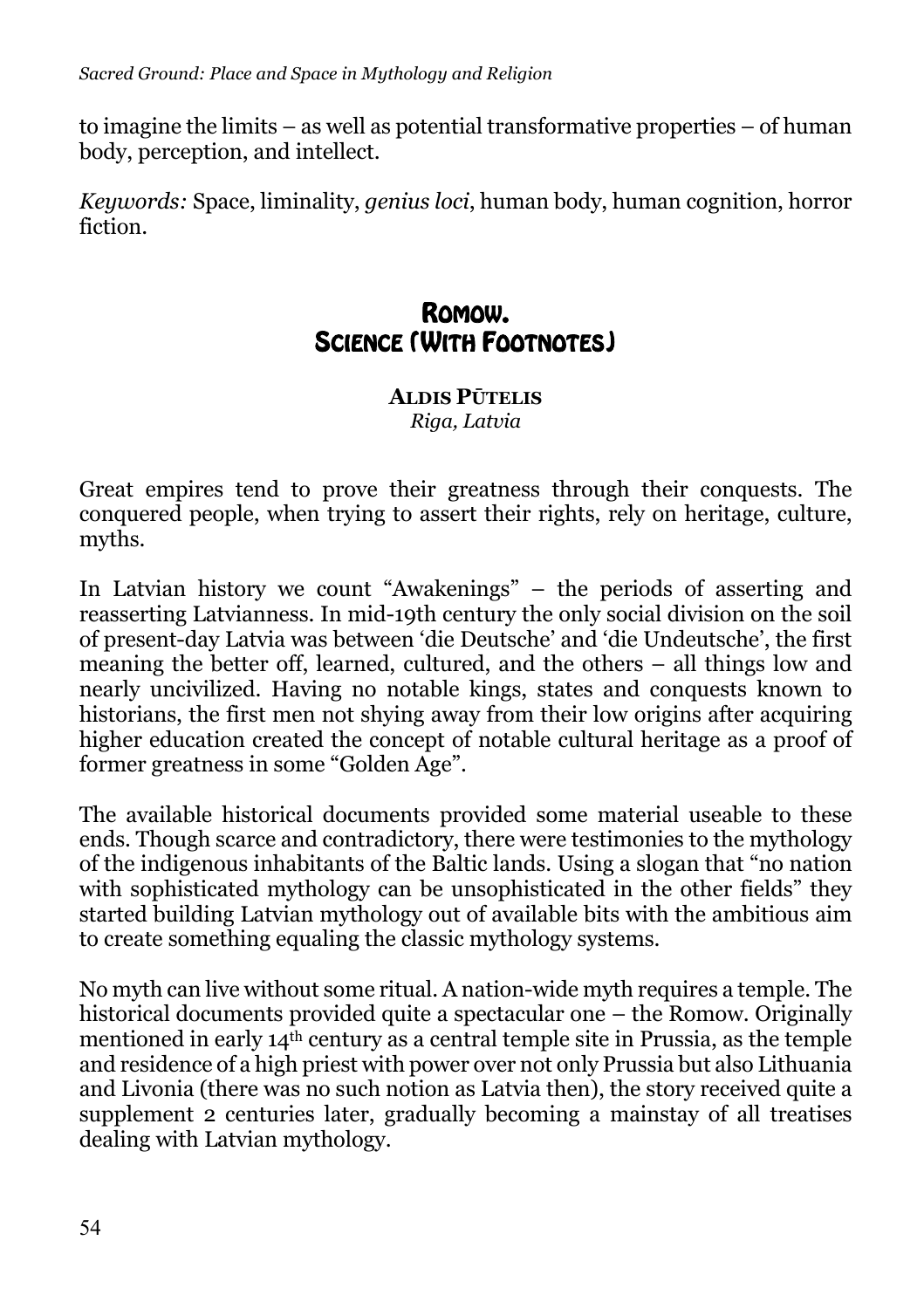The origins of the story are unclear. The site must have been destroyed at least decades before the initial mention. The details from the wider description resemble those known in several other cultures and on other sites as well. Still there had been quite a few attempts to etymologize the names of the deities and explain the meaning of the site. The characteristics of the deities, as pointed out by Emily Lyle, correspond to the tripartite system as proposed by Dumezil. Still, the description does not completely fall in line with the rather few but nevertheless existing other documents.

The story and the mythical temple both played a significant role in boosting the national self-assurance and have found new reincarnations despite quite some doubt regarding its veracity. The doubt was undermined by the fact that the first wave of it came from the aforementioned 'Deutsche' opposing the idea that the lowly people they dominated and patronizingly considered them entrusted to their custody could have any history at all, even less – aspiration to nationhood. Which narrows the whole discussion down to ideology.

## KYIV CYCLE OF BYLYNY AMONG EPIC EUROPEAN NARRATIVES: A COMPLEX NETWORK PERSPECTIVE

**PETRO SARKANYCH & YURIJ HOLOVATCH** 

*National Academy of Sciences, Ukraine*

**&**

**NAZAR FEDORAK**  *Ivan Franko National University of Lviv, Ukraine* **&**

**PÁDRAIG MACCARRON** 

*University of Limerick, Ireland*

**&**

**JOSEPH YOSE & RALPH KENNA**

*Coventry University, UK*

*Bylyny* are the epic narratives of Eastern Slavs. They cover the period from 9<sup>th</sup> till 12th century when the Kyivan Rus' rose to be one of the strongest countries in Eastern Europe. We focus only on the Kyiv cycle of *Bylyny* since they consist mostly of heroic epic songs. Our goal is to compare them with other well-known heroic epic narratives in European heritage, such as English *Beowulf*, Irish *Tain Bo Cualinge*, Icelandic Sagas, Welsh *Mabinogion* and the classics. To this end, we adopt the complex networks approach, where each of the characters forms a vertex in the network and their interaction is seen as an edge. Our results show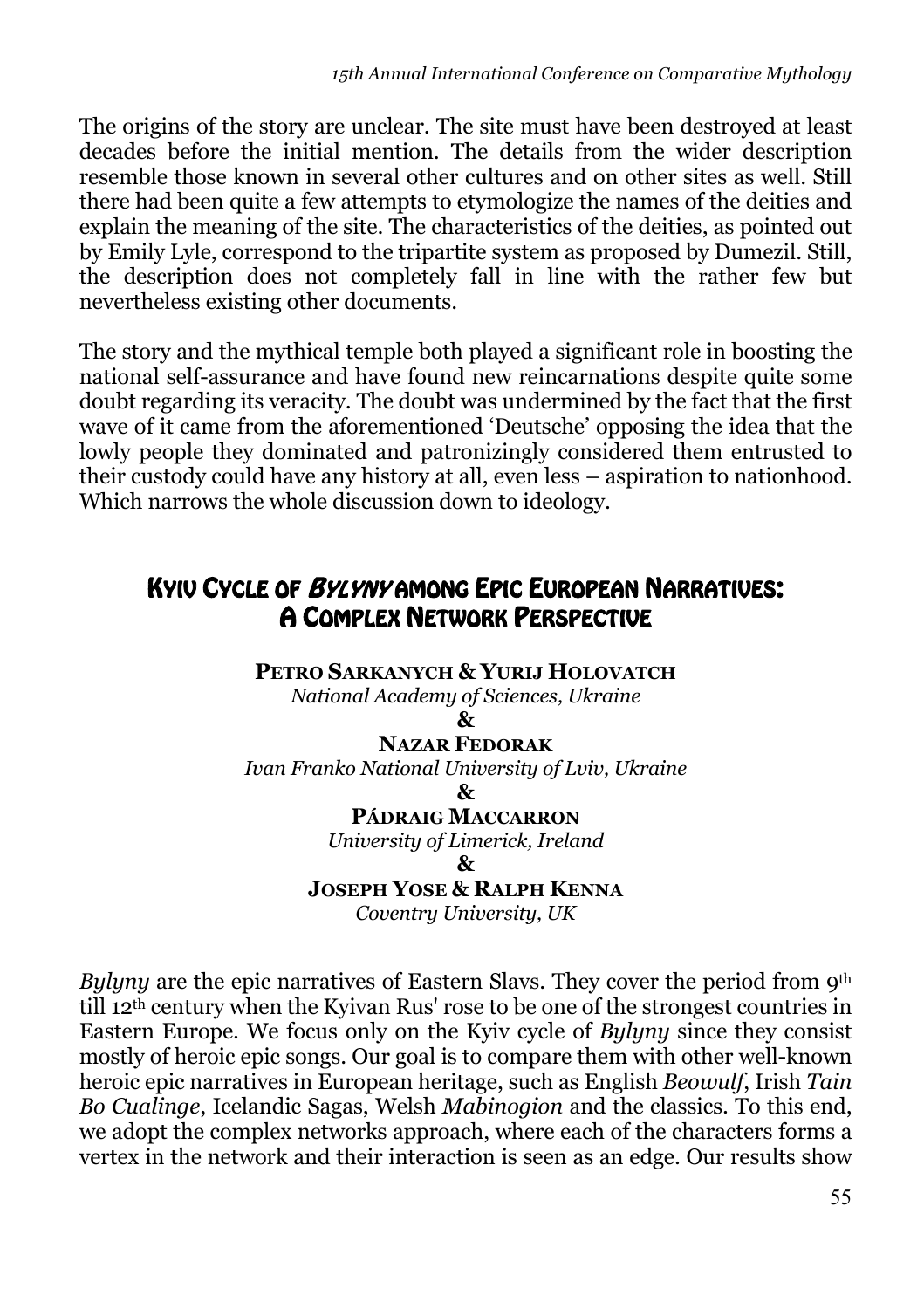the similarity in the structure of the character networks as well as support some of the hypotheses about *Bylyny*, that concern the historical and geographical origin of its protagonists.

## 'PHERI' OF A PROTECTING SPIRIT: DISTINCTIONS BETWEEN SACRED AND PROTECTED

## **NEHA SAYED & SALIL SAYED**

*Aalto University, Finland*

The word 'pheri' meaning a round trip exists in most north Indian languages and is probably derived from 'peri' in Hellenistic Greek. A 'pheri' is a short journey made often, and when performed as a part of a ritual circumscribes an area of significance, a sacred ground when performed by a devotee, or a zone of protection when performed by a deity. During a fieldwork conducted in the coastal town of Panvel which is now part of Navi Mumbai we chanced upon several narratives of 'pheris', night vigils performed by spirits of Sufi saints and Hindu deities protecting the humble lives of their devotees. These coordinated nightly pheris are also complemented in annual fairs when the deities are made to visit each other symbolically. The urban fabric of such coastal towns evolved out of traditional marketplaces. The multiethnic communities maintained their ties through the roles ascribed to the saints, spirits and demigods protecting the lanes and squares of the marketplace. We processed these narratives as data in a geospatial database. A folkloristic analysis has been presented at an appropriate forum. In this paper, we explore the mythological underpinnings of these belief systems and the extent to which we can find basis for them in the history of mythology. We aim to articulate the distinction between the 'pheri' of a protecting spirit and the circumambulation of a sacred object by a devotee by analyzing the collected narratives, their geospatial analysis, and referencing documented phenomena in mythology literature.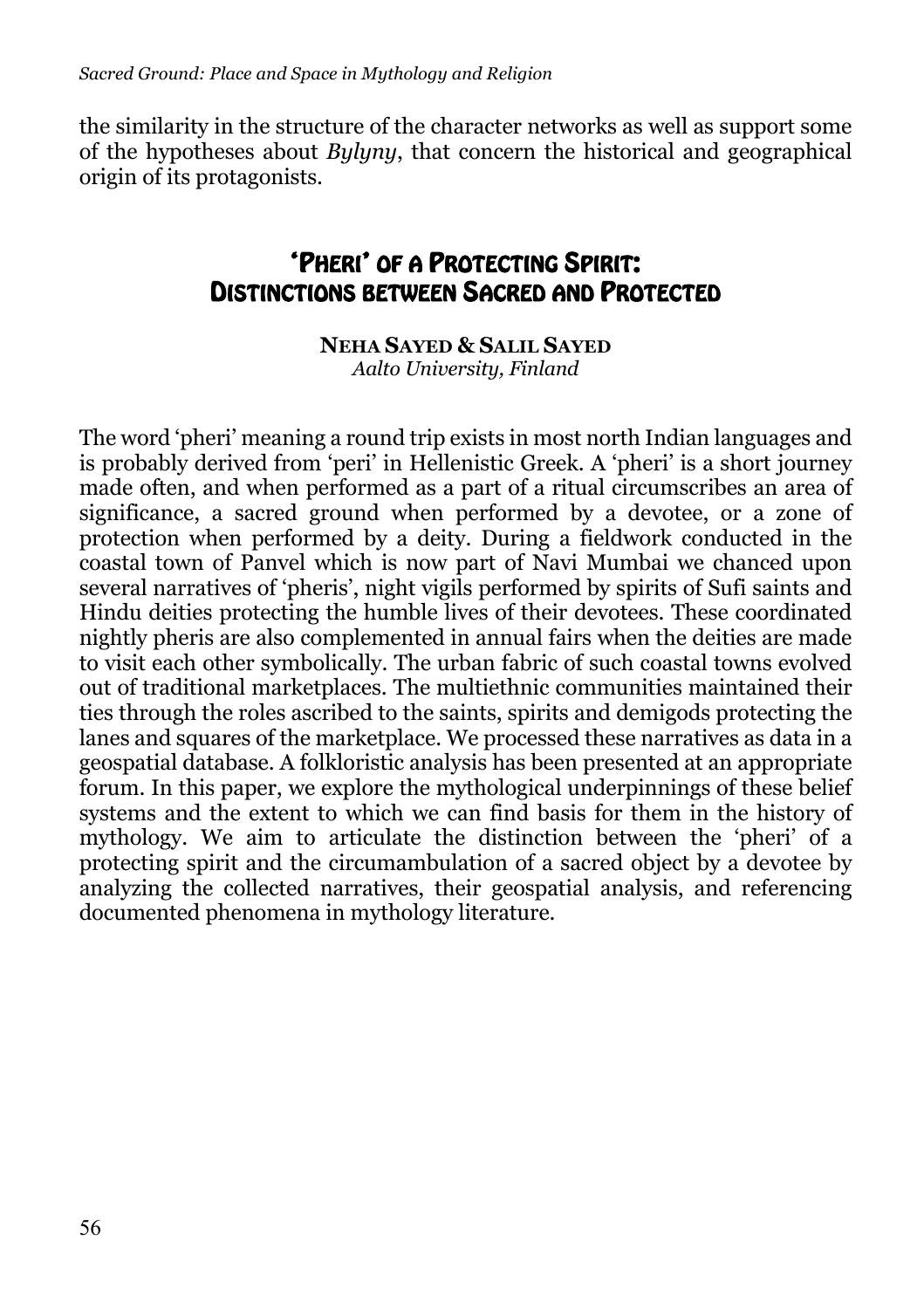## COMPARATIVE MYTHOLOGY IN THE NINETEENTH AND TWENTIETH CENTURIES: THE CONTRASTS

**ROBERT SEGAL** *University of Aberdeen, Scotland, UK*

Nineteenth-century theorists of myth, as epitomized by Tylor and Frazer, saw myth and science as incompatible. Myth and science, meaning natural science, originated and functioned to serve the same need. More important, they did so incompatibly. One could not consistently espouse both myth and science. By contrast, twentieth-century theorists, ranging from Freud and Jung to Malinowski and Levi-Strauss, deemed myth and science compatible, for they originated and functioned to serve different needs. What those needs were varied from theorist to theorist. For some, myth was not even about the physical world. For others, myth was about, say, the experience of the physical world rather than about the world itself. There were other ways of reconciling myth with science.

## CONCEPTUALIZATION OF SACRED LIGHT AND TRACING OF ITS EVOLUTION IN INNER ASIAN ARCHAEOLOGY, RELIGIOUS TEXTS, AND MODERN K-POP IMAGINATION

#### **MICHAL SCHWARZ** *Masaryk University, Brno, Czech Republic*

Widely used motif of light belongs to the most important universals in human culture and mythology. This paper is trying to map the evolution of this motif and to trace its development on three stages: I) Inner Asian religious artefacts including rock art for preliterary level, where this motif starts mostly in nonabstract form as the depiction of heavenly planets. II) In the second literary stage and after full diffusion of this motif into Inner Asian cultures, the motif of light also appears in abstract form in written texts of various religious systems. Here the two special features are II.1) metaphorical expressions and II.2) direct anthropomorphism, when also newly a person (deity, ruler, hero) becomes a source of light. III) Finally modern (audio)visual art is depicting the light in natural form. It is interesting that in the third stage, the light itself does not have any special value as it had for ancient populations and to reach its symbolical function, it must be depicted in additional religious or cultural contexts of other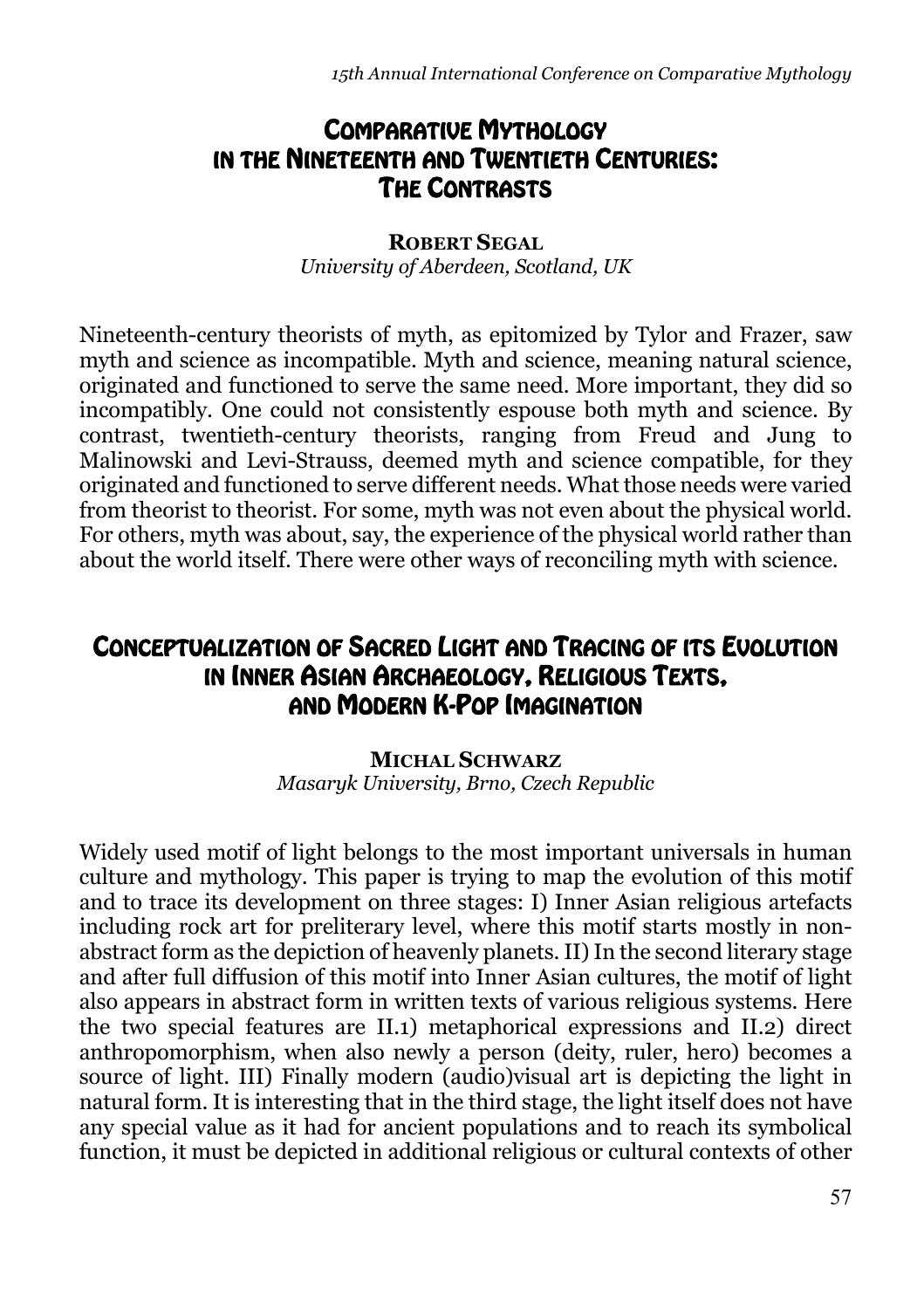religious symbols or in a special scene. Special means are characteristic also on both previous levels, i.e., ordinary words for "light" usually have metaphorical connotations or are connected to important persons and deities. And on preliterary level on the rock art, there is usually a vertical orientation or other ways how the ordinary sign is conceptualized as a sacred one.

Above mentioned stages are documented I) by Inner Asian preliterary petroglyphs and archaeological artefacts with astral symbols and heavenly planets, II) by examples of religious texts of Buddhist and Manicheian origin as well as important chronicles, III) by the presence and use of this motif in music videos of contemporary Korean pop music. Although it may seem that there is a great distance between classical symbolism of Inner Asia and modern K-Pop, surprisingly it is not true. On the contrary it can be clearly shown that the motifs in the K-pop preserve highly traditional connotations and visualize them in relatively orthodox way, since the reproduction of the motif of light must be simply understandable to international audience.

## WHEN APA MOSES MEETS OSIRIS: THE SACRED LANDSCAPE OF ABYDOS

### **DANIJELA STEFANOVIĆ** *University of Belgrade, Serbia*

The site of Abydos (about 450km south of Cairo, in Upper Egypt on the west bank of the river Nile) was one of the most prominent religious centers over the course of nearly four millennia. Initially royal necropolis of early dynastic rulers Abydos has reached the prominence of a "national" cult center dedicated to the god Osiris. Over the time, with the change of the political situation, the sacred landscape of Abydos has witnessed not just a shift of deities, namely from Osiris to Osiris-Serapis, and then to Bes, but also experienced the completely new religious concept – the Coptic Christianity.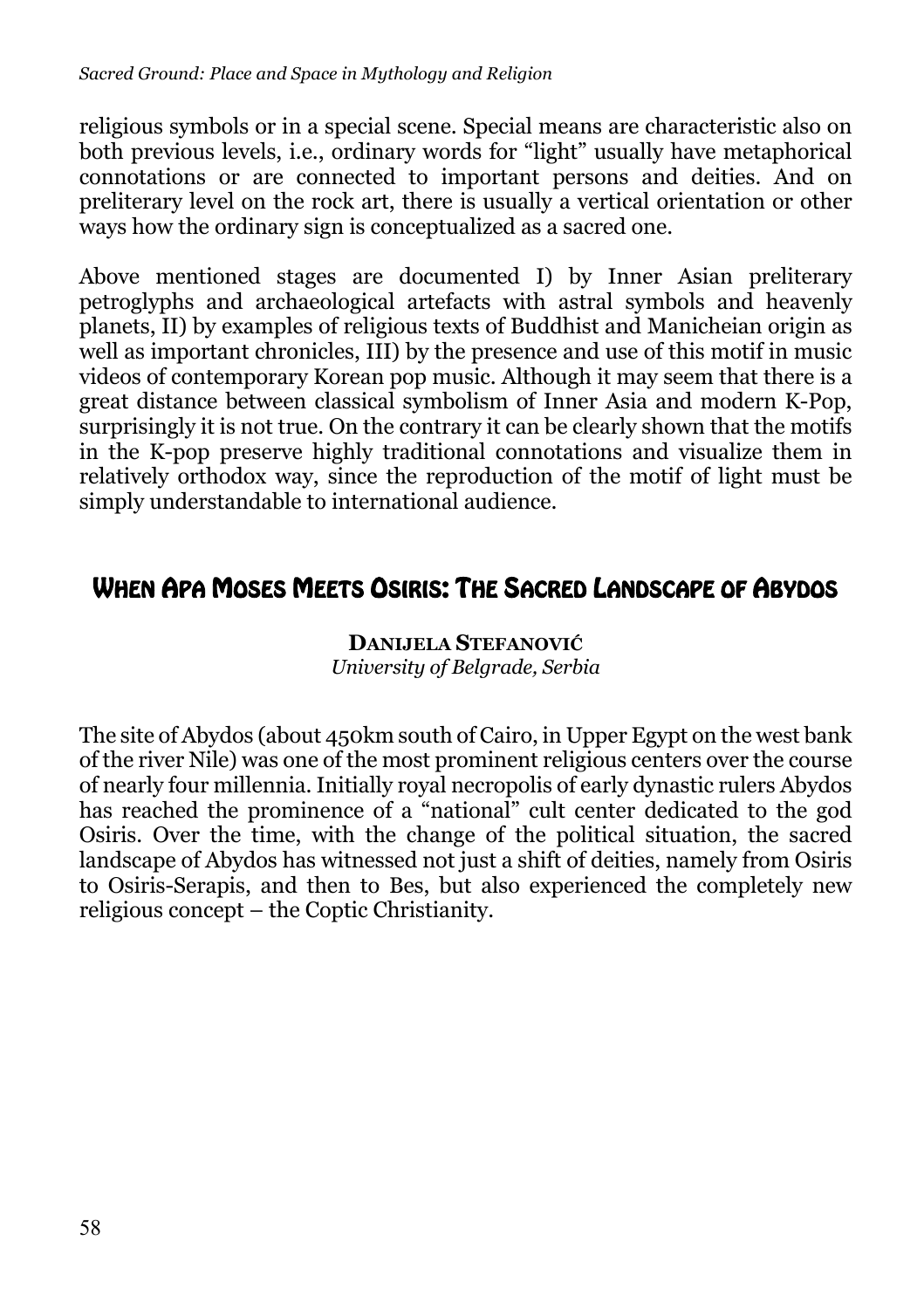## THE LANDSCAPE OF ST. PATRICK'S PURGATORY

**PAOLO TAVIANI** *University of L'Aquila, Italy*

During the Late Middle Ages, the tradition of St. Patrick's Purgatory was one of the best known throughout Europe. It gave rise to a pilgrimage that still today attracts thousands of people every year. Destination of the pilgrimage was (and is) an islet in the centre of a small lake, in northwest Ireland: Lough Derg's Station Island (Co. Donegal). In the past, for about two centuries, it was said that by going to that islet one could have the opportunity to visit the world of the afterlife and come back alive on this earth. The topic of this presentation is the set of landscape elements of the pilgrimage destination. To retrieve their symbolic value may help a comparison between the *Tractatus de purgatorio sancti Patricii* and other traditions, Irish and non (*The Homeric Hymn to Demeter, The Gospel of John*, *The Adventures of the Sons of Eochaid Muigmedón*).

## MYTHOLOGICAL ASPECTS OF MODERN COSMOLOGY

### **MILAN TOMAŠEVIĆ** *Institute of Ethnography, Belgrade, Serbia*

Contemporary inflationary cosmology, together with the Big Bang theory, is an extraordinary narrative that relies heavily on traditional mythological structures and elements of representation. The intention of the report is to use the modern cosmological narrative present in popular science literature as an opportunity to re-examine the role of mythology in modern society and to point out the cultural aspects of contemporary science.

The presentation will rely on the semiotic analysis of A. J. Greimas in the deconstruction of mythical elements in the cosmological narrative. This analysis results with a consideration of the role of science in contemporary philosophy, and thus the role of mythology in the modern-day world. Relying on the mythological elements of popular science, it is possible to see the religious and philosophical issues facing modern man and the society he is creating. The main goal of the presentation is to highlight the semiotic elements of modern cosmology present in popular science literature and television programs.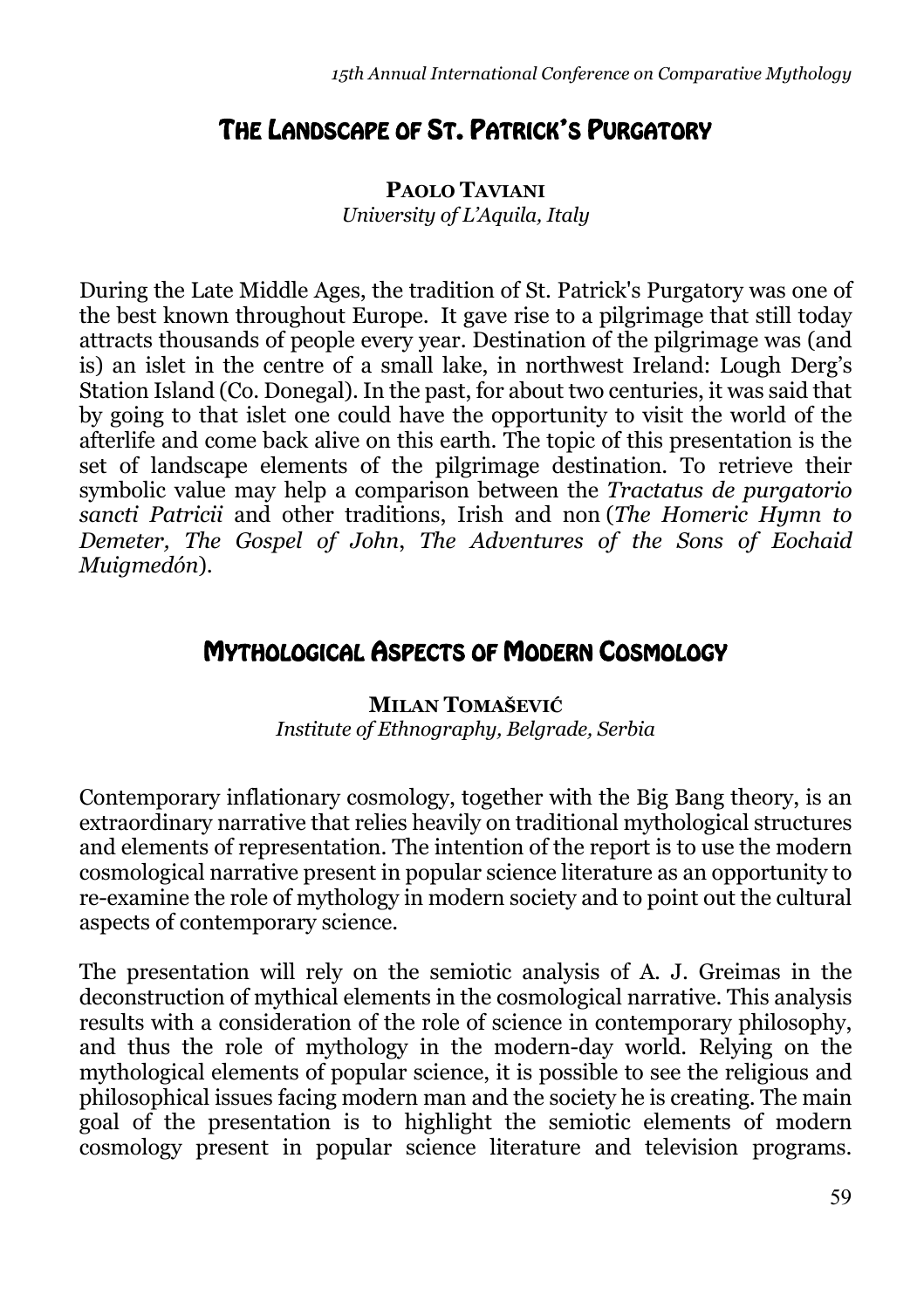Authors such as Neil DeGrass Tyson, Lawrence Krauss or Brian Green present contemporary cosmology in such a way that these performances act as a close mixture of science, philosophy and mythology, as the foundation of a worldview that aims to establish itself as an important part of viewers and audiences value system. In this context, modern cosmology can be viewed as a hypermodern cosmogonic myth and text that contains a deep philosophical conception of the identity of a humanity. With such an approach, it is possible to open the topic of the role of modern cosmology in the domain of philosophy of mythology.

## MYTHOLOGICAL CHARACTERS RELATED TO SPACE AND PLACE IN SLAVIC TRADITIONS

### **MARINA VALENTSOVA** *Institute of Slavic Studies, Moscow, Russia*

The report will see into the typology of mythological characters – patrons and inhabitants of place and space in different Slavic traditions.

It is quite obvious that mythological beliefs are connected with the climate and the geographical landscape of the habitat of the people carrying the tradition. For example, in the mountainous regions of the Carpathians and the Balkans, dwarfs and underground spirits, dragons and lamias are present, which are practically absent in lowland cultures; in areas where there are many rivers, lakes, ponds and swamps – there are numerous beliefs about water spirits, etc.

But besides this direct correlation with real objects of nature, the composition of the demonological system can be analyzed from the typological point of view. For example, there are different types of forest demons in different traditions: terrible wild women (*divá ženka, bohynka*); beautiful young forest maiden (*vila, samovila, rusalka*), whom village guys can even marry; ambivalent (depending on people's behavior) forest spirits *leshiy*; incomprehensible amorphous characters such as *blud*, *hejkalo*, which causes people to wander in the forest, etc. Water demons are sometimes comprehended as demonic masters of water, sometimes as the souls of drowned people who are waiting to drown the next victim. Demons associated with home space either appear in the form of an anthropomorphic spirit of the house, or in the form of a domestic snake, or in the form of an enriching demon.

The typology of the Slavic mythological characters is also influenced by the way of life and management of the peoples, by their cultural ties with the neighbors and a number of other factors. But mythological concepts very often appear to be Indo-European and even global.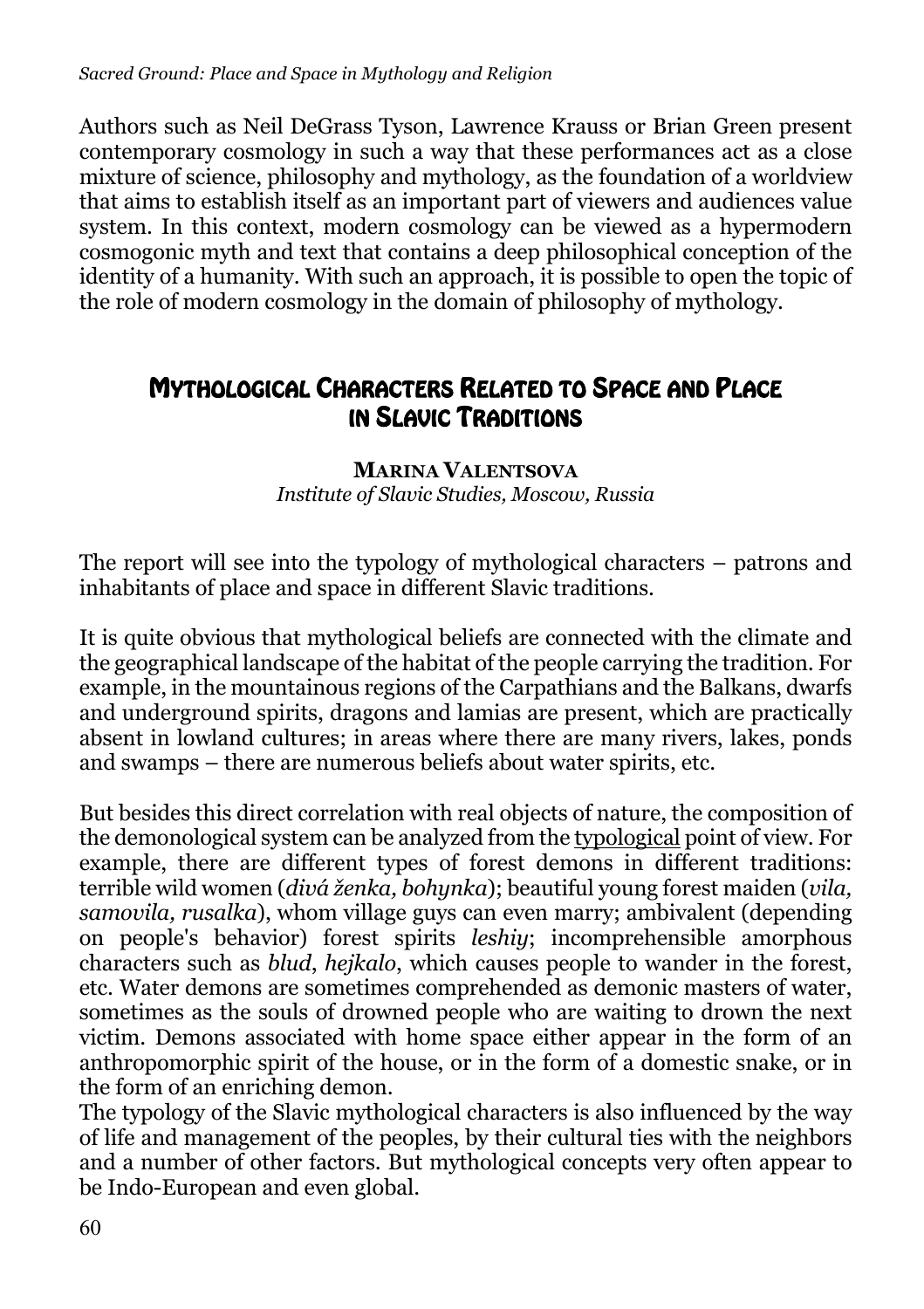## FOLKLORE OF THE EUROPEAN ROMA (GYPSIES) AND THE MYTHOLOGIES OF INDIAN TRIBAL WORLD

**YAROSLAV VASSILKOV** *Peter the Great Museum of Anthropology and Ethnography, St. Petersburg, Russia*

At present, a domineering scholarly point of view is that in the folklore of the European *Roma* there is nothing that they could have brought with them from their homeland – India. It is a common opinion that 'gypsies' everywhere borrowed myths, fairy tales, legends, and folk beliefs from the peoples in whose milieu they had to live.

In this paper we shall demonstrate for the first time the Indian origin of several myths, folktale motifs, and of one specific folktale plot which were recorded from the *Roma* speaking a dialect of the Vlax group. It must be noted that the most obvious and convincing parallels to these myths and folklore motifs are found not in the Sanskrit literature, but in the traditions of Indian tribes.

## MOUNTAIN SPACE IN CUBAN MYTHOLOGY: SACRED PLANTS AND TREES IN CUBAN HEALING PRACTICES AND POPULAR MEDICINE

### **PETRA VOGLER**

*Ludwigsburg University of Education, Germany*

In 1954 the Cuban ethnographer and poet Lydia Cabrera published her famous book El Monte, a classic of Cuban literature, emphasizing that the essence of the described ancestral religion lies in Nature and that the mountain or woods – el monte - is its temple. With devotion and humility, she portrays local beliefs of spirits living in the mountains, like in forests in ancestral Africa, powerful spirits whose kindness and hostility pull the strings of human fate. So, any mountain space is considered sacred because of the invisible, and sometimes visible, presence of spirits and deities; "Saints are in the mountains more than in the heavens." (see Cabrera 1993: 17)\*

<sup>\*</sup> "'El monte es sagrado' porque en el residen, 'viven', las divinidades. 'Los santos estan mas en el monte que en Cielo.'" (Cabrera 1993: 17)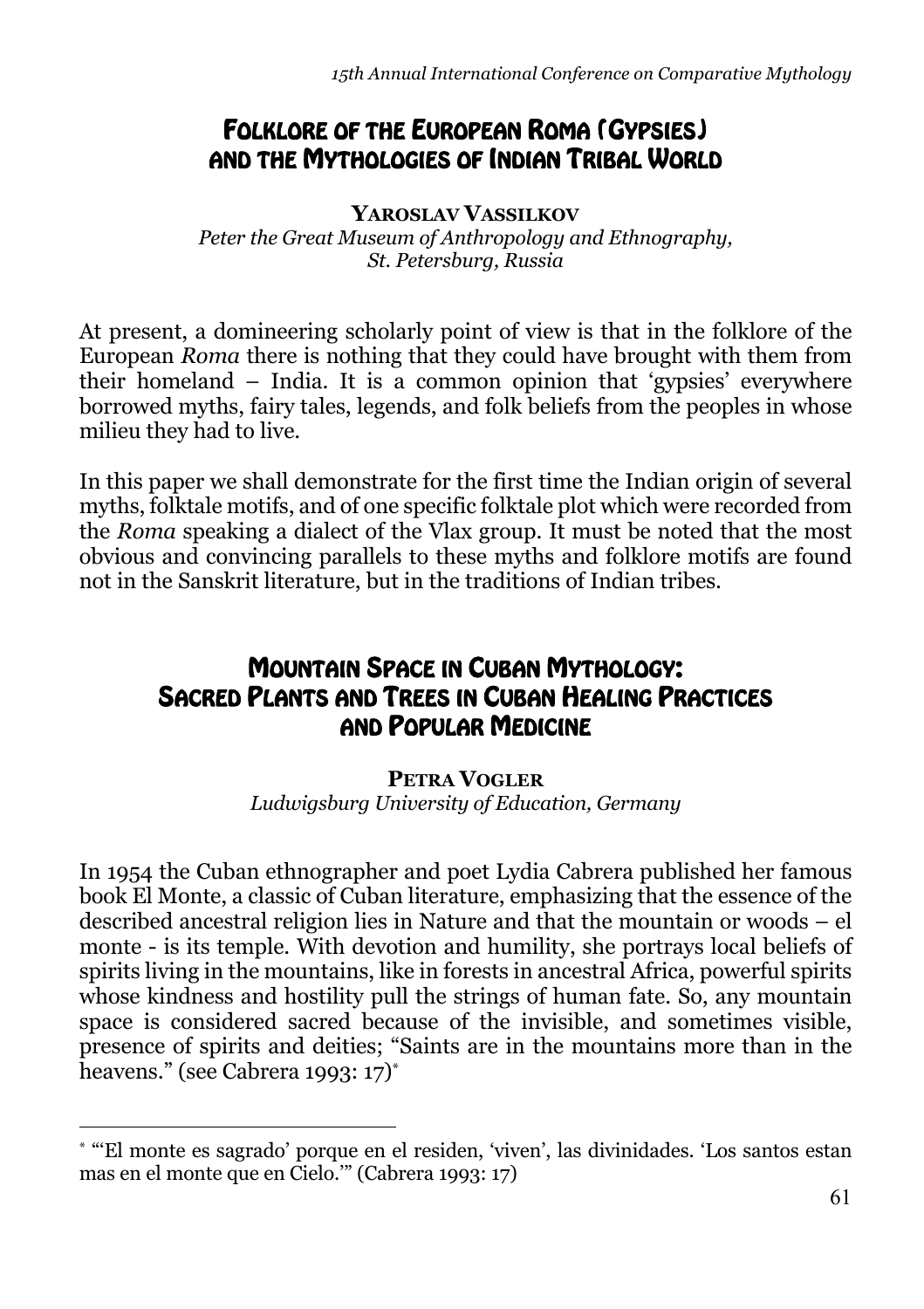Lydia Cabrera explains this perception with knowledge and love, her book revealing one of the most deeply rooted aspects of Cuban customs and traditions. Because in order to receive benefits and protection from *el monte* you need to first ask for permission to take a rock, a plant or a stick for something. Because just like a temple, every tree, bush, plant has its owner and a well-defined purpose.

So, feeling that there is an understanding between heaven and earth within or behind a ceiba tree, a palm tree, or among the grass, has irrefutable beauty.

Furthermore, Cabrera's work *La Medicina Popular Cubana* (1984) sheds light on the sacred plants and trees used and referred to in Cuban healing practices and popular medicine.

## RESEARCH ON THE ORIGIN OF THE JOURNEY TO THE DIVINE WORLD AND ITS DESCRIPTION IN CHUCI

### **WANG WEI**

*University of Chinese Academy of Social Sciences, Beijing, China*

Shijiahe Site 石家河遗址, located in Tianmen City, Hubei Province 湖北天门, is the largest, best-preserved and highest-grade Neolithic settlement site in the middle reaches of the Yangtze River in China, representing the highest level of prehistoric culture in this place. Since November 2015, more than 250 exquisite jade articles (around 4300 BC) have been unearthed from the Shijiahe site, which represents the highest level of jade carving skills in East Asia at that time. Moreover, compared the other sites of the same period (such as Taosi 陶寺 culture in the central and Longshan culture of Shandong 山东龙山 in eastern China) where a number of jade objects have been unearthed, this site has obvious burial functions and aesthetic features. Chuci, the text composed during the Warring States period, is the most important mythological classic of the pre-Qin Period, integrating the characteristics of Chu culture in the south. In this text, there are abundant romantic and elegant descriptions of traveling to heaven. Associating this content with Shijiahe culture—an important source of Chu culture and the burial jade tradition formed in the Longshan Period—might help us to find a cultural source to trace the descriptions of the journey to the divine world in Chuci.

62 In this paper, the jade objects unearthed in Shijiahe are divided into three categories: jade ritual objects with abstract geometric modeling; animal and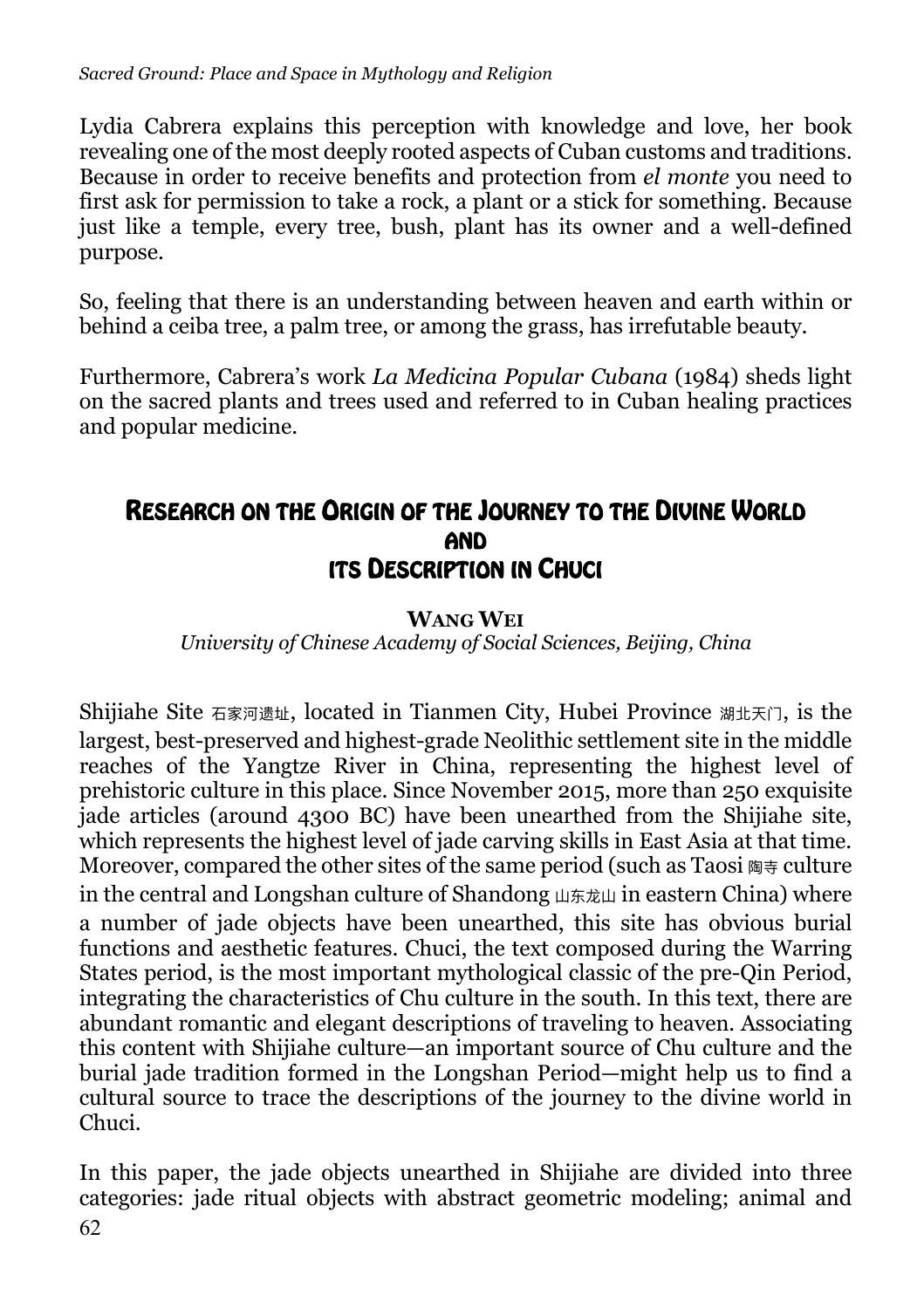human head-shaped jade with mainly realistic appearance; daily-use types with plain surfaces. Researching these objects while considering their specific archaeological surroundings and detailed characteristics, we found that the human head-shaped jade has obvious features of a wizard. Considering the animal and human head-shaped jades, it can be concluded that they all share the same cultural characteristics of 'the man and the beast' motif  $\lambda \triangleq \mathbb{B}$  put forward by Zhang Guangzhi, which shows a close relationship between mythological wizards and their animal assistants. The usage of the jades in the ritual indicates that there existed mature witchcraft-related ceremonies in the Chu 4000 years ago. For instance, the simplified handle-shaped ware 柄形器 played a role in the ancestor sacrifice. A large number of jades *bi* <sup>璧</sup> and *cong* <sup>琮</sup> were the tools for wizards in offering sacrifices to heaven and communicating with gods. The shape, function and cultural significance of these jade objects provide a new way of understanding the source of the poet's journey and his thoughts on the divine world in Chuci.

## SPACE-TIME CONTINUUM AS A DIVIDED DIVINE BODY

**NATALIYA YANCHEVSKAYA**  *Princeton University, USA*

The paper discusses multiple Indo-European myths dedicated to the creation of space and, in certain cases, time from the divided body of a divine being. First, I will focus on myths describing the creation of the universe from the body of a sacrificed Cosmic Giant, such as Vedic Purusa in the Rgveda, Adam in the Slavic *Book of the Dove*, Germanic Ymir, etc. I will juxtapose these creation myths with some ideas of space-time continuum created from the body of a sacrificial animal found in several Indo-European texts, i.e., creation of the universe from the body of the sacrificial horse in the *Bṛhadaraṇyaka-upaniṣad* (India); forming the landscape from the primordial bull in the Old Irish epic *Táin Bó Cúalnge,* and other similar motifs. I will proceed by analyzing a variety of myths that describe an act of establishing a sacred space (or consecrating a landscape) with the body parts of a deity, the most striking example being the consecration of the South Asian subcontinent with the divided body of goddess Satī.

Overall, I examine multiple Indo-European sources, including Indic, Iranian, Germanic-Scandinavian, Slavic, Armenian, etc., and reconstruct a common Indo-European *ur*-myth of creating the time-space continuum out of a sacred body and marking and consecrating an actual space/landscape by the body parts of a divine being.